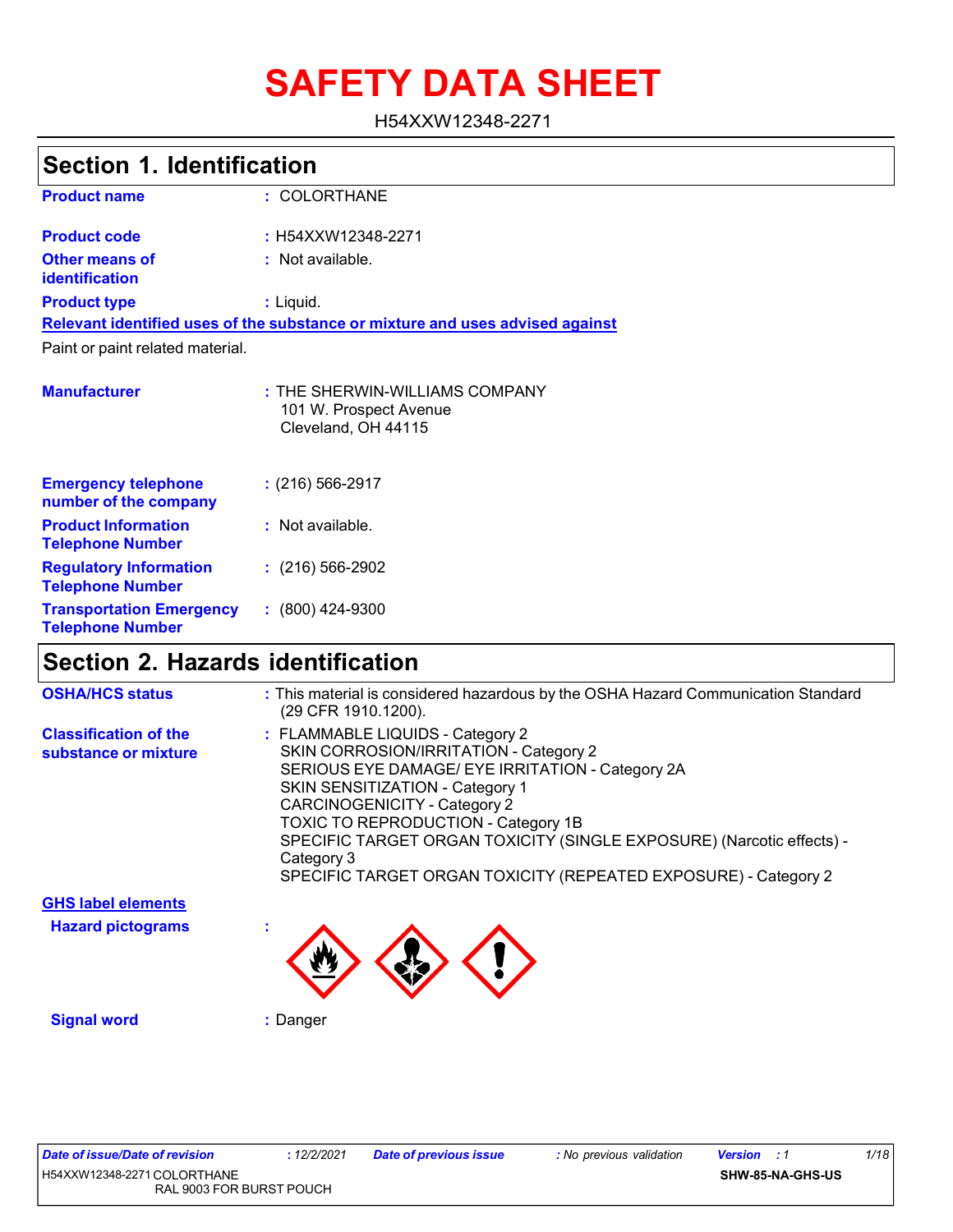# **Section 2. Hazards identification**

| <b>Hazard statements</b>                   | : Highly flammable liquid and vapor.<br>Causes skin irritation.<br>May cause an allergic skin reaction.<br>Causes serious eye irritation.<br>May cause drowsiness or dizziness.<br>Suspected of causing cancer.<br>May damage fertility or the unborn child.<br>May cause damage to organs through prolonged or repeated exposure.                                                                                                                                                                                                                                                                                                                            |
|--------------------------------------------|---------------------------------------------------------------------------------------------------------------------------------------------------------------------------------------------------------------------------------------------------------------------------------------------------------------------------------------------------------------------------------------------------------------------------------------------------------------------------------------------------------------------------------------------------------------------------------------------------------------------------------------------------------------|
| <b>Precautionary statements</b>            |                                                                                                                                                                                                                                                                                                                                                                                                                                                                                                                                                                                                                                                               |
| <b>General</b>                             | : Read label before use. Keep out of reach of children. If medical advice is needed,<br>have product container or label at hand.                                                                                                                                                                                                                                                                                                                                                                                                                                                                                                                              |
| <b>Prevention</b>                          | : Obtain special instructions before use. Do not handle until all safety precautions have<br>been read and understood. Wear protective gloves, protective clothing and eye or face<br>protection. Keep away from heat, hot surfaces, sparks, open flames and other ignition<br>sources. No smoking. Use explosion-proof electrical, ventilating or lighting equipment.<br>Use non-sparking tools. Take action to prevent static discharges. Use only outdoors or<br>in a well-ventilated area. Do not breathe vapor. Wash thoroughly after handling.<br>Contaminated work clothing must not be allowed out of the workplace.                                  |
| <b>Response</b>                            | : IF exposed or concerned: Get medical advice or attention. IF INHALED: Remove<br>person to fresh air and keep comfortable for breathing. Call a POISON CENTER or<br>doctor if you feel unwell. IF ON SKIN (or hair): Take off immediately all contaminated<br>clothing. Rinse skin with water. Wash contaminated clothing before reuse. IF ON SKIN:<br>Wash with plenty of water. If skin irritation or rash occurs: Get medical advice or<br>attention. IF IN EYES: Rinse cautiously with water for several minutes. Remove contact<br>lenses, if present and easy to do. Continue rinsing. If eye irritation persists: Get medical<br>advice or attention. |
| <b>Storage</b>                             | : Store locked up. Store in a well-ventilated place. Keep container tightly closed. Keep<br>cool.                                                                                                                                                                                                                                                                                                                                                                                                                                                                                                                                                             |
| <b>Disposal</b>                            | : Dispose of contents and container in accordance with all local, regional, national and<br>international regulations.                                                                                                                                                                                                                                                                                                                                                                                                                                                                                                                                        |
| <b>Supplemental label</b><br>elements      | DELAYED EFFECTS FROM LONG TERM OVEREXPOSURE. Contains solvents which<br>can cause permanent brain and nervous system damage. Intentional misuse by<br>deliberately concentrating and inhaling the contents can be harmful or fatal. WARNING:<br>This product contains chemicals known to the State of California to cause cancer and<br>birth defects or other reproductive harm.                                                                                                                                                                                                                                                                             |
|                                            | Please refer to the SDS for additional information. Keep out of reach of children. Do not<br>transfer contents to other containers for storage.                                                                                                                                                                                                                                                                                                                                                                                                                                                                                                               |
| <b>Hazards not otherwise</b><br>classified | : None known.                                                                                                                                                                                                                                                                                                                                                                                                                                                                                                                                                                                                                                                 |

# **Section 3. Composition/information on ingredients**

| Substance/mixture     | : Mixture        |
|-----------------------|------------------|
| <b>Other means of</b> | : Not available. |
| <b>identification</b> |                  |

### **CAS number/other identifiers**

| <b>Ingredient name</b>                                    |             | % by weight                   | <b>CAS number</b>                     |                                                              |      |
|-----------------------------------------------------------|-------------|-------------------------------|---------------------------------------|--------------------------------------------------------------|------|
| l Titanium Dioxide                                        |             |                               | 225 - ≤50                             | 13463-67-7                                                   |      |
| 2-methoxy-1-methylethyl acetate                           |             |                               | $≥10 - ≤25$                           | 108-65-6                                                     |      |
| n-Butyl Acetate<br>Amorphous Silica<br>Aluminum Hydroxide |             |                               | $≥10 - ≤25$<br>≤3<br>≤3<br>≤3<br>≤0.3 | 123-86-4<br>7631-86-9<br>21645-51-2<br>1330-20-7<br>100-41-4 |      |
|                                                           |             |                               |                                       |                                                              |      |
|                                                           |             |                               |                                       |                                                              |      |
| Xylene, mixed isomers<br>Ethylbenzene                     |             |                               |                                       |                                                              |      |
|                                                           |             |                               |                                       |                                                              |      |
| Toluene                                                   |             |                               | ≤0.3                                  | 108-88-3                                                     |      |
| <b>Date of issue/Date of revision</b>                     | : 12/2/2021 | <b>Date of previous issue</b> | : No previous validation              | <b>Version</b> : 1                                           | 2/18 |
| H54XXW12348-2271 COLORTHANE<br>RAL 9003 FOR BURST POUCH   |             |                               | SHW-85-NA-GHS-US                      |                                                              |      |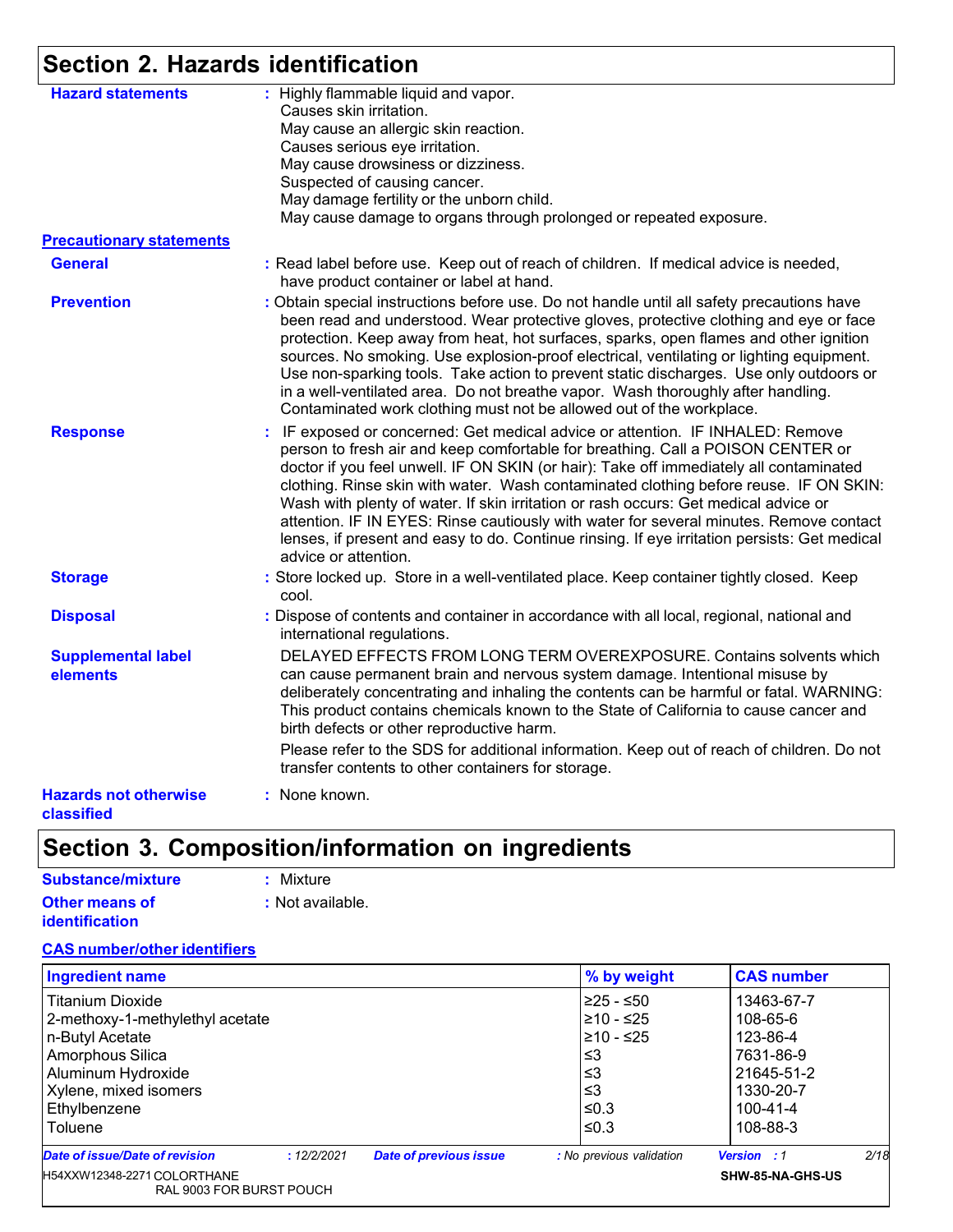### **Section 3. Composition/information on ingredients**

| Bis(pentamethyl-4-piperidyl)sebacate          | '≤0.3      | 41556-26-7 |
|-----------------------------------------------|------------|------------|
| 2-Methoxy-1-Propanol Acetate                  | !≤0.3      | 70657-70-4 |
| Hydrocarbons, C10, Aromatics < 1% Naphthalene | $\leq$ 0.3 | 64742-94-5 |

Any concentration shown as a range is to protect confidentiality or is due to batch variation.

There are no additional ingredients present which, within the current knowledge of the supplier and in the **concentrations applicable, are classified and hence require reporting in this section.**

**Occupational exposure limits, if available, are listed in Section 8.**

### **Section 4. First aid measures**

| <b>Description of necessary first aid measures</b> |                                                                                                                                                                                                                                                                                                                                                                                                                                                                                                                                                                                                                                                                                                                                       |
|----------------------------------------------------|---------------------------------------------------------------------------------------------------------------------------------------------------------------------------------------------------------------------------------------------------------------------------------------------------------------------------------------------------------------------------------------------------------------------------------------------------------------------------------------------------------------------------------------------------------------------------------------------------------------------------------------------------------------------------------------------------------------------------------------|
| Eye contact                                        | : Immediately flush eyes with plenty of water, occasionally lifting the upper and lower<br>eyelids. Check for and remove any contact lenses. Continue to rinse for at least 10<br>minutes. Get medical attention.                                                                                                                                                                                                                                                                                                                                                                                                                                                                                                                     |
| <b>Inhalation</b>                                  | : Remove victim to fresh air and keep at rest in a position comfortable for breathing. If it<br>is suspected that fumes are still present, the rescuer should wear an appropriate mask<br>or self-contained breathing apparatus. If not breathing, if breathing is irregular or if<br>respiratory arrest occurs, provide artificial respiration or oxygen by trained personnel. It<br>may be dangerous to the person providing aid to give mouth-to-mouth resuscitation.<br>Get medical attention. If necessary, call a poison center or physician. If unconscious,<br>place in recovery position and get medical attention immediately. Maintain an open<br>airway. Loosen tight clothing such as a collar, tie, belt or waistband.  |
| <b>Skin contact</b>                                | : Wash with plenty of soap and water. Remove contaminated clothing and shoes. Wash<br>contaminated clothing thoroughly with water before removing it, or wear gloves.<br>Continue to rinse for at least 10 minutes. Get medical attention. In the event of any<br>complaints or symptoms, avoid further exposure. Wash clothing before reuse. Clean<br>shoes thoroughly before reuse.                                                                                                                                                                                                                                                                                                                                                 |
| <b>Ingestion</b>                                   | : Wash out mouth with water. Remove dentures if any. If material has been swallowed<br>and the exposed person is conscious, give small quantities of water to drink. Stop if the<br>exposed person feels sick as vomiting may be dangerous. Do not induce vomiting<br>unless directed to do so by medical personnel. If vomiting occurs, the head should be<br>kept low so that vomit does not enter the lungs. Get medical attention. If necessary,<br>call a poison center or physician. Never give anything by mouth to an unconscious<br>person. If unconscious, place in recovery position and get medical attention<br>immediately. Maintain an open airway. Loosen tight clothing such as a collar, tie, belt<br>or waistband. |

**Most important symptoms/effects, acute and delayed**

| <b>Potential acute health effects</b> |                                                                                            |
|---------------------------------------|--------------------------------------------------------------------------------------------|
| <b>Eye contact</b>                    | : Causes serious eye irritation.                                                           |
| <b>Inhalation</b>                     | : Can cause central nervous system (CNS) depression. May cause drowsiness or<br>dizziness. |
| <b>Skin contact</b>                   | : Causes skin irritation. May cause an allergic skin reaction.                             |
| <b>Ingestion</b>                      | : Can cause central nervous system (CNS) depression.                                       |
| <b>Over-exposure signs/symptoms</b>   |                                                                                            |
| <b>Eye contact</b>                    | : Adverse symptoms may include the following:<br>pain or irritation<br>watering<br>redness |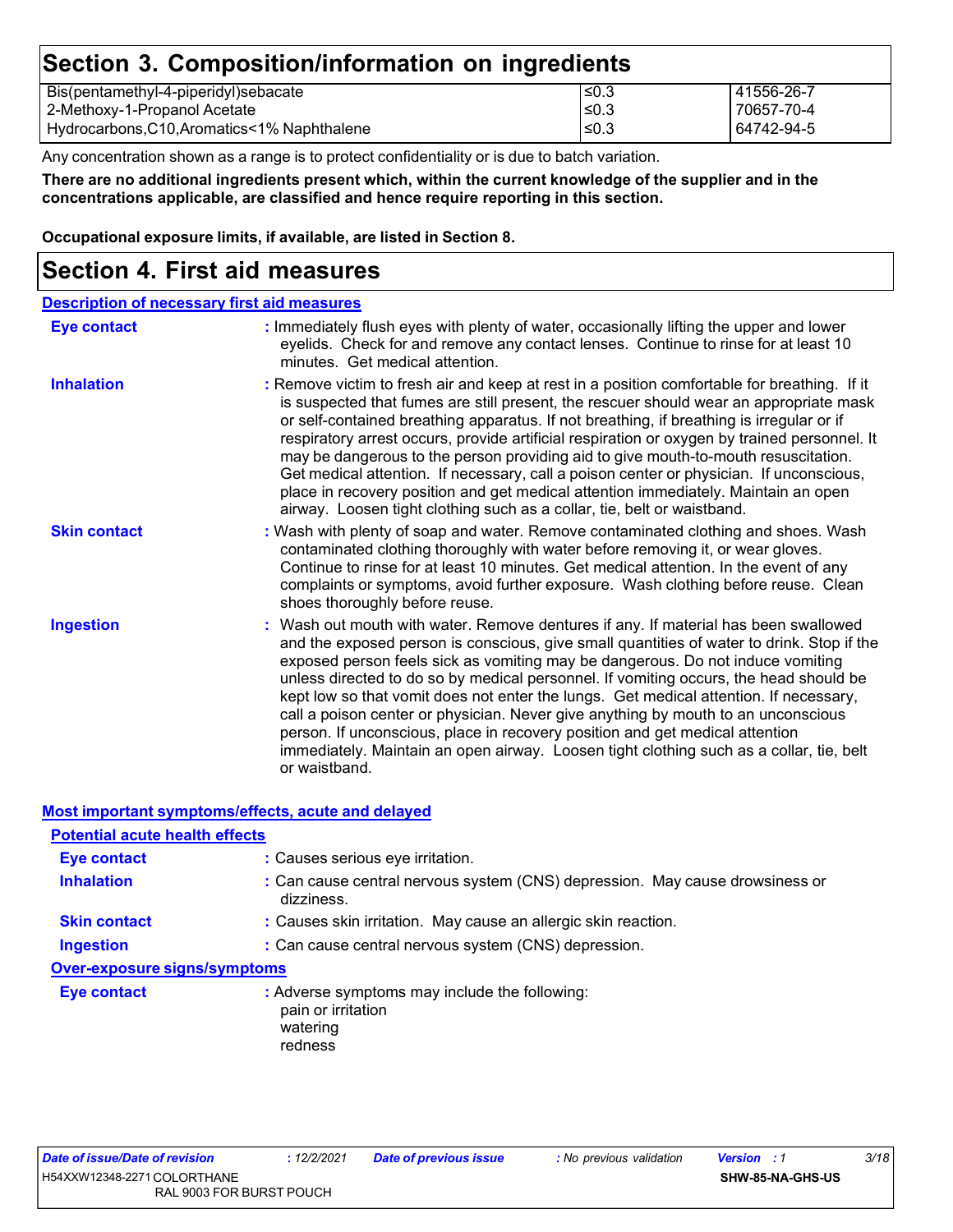# **Section 4. First aid measures**

| <b>Inhalation</b>                 | : Adverse symptoms may include the following:<br>nausea or vomiting<br>headache<br>drowsiness/fatigue<br>dizziness/vertigo<br>unconsciousness<br>reduced fetal weight                                                                                                                                                                                                                                           |
|-----------------------------------|-----------------------------------------------------------------------------------------------------------------------------------------------------------------------------------------------------------------------------------------------------------------------------------------------------------------------------------------------------------------------------------------------------------------|
|                                   | increase in fetal deaths<br>skeletal malformations                                                                                                                                                                                                                                                                                                                                                              |
| <b>Skin contact</b>               | : Adverse symptoms may include the following:<br>irritation<br>redness<br>reduced fetal weight<br>increase in fetal deaths<br>skeletal malformations                                                                                                                                                                                                                                                            |
| <b>Ingestion</b>                  | : Adverse symptoms may include the following:<br>reduced fetal weight<br>increase in fetal deaths<br>skeletal malformations                                                                                                                                                                                                                                                                                     |
|                                   | Indication of immediate medical attention and special treatment needed, if necessary                                                                                                                                                                                                                                                                                                                            |
| <b>Notes to physician</b>         | : Treat symptomatically. Contact poison treatment specialist immediately if large<br>quantities have been ingested or inhaled.                                                                                                                                                                                                                                                                                  |
| <b>Specific treatments</b>        | : No specific treatment.                                                                                                                                                                                                                                                                                                                                                                                        |
| <b>Protection of first-aiders</b> | : No action shall be taken involving any personal risk or without suitable training. If it is<br>suspected that fumes are still present, the rescuer should wear an appropriate mask or<br>self-contained breathing apparatus. It may be dangerous to the person providing aid to<br>give mouth-to-mouth resuscitation. Wash contaminated clothing thoroughly with water<br>before removing it, or wear gloves. |
|                                   |                                                                                                                                                                                                                                                                                                                                                                                                                 |

**See toxicological information (Section 11)**

# **Section 5. Fire-fighting measures**

| <b>Extinguishing media</b>                                           |                                                         |                                                                  |                                                                                                                                                                                                                                                                                                                                                                             |                                        |      |
|----------------------------------------------------------------------|---------------------------------------------------------|------------------------------------------------------------------|-----------------------------------------------------------------------------------------------------------------------------------------------------------------------------------------------------------------------------------------------------------------------------------------------------------------------------------------------------------------------------|----------------------------------------|------|
| <b>Suitable extinguishing</b><br>media                               |                                                         | : Use dry chemical, CO <sub>2</sub> , water spray (fog) or foam. |                                                                                                                                                                                                                                                                                                                                                                             |                                        |      |
| <b>Unsuitable extinguishing</b><br>media                             | : Do not use water jet.                                 |                                                                  |                                                                                                                                                                                                                                                                                                                                                                             |                                        |      |
| <b>Specific hazards arising</b><br>from the chemical                 |                                                         | distance to a source of ignition and flash back.                 | : Highly flammable liquid and vapor. Runoff to sewer may create fire or explosion hazard.<br>In a fire or if heated, a pressure increase will occur and the container may burst, with the<br>risk of a subsequent explosion. The vapor/gas is heavier than air and will spread along<br>the ground. Vapors may accumulate in low or confined areas or travel a considerable |                                        |      |
| <b>Hazardous thermal</b><br>decomposition products                   | carbon dioxide<br>carbon monoxide<br>metal oxide/oxides | : Decomposition products may include the following materials:    |                                                                                                                                                                                                                                                                                                                                                                             |                                        |      |
| <b>Special protective actions</b><br>for fire-fighters               |                                                         | spray to keep fire-exposed containers cool.                      | : Promptly isolate the scene by removing all persons from the vicinity of the incident if<br>there is a fire. No action shall be taken involving any personal risk or without suitable<br>training. Move containers from fire area if this can be done without risk. Use water                                                                                              |                                        |      |
| <b>Date of issue/Date of revision</b><br>H54XXW12348-2271 COLORTHANE | : 12/2/2021                                             | <b>Date of previous issue</b>                                    | : No previous validation                                                                                                                                                                                                                                                                                                                                                    | <b>Version</b> : 1<br>SHW-85-NA-GHS-US | 4/18 |

RAL 9003 FOR BURST POUCH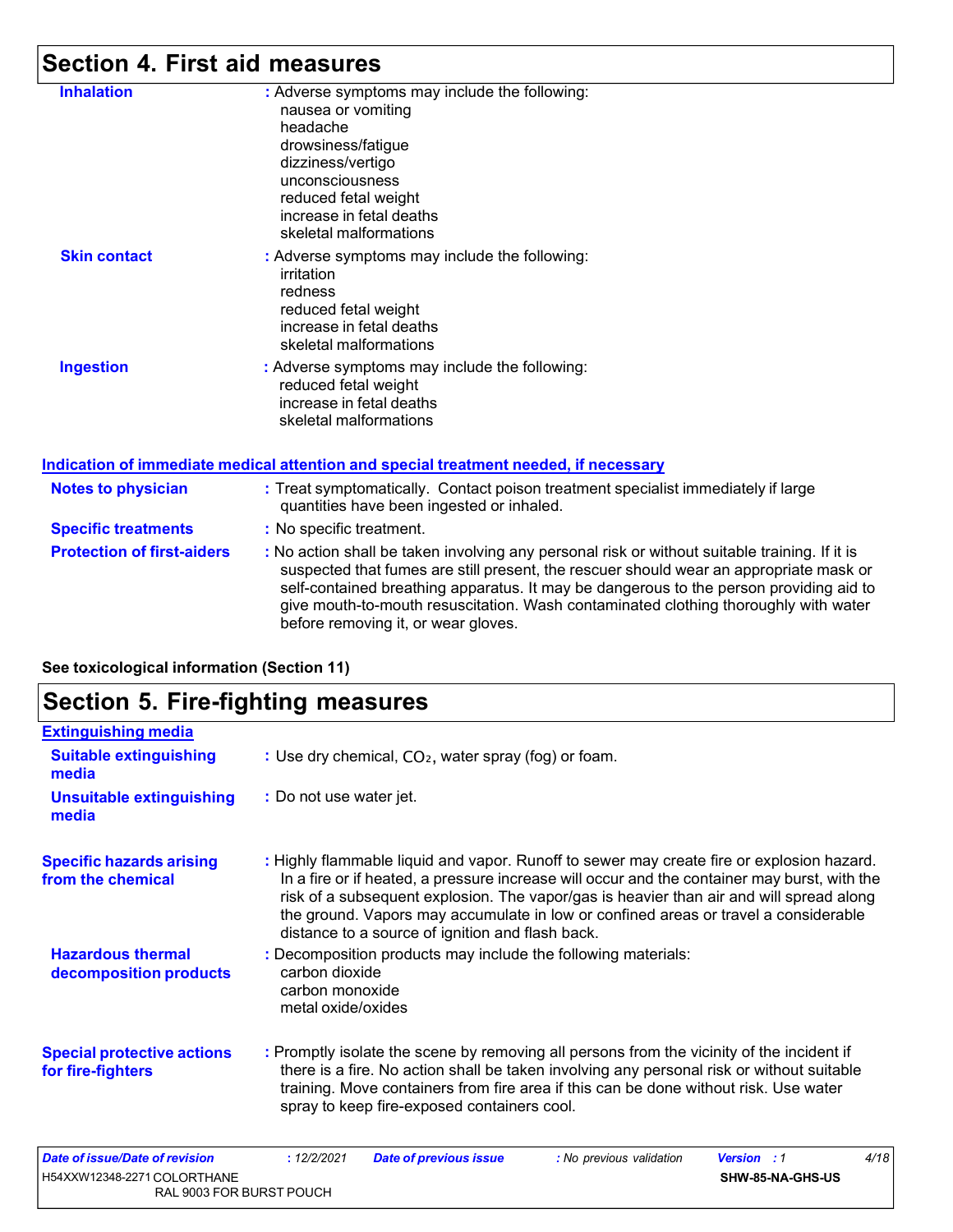# **Section 5. Fire-fighting measures**

**Special protective equipment for fire-fighters :** Fire-fighters should wear appropriate protective equipment and self-contained breathing apparatus (SCBA) with a full face-piece operated in positive pressure mode.

### **Section 6. Accidental release measures**

|                                                       | <b>Personal precautions, protective equipment and emergency procedures</b>                                                                                                                                                                                                                                                                                                                                                                                                                                                                                                                                                                                                                                                                                           |
|-------------------------------------------------------|----------------------------------------------------------------------------------------------------------------------------------------------------------------------------------------------------------------------------------------------------------------------------------------------------------------------------------------------------------------------------------------------------------------------------------------------------------------------------------------------------------------------------------------------------------------------------------------------------------------------------------------------------------------------------------------------------------------------------------------------------------------------|
| <b>For non-emergency</b><br>personnel                 | : No action shall be taken involving any personal risk or without suitable training.<br>Evacuate surrounding areas. Keep unnecessary and unprotected personnel from<br>entering. Do not touch or walk through spilled material. Shut off all ignition sources.<br>No flares, smoking or flames in hazard area. Avoid breathing vapor or mist. Provide<br>adequate ventilation. Wear appropriate respirator when ventilation is inadequate. Put<br>on appropriate personal protective equipment.                                                                                                                                                                                                                                                                      |
|                                                       | For emergency responders : If specialized clothing is required to deal with the spillage, take note of any information in<br>Section 8 on suitable and unsuitable materials. See also the information in "For non-<br>emergency personnel".                                                                                                                                                                                                                                                                                                                                                                                                                                                                                                                          |
| <b>Environmental precautions</b>                      | : Avoid dispersal of spilled material and runoff and contact with soil, waterways, drains<br>and sewers. Inform the relevant authorities if the product has caused environmental<br>pollution (sewers, waterways, soil or air).                                                                                                                                                                                                                                                                                                                                                                                                                                                                                                                                      |
| Methods and materials for containment and cleaning up |                                                                                                                                                                                                                                                                                                                                                                                                                                                                                                                                                                                                                                                                                                                                                                      |
| <b>Small spill</b>                                    | : Stop leak if without risk. Move containers from spill area. Use spark-proof tools and<br>explosion-proof equipment. Dilute with water and mop up if water-soluble. Alternatively,<br>or if water-insoluble, absorb with an inert dry material and place in an appropriate waste<br>disposal container. Dispose of via a licensed waste disposal contractor.                                                                                                                                                                                                                                                                                                                                                                                                        |
| <b>Large spill</b>                                    | : Stop leak if without risk. Move containers from spill area. Use spark-proof tools and<br>explosion-proof equipment. Approach release from upwind. Prevent entry into sewers,<br>water courses, basements or confined areas. Wash spillages into an effluent treatment<br>plant or proceed as follows. Contain and collect spillage with non-combustible,<br>absorbent material e.g. sand, earth, vermiculite or diatomaceous earth and place in<br>container for disposal according to local regulations (see Section 13). Dispose of via a<br>licensed waste disposal contractor. Contaminated absorbent material may pose the<br>same hazard as the spilled product. Note: see Section 1 for emergency contact<br>information and Section 13 for waste disposal. |

# **Section 7. Handling and storage**

### **Precautions for safe handling**

| <b>Protective measures</b>                       | : Put on appropriate personal protective equipment (see Section 8). Persons with a<br>history of skin sensitization problems should not be employed in any process in which<br>this product is used. Avoid exposure - obtain special instructions before use. Avoid<br>exposure during pregnancy. Do not handle until all safety precautions have been read<br>and understood. Do not get in eyes or on skin or clothing. Do not breathe vapor or mist.<br>Do not ingest. Use only with adequate ventilation. Wear appropriate respirator when<br>ventilation is inadequate. Do not enter storage areas and confined spaces unless<br>adequately ventilated. Keep in the original container or an approved alternative made<br>from a compatible material, kept tightly closed when not in use. Store and use away<br>from heat, sparks, open flame or any other ignition source. Use explosion-proof<br>electrical (ventilating, lighting and material handling) equipment. Use only non-sparking<br>tools. Take precautionary measures against electrostatic discharges. Empty containers<br>retain product residue and can be hazardous. Do not reuse container. |
|--------------------------------------------------|---------------------------------------------------------------------------------------------------------------------------------------------------------------------------------------------------------------------------------------------------------------------------------------------------------------------------------------------------------------------------------------------------------------------------------------------------------------------------------------------------------------------------------------------------------------------------------------------------------------------------------------------------------------------------------------------------------------------------------------------------------------------------------------------------------------------------------------------------------------------------------------------------------------------------------------------------------------------------------------------------------------------------------------------------------------------------------------------------------------------------------------------------------------------|
| <b>Advice on general</b><br>occupational hygiene | : Eating, drinking and smoking should be prohibited in areas where this material is<br>handled, stored and processed. Workers should wash hands and face before eating,<br>drinking and smoking. Remove contaminated clothing and protective equipment before<br>entering eating areas. See also Section 8 for additional information on hygiene<br>measures.                                                                                                                                                                                                                                                                                                                                                                                                                                                                                                                                                                                                                                                                                                                                                                                                       |

| Date of issue/Date of revision | : 12/2/2021 | <b>Date of previous issue</b> | : No previous validation | <b>Version</b> : 1      | 5/18 |
|--------------------------------|-------------|-------------------------------|--------------------------|-------------------------|------|
| H54XXW12348-2271 COLORTHANE    |             |                               |                          | <b>SHW-85-NA-GHS-US</b> |      |
| RAL 9003 FOR BURST POUCH       |             |                               |                          |                         |      |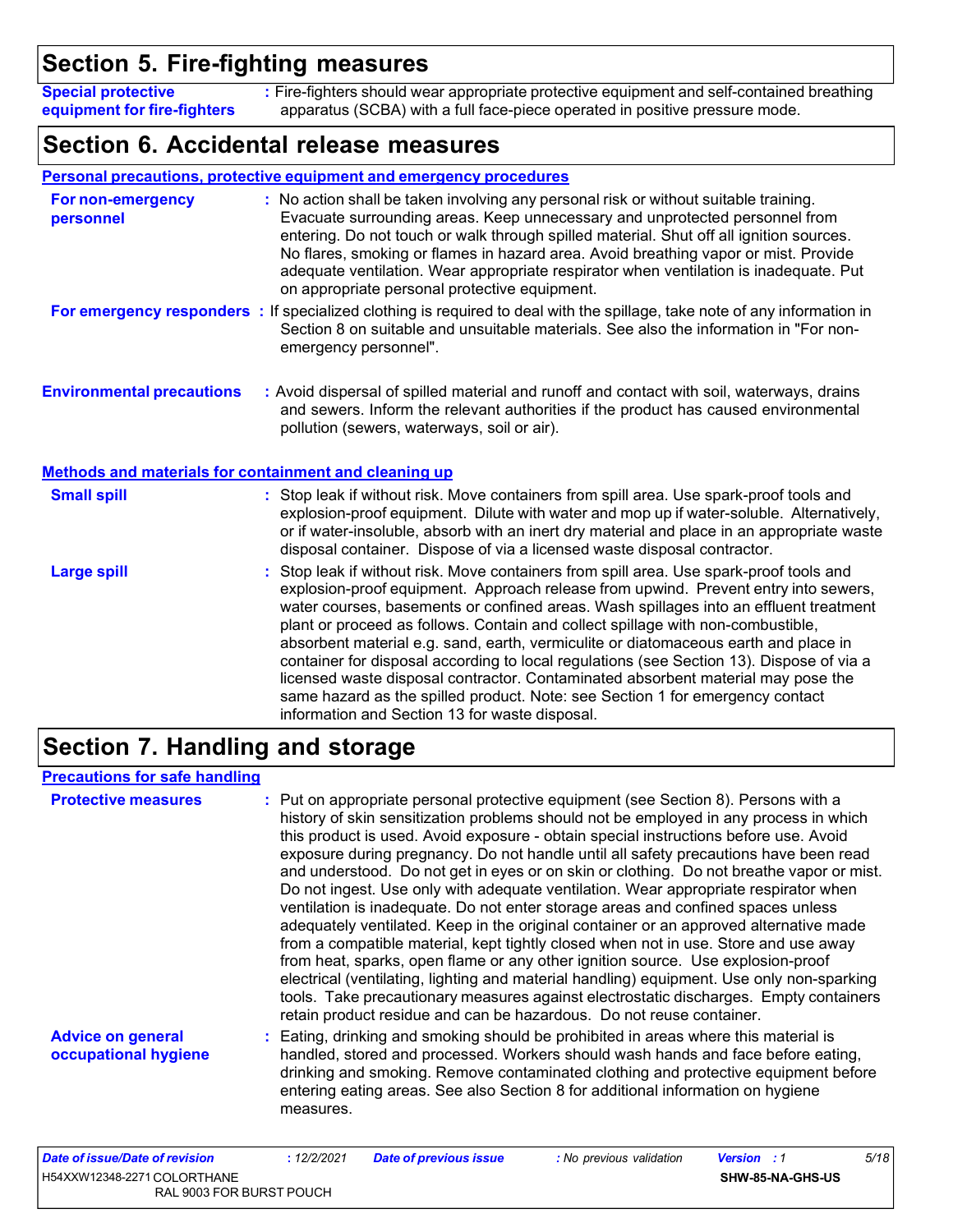### **Section 7. Handling and storage**

#### **Conditions for safe storage, including any incompatibilities :** Store in accordance with local regulations. Store in a segregated and approved area. Store in original container protected from direct sunlight in a dry, cool and well-ventilated area, away from incompatible materials (see Section 10) and food and drink. Store locked up. Eliminate all ignition sources. Separate from oxidizing materials. Keep container tightly closed and sealed until ready for use. Containers that have been opened must be carefully resealed and kept upright to prevent leakage. Do not store in unlabeled containers. Use appropriate containment to avoid environmental contamination. See Section 10 for incompatible materials before handling or use.

### **Section 8. Exposure controls/personal protection**

### **Control parameters**

**Occupational exposure limits (OSHA United States)**

| <b>Ingredient name</b>          | CAS#           | <b>Exposure limits</b>                                                                                                                                                                                                                                                                                                                                                        |
|---------------------------------|----------------|-------------------------------------------------------------------------------------------------------------------------------------------------------------------------------------------------------------------------------------------------------------------------------------------------------------------------------------------------------------------------------|
| <b>Titanium Dioxide</b>         | 13463-67-7     | ACGIH TLV (United States, 1/2021).<br>TWA: $10 \text{ mg/m}^3$ 8 hours.<br>OSHA PEL (United States, 5/2018).<br>TWA: 15 mg/m <sup>3</sup> 8 hours. Form: Total dust                                                                                                                                                                                                           |
| 2-methoxy-1-methylethyl acetate | 108-65-6       | OARS WEEL (United States, 1/2021).<br>TWA: 50 ppm 8 hours.                                                                                                                                                                                                                                                                                                                    |
| n-Butyl Acetate                 | 123-86-4       | NIOSH REL (United States, 10/2020).<br>TWA: 150 ppm 10 hours.<br>TWA: 710 mg/m <sup>3</sup> 10 hours.<br>STEL: 200 ppm 15 minutes.<br>STEL: 950 mg/m <sup>3</sup> 15 minutes.<br>OSHA PEL (United States, 5/2018).<br>TWA: 150 ppm 8 hours.<br>TWA: 710 mg/m <sup>3</sup> 8 hours.<br>ACGIH TLV (United States, 1/2021).<br>STEL: 150 ppm 15 minutes.<br>TWA: 50 ppm 8 hours. |
| Amorphous Silica                | 7631-86-9      | NIOSH REL (United States, 10/2020).<br>TWA: 6 mg/m <sup>3</sup> 10 hours.                                                                                                                                                                                                                                                                                                     |
| Aluminum Hydroxide              | 21645-51-2     | ACGIH TLV (United States, 1/2021).<br>TWA: 1 mg/m <sup>3</sup> 8 hours. Form: Respirable<br>fraction                                                                                                                                                                                                                                                                          |
| Xylene, mixed isomers           | 1330-20-7      | ACGIH TLV (United States, 1/2021).<br>TWA: 100 ppm 8 hours.<br>TWA: 434 mg/m <sup>3</sup> 8 hours.<br>STEL: 150 ppm 15 minutes.<br>STEL: 651 mg/m <sup>3</sup> 15 minutes.<br>OSHA PEL (United States, 5/2018).<br>TWA: 100 ppm 8 hours.<br>TWA: 435 mg/m <sup>3</sup> 8 hours.                                                                                               |
| Ethylbenzene                    | $100 - 41 - 4$ | ACGIH TLV (United States, 1/2021).<br>TWA: 20 ppm 8 hours.<br>NIOSH REL (United States, 10/2020).<br>TWA: 100 ppm 10 hours.<br>TWA: 435 mg/m <sup>3</sup> 10 hours.<br>STEL: 125 ppm 15 minutes.<br>$STEL: 545 mg/m3 15 minutes.$<br>OSHA PEL (United States, 5/2018).<br>TWA: 100 ppm 8 hours.<br>TWA: $435 \text{ mg/m}^3$ 8 hours.                                         |
|                                 |                |                                                                                                                                                                                                                                                                                                                                                                               |

H54XXW12348-2271 COLORTHANE RAL 9003 FOR BURST POUCH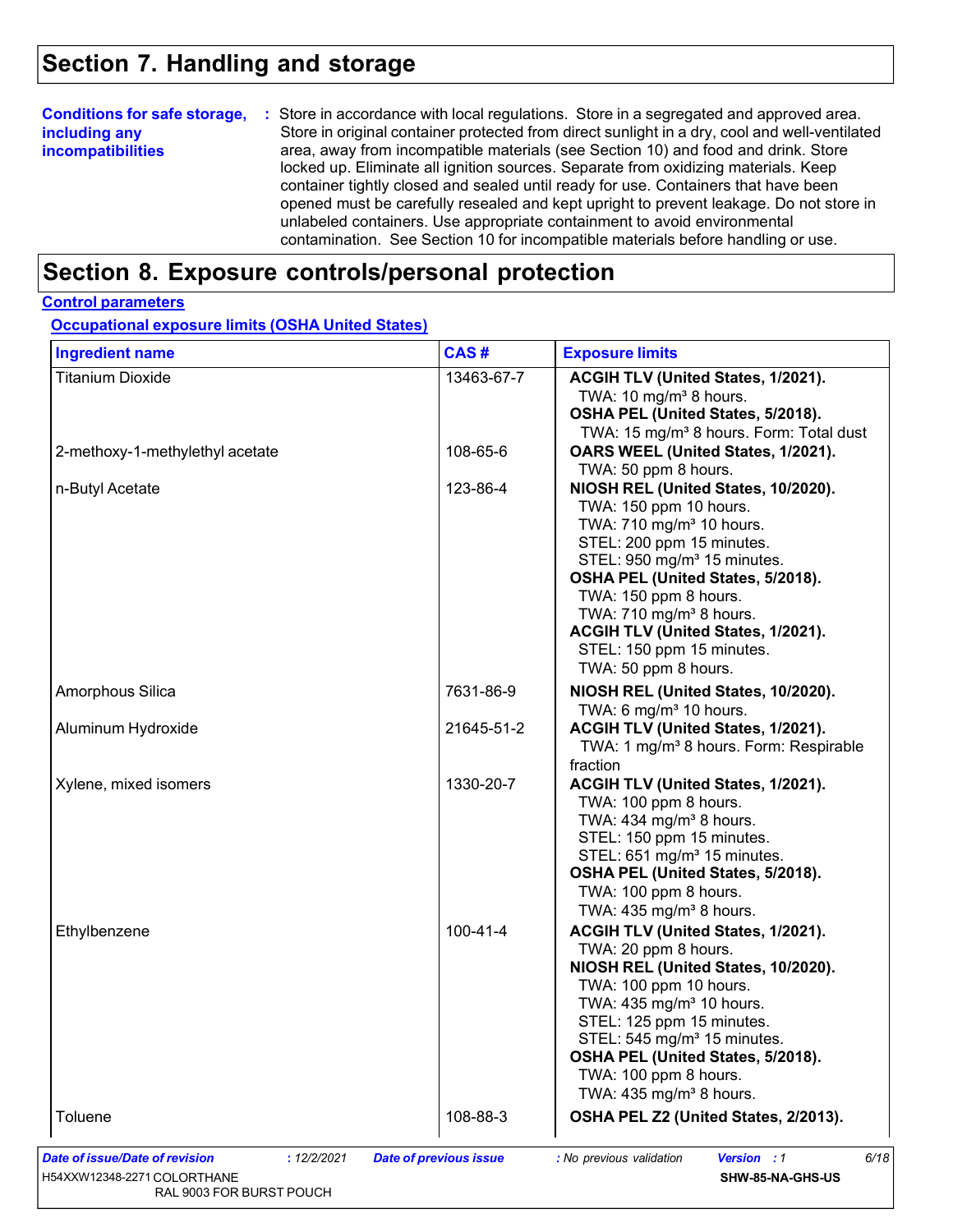|                                             |            | TWA: 200 ppm 8 hours.                   |
|---------------------------------------------|------------|-----------------------------------------|
|                                             |            | CEIL: 300 ppm                           |
|                                             |            | AMP: 500 ppm 10 minutes.                |
|                                             |            | NIOSH REL (United States, 10/2020).     |
|                                             |            | TWA: 100 ppm 10 hours.                  |
|                                             |            | TWA: 375 mg/m <sup>3</sup> 10 hours.    |
|                                             |            | STEL: 150 ppm 15 minutes.               |
|                                             |            | STEL: 560 mg/m <sup>3</sup> 15 minutes. |
|                                             |            | ACGIH TLV (United States, 1/2021).      |
|                                             |            | Ototoxicant.                            |
|                                             |            | TWA: 20 ppm 8 hours.                    |
| Bis(pentamethyl-4-piperidyl)sebacate        | 41556-26-7 | None.                                   |
| 2-Methoxy-1-Propanol Acetate                | 70657-70-4 | None.                                   |
| Hydrocarbons, C10, Aromatics<1% Naphthalene | 64742-94-5 | None.                                   |
|                                             |            |                                         |

### **Occupational exposure limits (Canada)**

| Titanium dioxide                                                             | 13463-67-7                    | <b>CA British Columbia Provincial (Canada,</b><br>$1/2021$ ).<br>TWA: 10 mg/m <sup>3</sup> 8 hours. Form: Total dust<br>TWA: 3 mg/m <sup>3</sup> 8 hours. Form: respirable<br>fraction<br>CA Quebec Provincial (Canada, 7/2019).<br>TWAEV: 10 mg/m <sup>3</sup> 8 hours. Form: Total dust.<br>CA Alberta Provincial (Canada, 6/2018).<br>8 hrs OEL: 10 mg/m <sup>3</sup> 8 hours.<br>CA Ontario Provincial (Canada, 6/2019).<br>TWA: 10 mg/m <sup>3</sup> 8 hours.<br><b>CA Saskatchewan Provincial (Canada,</b><br>7/2013).<br>STEL: 20 mg/m <sup>3</sup> 15 minutes.<br>TWA: 10 mg/m <sup>3</sup> 8 hours.                                                                                                                        |
|------------------------------------------------------------------------------|-------------------------------|-------------------------------------------------------------------------------------------------------------------------------------------------------------------------------------------------------------------------------------------------------------------------------------------------------------------------------------------------------------------------------------------------------------------------------------------------------------------------------------------------------------------------------------------------------------------------------------------------------------------------------------------------------------------------------------------------------------------------------------|
| n-butyl acetate                                                              | 123-86-4                      | CA Alberta Provincial (Canada, 6/2018).<br>15 min OEL: 200 ppm 15 minutes.<br>15 min OEL: 950 mg/m <sup>3</sup> 15 minutes.<br>8 hrs OEL: 150 ppm 8 hours.<br>8 hrs OEL: 713 mg/m <sup>3</sup> 8 hours.<br>CA Quebec Provincial (Canada, 7/2019).<br>TWAEV: 150 ppm 8 hours.<br>TWAEV: 713 mg/m <sup>3</sup> 8 hours.<br>STEV: 200 ppm 15 minutes.<br>STEV: 950 mg/m <sup>3</sup> 15 minutes.<br><b>CA Saskatchewan Provincial (Canada,</b><br>7/2013).<br>STEL: 200 ppm 15 minutes.<br>TWA: 150 ppm 8 hours.<br>CA Ontario Provincial (Canada, 6/2019).<br>STEL: 150 ppm 15 minutes.<br>TWA: 50 ppm 8 hours.<br><b>CA British Columbia Provincial (Canada,</b><br>$1/2021$ ).<br>STEL: 150 ppm 15 minutes.<br>TWA: 50 ppm 8 hours. |
| Xylene                                                                       | 1330-20-7                     | CA Alberta Provincial (Canada, 6/2018).<br>8 hrs OEL: 100 ppm 8 hours.<br>15 min OEL: 651 mg/m <sup>3</sup> 15 minutes.                                                                                                                                                                                                                                                                                                                                                                                                                                                                                                                                                                                                             |
| Date of issue/Date of revision<br>: 12/2/2021<br>H54XXW12348-2271 COLORTHANE | <b>Date of previous issue</b> | Version : 1<br>: No previous validation<br>7/18<br>SHW-85-NA-GHS-US                                                                                                                                                                                                                                                                                                                                                                                                                                                                                                                                                                                                                                                                 |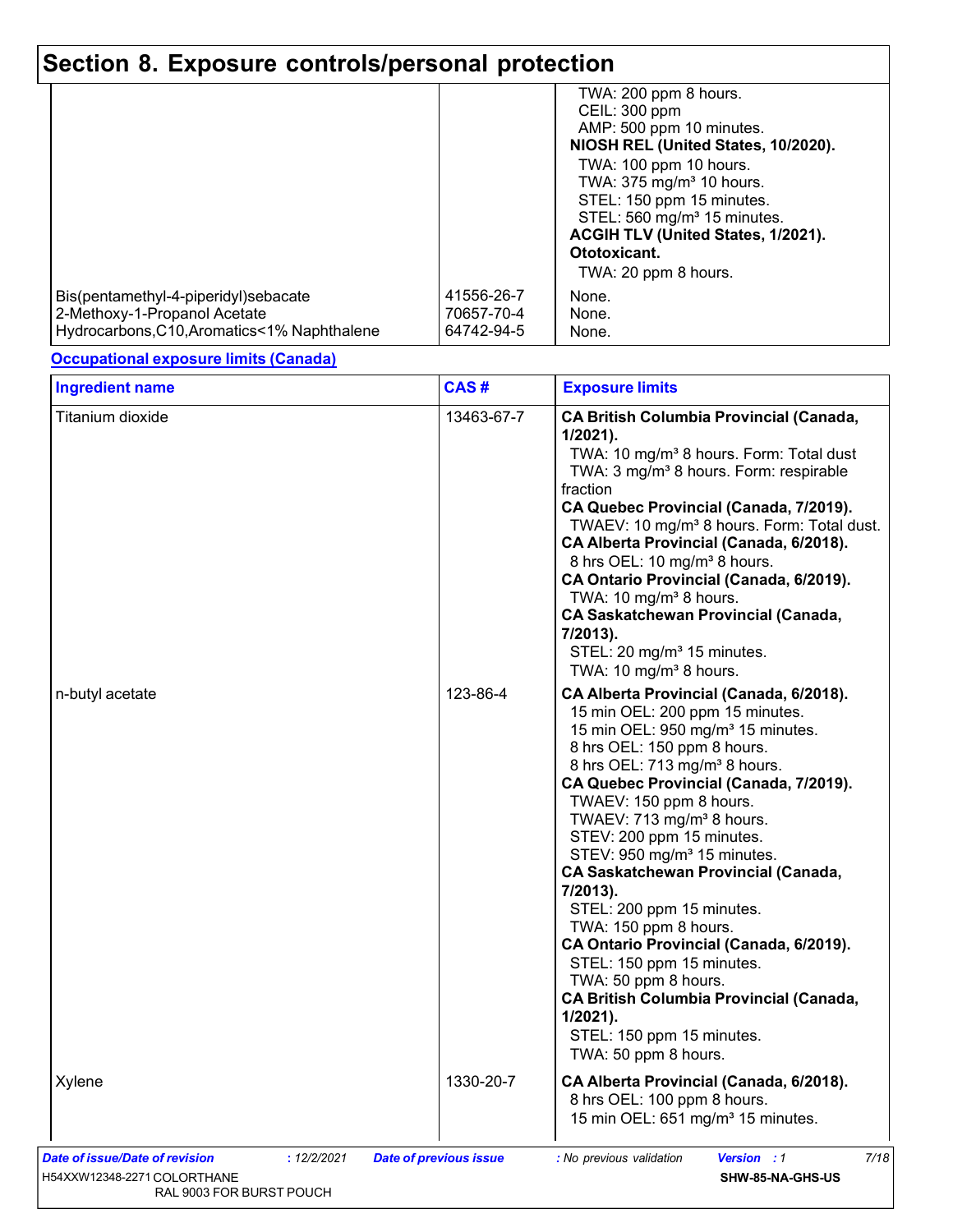| Methyl ethyl ketone            |                                              | 78-93-3        | 15 min OEL: 150 ppm 15 minutes.<br>8 hrs OEL: 434 mg/m <sup>3</sup> 8 hours.<br><b>CA British Columbia Provincial (Canada,</b><br>$1/2021$ ).<br>TWA: 100 ppm 8 hours.<br>STEL: 150 ppm 15 minutes.<br>CA Quebec Provincial (Canada, 7/2019).<br>TWAEV: 100 ppm 8 hours.<br>TWAEV: 434 mg/m <sup>3</sup> 8 hours.<br>STEV: 150 ppm 15 minutes.<br>STEV: 651 mg/m <sup>3</sup> 15 minutes.<br>CA Ontario Provincial (Canada, 6/2019).<br>STEL: 150 ppm 15 minutes.<br>TWA: 100 ppm 8 hours.<br><b>CA Saskatchewan Provincial (Canada,</b><br>7/2013).<br>STEL: 150 ppm 15 minutes.<br>TWA: 100 ppm 8 hours.<br>CA Alberta Provincial (Canada, 6/2018).<br>15 min OEL: 300 ppm 15 minutes.<br>8 hrs OEL: 200 ppm 8 hours.<br>8 hrs OEL: 590 mg/m <sup>3</sup> 8 hours.<br>15 min OEL: 885 mg/m <sup>3</sup> 15 minutes.<br><b>CA British Columbia Provincial (Canada,</b><br>1/2021).<br>TWA: 50 ppm 8 hours.<br>STEL: 100 ppm 15 minutes.<br>CA Ontario Provincial (Canada, 6/2019).<br>TWA: 200 ppm 8 hours.<br>STEL: 300 ppm 15 minutes.<br>CA Quebec Provincial (Canada, 7/2019).<br>TWAEV: 50 ppm 8 hours.<br>TWAEV: 150 mg/m <sup>3</sup> 8 hours.<br>STEV: 100 ppm 15 minutes.<br>STEV: 300 mg/m <sup>3</sup> 15 minutes.<br><b>CA Saskatchewan Provincial (Canada,</b><br>7/2013).<br>STEL: 300 ppm 15 minutes.<br>TWA: 200 ppm 8 hours. |
|--------------------------------|----------------------------------------------|----------------|------------------------------------------------------------------------------------------------------------------------------------------------------------------------------------------------------------------------------------------------------------------------------------------------------------------------------------------------------------------------------------------------------------------------------------------------------------------------------------------------------------------------------------------------------------------------------------------------------------------------------------------------------------------------------------------------------------------------------------------------------------------------------------------------------------------------------------------------------------------------------------------------------------------------------------------------------------------------------------------------------------------------------------------------------------------------------------------------------------------------------------------------------------------------------------------------------------------------------------------------------------------------------------------------------------------------------------------------|
| Ethylbenzene                   |                                              | $100 - 41 - 4$ | CA Alberta Provincial (Canada, 6/2018).<br>8 hrs OEL: 100 ppm 8 hours.<br>8 hrs OEL: 434 mg/m <sup>3</sup> 8 hours.<br>15 min OEL: 543 mg/m <sup>3</sup> 15 minutes.<br>15 min OEL: 125 ppm 15 minutes.<br><b>CA British Columbia Provincial (Canada,</b><br>$1/2021$ ).<br>TWA: 20 ppm 8 hours.<br>CA Ontario Provincial (Canada, 6/2019).<br>TWA: 20 ppm 8 hours.<br>CA Quebec Provincial (Canada, 7/2019).<br>TWAEV: 100 ppm 8 hours.<br>TWAEV: 434 mg/m <sup>3</sup> 8 hours.<br>STEV: 125 ppm 15 minutes.<br>STEV: 543 mg/m <sup>3</sup> 15 minutes.<br><b>CA Saskatchewan Provincial (Canada,</b><br>7/2013).<br>STEL: 125 ppm 15 minutes.                                                                                                                                                                                                                                                                                                                                                                                                                                                                                                                                                                                                                                                                                               |
| Date of issue/Date of revision | : 12/2/2021<br><b>Date of previous issue</b> |                | : No previous validation<br><b>Version : 1</b><br>8/18                                                                                                                                                                                                                                                                                                                                                                                                                                                                                                                                                                                                                                                                                                                                                                                                                                                                                                                                                                                                                                                                                                                                                                                                                                                                                         |
| H54XXW12348-2271 COLORTHANE    |                                              |                | SHW-85-NA-GHS-US                                                                                                                                                                                                                                                                                                                                                                                                                                                                                                                                                                                                                                                                                                                                                                                                                                                                                                                                                                                                                                                                                                                                                                                                                                                                                                                               |
| RAL 9003 FOR BURST POUCH       |                                              |                |                                                                                                                                                                                                                                                                                                                                                                                                                                                                                                                                                                                                                                                                                                                                                                                                                                                                                                                                                                                                                                                                                                                                                                                                                                                                                                                                                |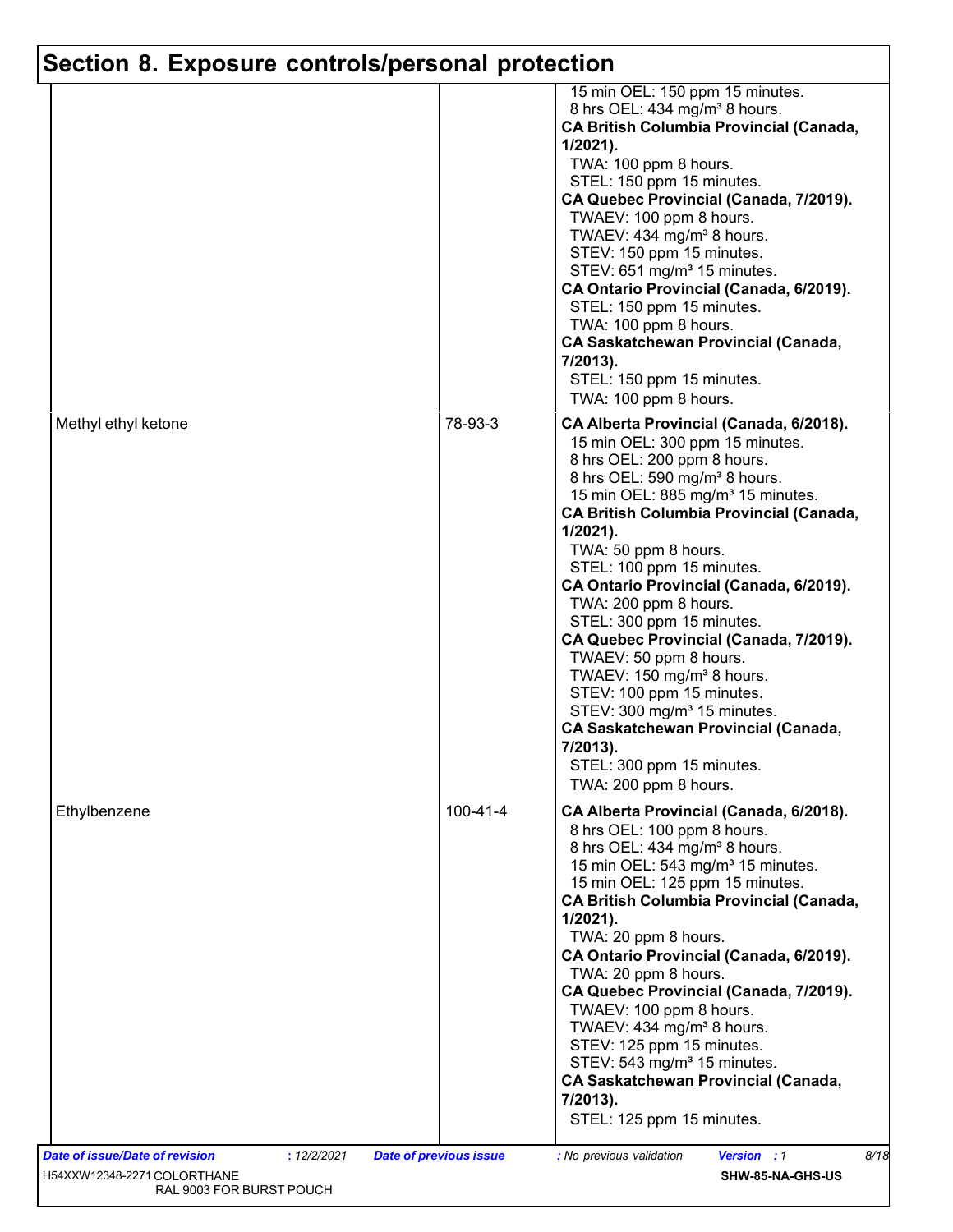|                              |            | TWA: 100 ppm 8 hours.                          |
|------------------------------|------------|------------------------------------------------|
| Toluene                      | 108-88-3   | CA Alberta Provincial (Canada, 6/2018).        |
|                              |            | Absorbed through skin.                         |
|                              |            | 8 hrs OEL: 50 ppm 8 hours.                     |
|                              |            | 8 hrs OEL: 188 mg/m <sup>3</sup> 8 hours.      |
|                              |            | <b>CA British Columbia Provincial (Canada,</b> |
|                              |            | $1/2021$ ).                                    |
|                              |            | TWA: 20 ppm 8 hours.                           |
|                              |            | CA Ontario Provincial (Canada, 6/2019).        |
|                              |            | TWA: 20 ppm 8 hours.                           |
|                              |            | CA Quebec Provincial (Canada, 7/2019).         |
|                              |            | Absorbed through skin.                         |
|                              |            |                                                |
|                              |            | TWAEV: 50 ppm 8 hours.                         |
|                              |            | TWAEV: $188 \text{ mg/m}^3 8 \text{ hours}$ .  |
|                              |            | <b>CA Saskatchewan Provincial (Canada,</b>     |
|                              |            | 7/2013). Absorbed through skin.                |
|                              |            | STEL: 60 ppm 15 minutes.                       |
|                              |            | TWA: 50 ppm 8 hours.                           |
| 2-Methoxy-1-Propanol Acetate | 70657-70-4 | <b>CA British Columbia Provincial (Canada,</b> |
|                              |            | $1/2021$ ).                                    |
|                              |            |                                                |
|                              |            | TWA: 20 ppm 8 hours.                           |
|                              |            | STEL: 40 ppm 15 minutes.                       |

#### **Occupational exposure limits (Mexico)**

|                       | CAS#           | <b>Exposure limits</b>                                                                    |
|-----------------------|----------------|-------------------------------------------------------------------------------------------|
| n-Butyl Acetate       | 123-86-4       | NOM-010-STPS-2014 (Mexico, 4/2016).<br>TWA: 150 ppm 8 hours.<br>STEL: 200 ppm 15 minutes. |
| Xylene, mixed isomers | 1330-20-7      | NOM-010-STPS-2014 (Mexico, 4/2016).<br>STEL: 150 ppm 15 minutes.<br>TWA: 100 ppm 8 hours. |
| Ethylbenzene          | $100 - 41 - 4$ | NOM-010-STPS-2014 (Mexico, 4/2016).<br>TWA: 20 ppm 8 hours.                               |
| Toluene               | 108-88-3       | NOM-010-STPS-2014 (Mexico, 4/2016).<br>TWA: 20 ppm 8 hours.                               |

| <b>Appropriate engineering</b><br><b>controls</b> | : Use only with adequate ventilation. Use process enclosures, local exhaust ventilation or<br>other engineering controls to keep worker exposure to airborne contaminants below any<br>recommended or statutory limits. The engineering controls also need to keep gas,<br>vapor or dust concentrations below any lower explosive limits. Use explosion-proof<br>ventilation equipment.                                                                                     |
|---------------------------------------------------|-----------------------------------------------------------------------------------------------------------------------------------------------------------------------------------------------------------------------------------------------------------------------------------------------------------------------------------------------------------------------------------------------------------------------------------------------------------------------------|
| <b>Environmental exposure</b><br><b>controls</b>  | : Emissions from ventilation or work process equipment should be checked to ensure<br>they comply with the requirements of environmental protection legislation. In some<br>cases, fume scrubbers, filters or engineering modifications to the process equipment<br>will be necessary to reduce emissions to acceptable levels.                                                                                                                                             |
| <b>Individual protection measures</b>             |                                                                                                                                                                                                                                                                                                                                                                                                                                                                             |
| <b>Hygiene measures</b>                           | : Wash hands, forearms and face thoroughly after handling chemical products, before<br>eating, smoking and using the lavatory and at the end of the working period.<br>Appropriate techniques should be used to remove potentially contaminated clothing.<br>Contaminated work clothing should not be allowed out of the workplace. Wash<br>contaminated clothing before reusing. Ensure that eyewash stations and safety<br>showers are close to the workstation location. |

**:** *12/2/2021 Date of previous issue : No previous validation Version : 1*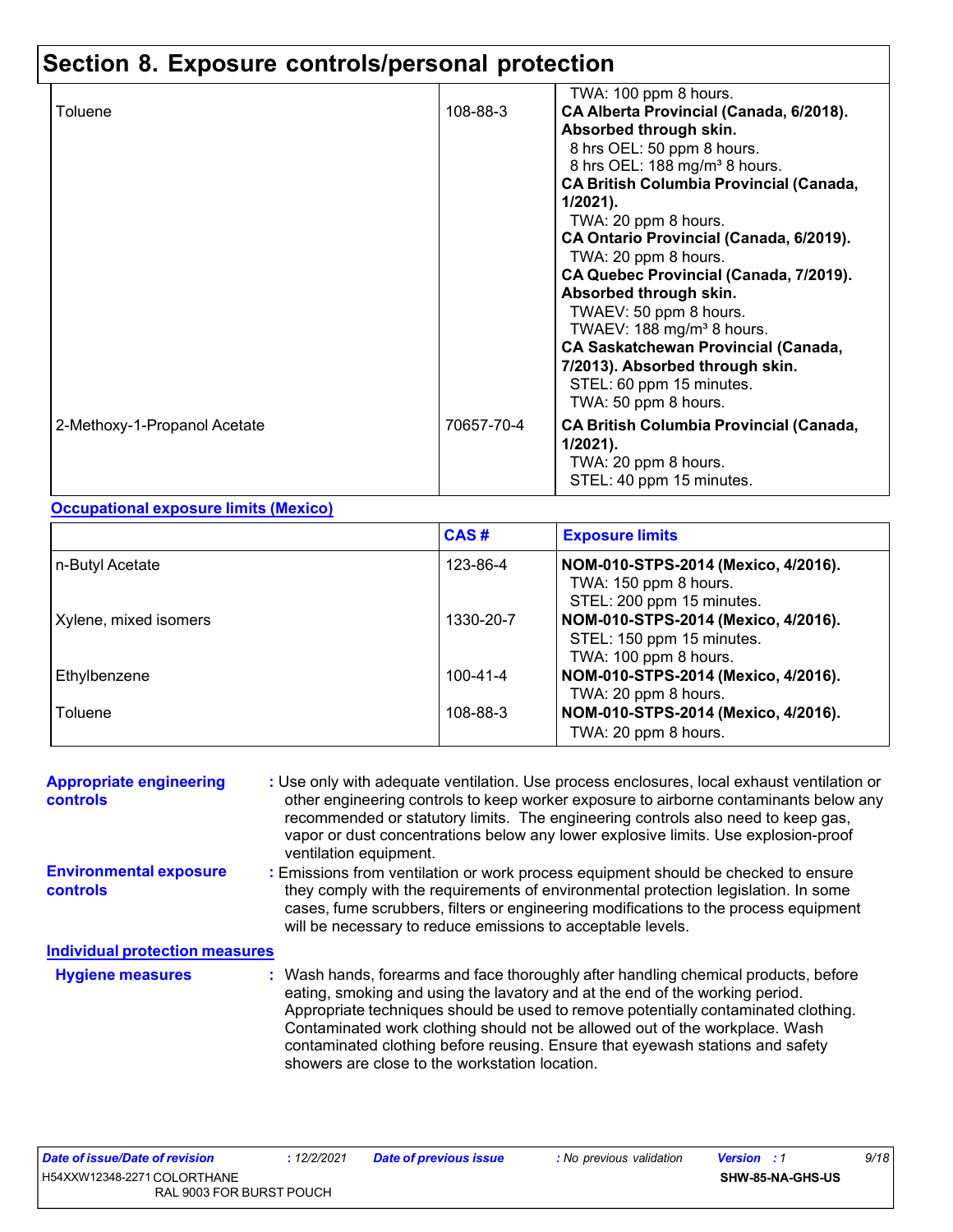|                               | $P = 1$                                                                                                                                                                                                                                                                                                                                                                                                                                                                                                                                                                                                                |
|-------------------------------|------------------------------------------------------------------------------------------------------------------------------------------------------------------------------------------------------------------------------------------------------------------------------------------------------------------------------------------------------------------------------------------------------------------------------------------------------------------------------------------------------------------------------------------------------------------------------------------------------------------------|
| <b>Eye/face protection</b>    | : Safety eyewear complying with an approved standard should be used when a risk<br>assessment indicates this is necessary to avoid exposure to liquid splashes, mists,<br>gases or dusts. If contact is possible, the following protection should be worn, unless<br>the assessment indicates a higher degree of protection: chemical splash goggles.                                                                                                                                                                                                                                                                  |
| <b>Skin protection</b>        |                                                                                                                                                                                                                                                                                                                                                                                                                                                                                                                                                                                                                        |
| <b>Hand protection</b>        | : Chemical-resistant, impervious gloves complying with an approved standard should be<br>worn at all times when handling chemical products if a risk assessment indicates this is<br>necessary. Considering the parameters specified by the glove manufacturer, check<br>during use that the gloves are still retaining their protective properties. It should be<br>noted that the time to breakthrough for any glove material may be different for different<br>glove manufacturers. In the case of mixtures, consisting of several substances, the<br>protection time of the gloves cannot be accurately estimated. |
| <b>Body protection</b>        | : Personal protective equipment for the body should be selected based on the task being<br>performed and the risks involved and should be approved by a specialist before<br>handling this product. When there is a risk of ignition from static electricity, wear anti-<br>static protective clothing. For the greatest protection from static discharges, clothing<br>should include anti-static overalls, boots and gloves.                                                                                                                                                                                         |
| <b>Other skin protection</b>  | : Appropriate footwear and any additional skin protection measures should be selected<br>based on the task being performed and the risks involved and should be approved by a<br>specialist before handling this product.                                                                                                                                                                                                                                                                                                                                                                                              |
| <b>Respiratory protection</b> | : Based on the hazard and potential for exposure, select a respirator that meets the<br>appropriate standard or certification. Respirators must be used according to a<br>respiratory protection program to ensure proper fitting, training, and other important<br>aspects of use.                                                                                                                                                                                                                                                                                                                                    |

# **Section 9. Physical and chemical properties**

The conditions of measurement of all properties are at standard temperature and pressure unless otherwise indicated.

| <b>Appearance</b> |
|-------------------|
|-------------------|

| $\sim$ $\sim$ $\sim$ $\sim$ $\sim$ $\sim$ $\sim$                  |                                                                          |                    |       |
|-------------------------------------------------------------------|--------------------------------------------------------------------------|--------------------|-------|
| <b>Physical state</b>                                             | : Liquid.                                                                |                    |       |
| <b>Color</b>                                                      | : Not available.                                                         |                    |       |
| <b>Odor</b>                                                       | : Not available.                                                         |                    |       |
| <b>Odor threshold</b>                                             | : Not available.                                                         |                    |       |
| pH                                                                | : Not applicable.                                                        |                    |       |
| <b>Melting point/freezing point</b>                               | : Not available.                                                         |                    |       |
| <b>Boiling point, initial boiling</b><br>point, and boiling range | : $123^{\circ}$ C (253.4 $^{\circ}$ F)                                   |                    |       |
| <b>Flash point</b>                                                | : Closed cup: 17°C (62.6°F) [Pensky-Martens Closed Cup]                  |                    |       |
| <b>Evaporation rate</b>                                           | $: 1$ (butyl acetate = 1)                                                |                    |       |
| <b>Flammability</b>                                               | : Not available.                                                         |                    |       |
| Lower and upper explosion<br>limit/flammability limit             | $:$ Lower: 1%<br>Upper: 13.1%                                            |                    |       |
| <b>Vapor pressure</b>                                             | : $1.3$ kPa (10 mm Hg)                                                   |                    |       |
| <b>Relative vapor density</b>                                     | : $3.66$ [Air = 1]                                                       |                    |       |
| <b>Relative density</b>                                           | : 1.33                                                                   |                    |       |
| <b>Solubility</b>                                                 | : Not available.                                                         |                    |       |
| <b>Partition coefficient: n-</b><br>octanol/water                 | : Not applicable.                                                        |                    |       |
| <b>Auto-ignition temperature</b>                                  | : Not available.                                                         |                    |       |
| <b>Decomposition temperature</b>                                  | : Not available.                                                         |                    |       |
| <b>Viscosity</b>                                                  | : Kinematic (40°C (104°F)): >20.5 mm <sup>2</sup> /s (>20.5 cSt)         |                    |       |
| <b>Date of issue/Date of revision</b>                             | : 12/2/2021<br><b>Date of previous issue</b><br>: No previous validation | <b>Version</b> : 1 | 10/18 |
| H54XXW12348-2271 COLORTHANE                                       |                                                                          | SHW-85-NA-GHS-US   |       |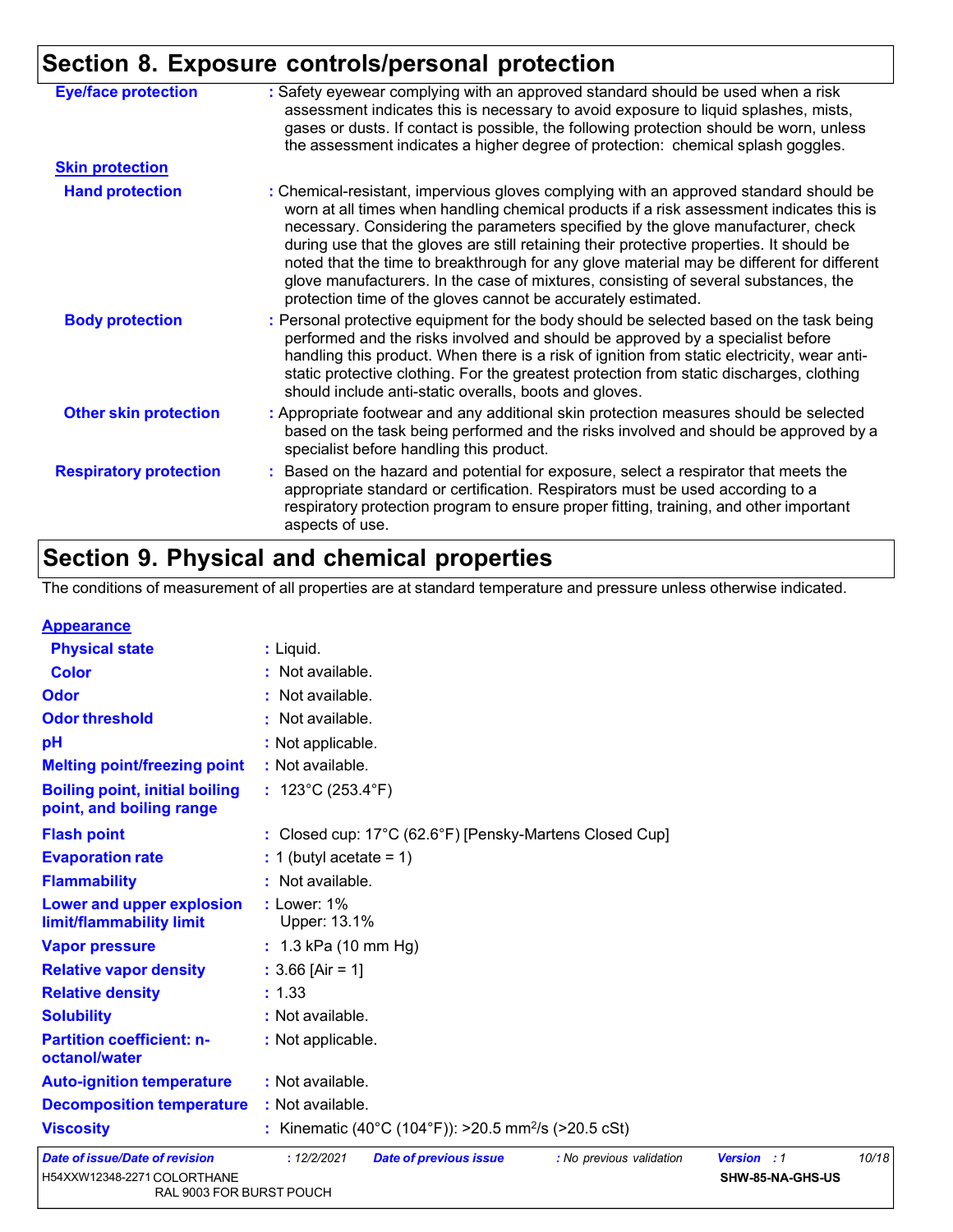# **Section 9. Physical and chemical properties**

**Aerosol product**

**Heat of combustion :** 10.475 kJ/g

# **Section 10. Stability and reactivity**

| <b>Reactivity</b>                                   | : No specific test data related to reactivity available for this product or its ingredients.                                                                                                                                               |
|-----------------------------------------------------|--------------------------------------------------------------------------------------------------------------------------------------------------------------------------------------------------------------------------------------------|
| <b>Chemical stability</b>                           | : The product is stable.                                                                                                                                                                                                                   |
| <b>Possibility of hazardous</b><br><b>reactions</b> | : Under normal conditions of storage and use, hazardous reactions will not occur.                                                                                                                                                          |
| <b>Conditions to avoid</b>                          | : Avoid all possible sources of ignition (spark or flame). Do not pressurize, cut, weld,<br>braze, solder, drill, grind or expose containers to heat or sources of ignition. Do not<br>allow vapor to accumulate in low or confined areas. |
| <b>Incompatible materials</b>                       | : Reactive or incompatible with the following materials:<br>oxidizing materials                                                                                                                                                            |
| <b>Hazardous decomposition</b><br>products          | : Under normal conditions of storage and use, hazardous decomposition products should<br>not be produced.                                                                                                                                  |

# **Section 11. Toxicological information**

### **Information on toxicological effects**

#### **Acute toxicity**

| <b>Product/ingredient name</b>     | <b>Result</b>                | <b>Species</b> | <b>Dose</b>           | <b>Exposure</b>          |
|------------------------------------|------------------------------|----------------|-----------------------|--------------------------|
| 2-methoxy-1-methylethyl<br>acetate | LD50 Dermal                  | Rabbit         | $>5$ g/kg             |                          |
|                                    | LD50 Oral                    | Rat            | 8532 mg/kg            | $\blacksquare$           |
| n-Butyl Acetate                    | LD50 Dermal                  | Rabbit         | >17600 mg/kg          | $\overline{\phantom{0}}$ |
|                                    | LD50 Oral                    | Rat            | 10768 mg/kg           |                          |
| Xylene, mixed isomers              | LC50 Inhalation Gas.         | Rat            | 6700 ppm              | 4 hours                  |
|                                    | LD50 Oral                    | Rat            | 4300 mg/kg            | $\overline{\phantom{0}}$ |
| Ethylbenzene                       | LD50 Dermal                  | Rabbit         | >5000 mg/kg           | $\overline{\phantom{0}}$ |
|                                    | LD50 Oral                    | Rat            | 3500 mg/kg            | $\blacksquare$           |
| Toluene                            | <b>LC50 Inhalation Vapor</b> | Rat            | $49$ g/m <sup>3</sup> | 4 hours                  |
|                                    | LD50 Oral                    | Rat            | 636 mg/kg             | ۰                        |

**Irritation/Corrosion**

| <b>Product/ingredient name</b> | <b>Result</b>            | <b>Species</b> | <b>Score</b>   | <b>Exposure</b>  | <b>Observation</b> |
|--------------------------------|--------------------------|----------------|----------------|------------------|--------------------|
| <b>Titanium Dioxide</b>        | Skin - Mild irritant     | Human          |                | 72 hours 300     |                    |
|                                |                          |                |                | ug l             |                    |
| n-Butyl Acetate                | Eyes - Moderate irritant | Rabbit         | $\blacksquare$ | $100 \text{ mg}$ |                    |
|                                | Skin - Moderate irritant | Rabbit         |                | 24 hours 500     |                    |
|                                |                          |                |                | mg               |                    |
| Amorphous Silica               | Eyes - Mild irritant     | Rabbit         |                | 24 hours 25      | $\blacksquare$     |
|                                |                          |                |                | mg               |                    |
| Xylene, mixed isomers          | Eyes - Mild irritant     | Rabbit         |                | 87 mg            |                    |
|                                | Eyes - Severe irritant   | Rabbit         | $\blacksquare$ | 24 hours 5       |                    |
|                                |                          |                |                | mg               |                    |
|                                | Skin - Mild irritant     | Rat            | $\blacksquare$ | 8 hours 60 uL    | ÷                  |
|                                | Skin - Moderate irritant | Rabbit         | $\blacksquare$ | 24 hours 500     | $\blacksquare$     |

**:** *12/2/2021 Date of previous issue : No previous validation Version : 1*

*11/18*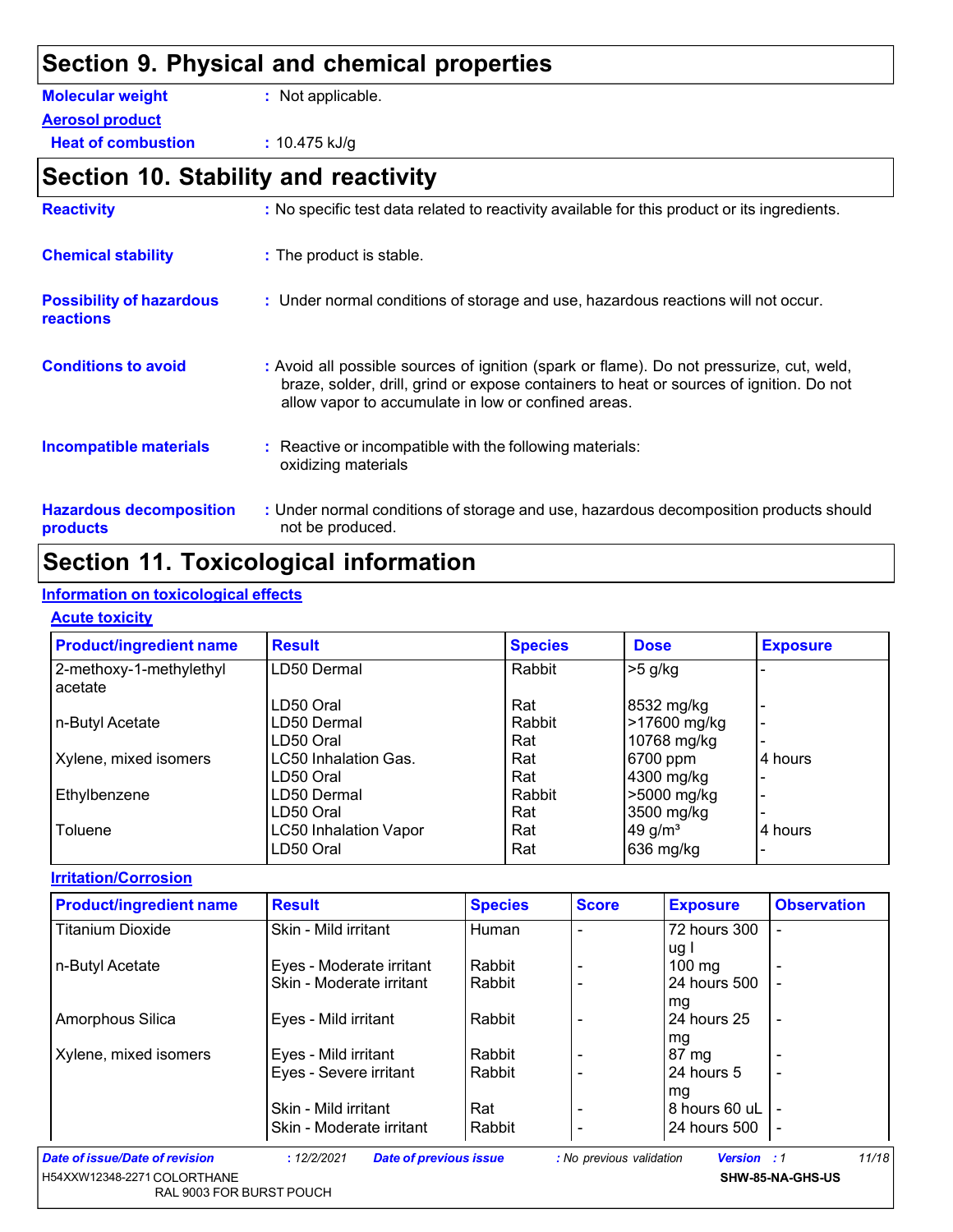|                          |                          |        |                          | mg               |  |
|--------------------------|--------------------------|--------|--------------------------|------------------|--|
|                          | Skin - Moderate irritant | Rabbit |                          | <b>100 %</b>     |  |
| Ethylbenzene             | Eyes - Severe irritant   | Rabbit |                          | 500 mg           |  |
|                          | Skin - Mild irritant     | Rabbit |                          | 24 hours 15      |  |
|                          |                          |        |                          | mg               |  |
| Toluene                  | Eyes - Mild irritant     | Rabbit |                          | 0.5 minutes      |  |
|                          |                          |        |                          | $100 \text{ mg}$ |  |
|                          | Eyes - Mild irritant     | Rabbit | $\overline{\phantom{a}}$ | 870 ug           |  |
|                          | Eyes - Severe irritant   | Rabbit | ٠                        | 24 hours 2       |  |
|                          |                          |        |                          | mg               |  |
|                          | Skin - Mild irritant     | Pig    |                          | 24 hours 250     |  |
|                          |                          |        |                          | uL               |  |
|                          | Skin - Mild irritant     | Rabbit |                          | 435 mg           |  |
|                          | Skin - Moderate irritant | Rabbit |                          | 24 hours 20      |  |
|                          |                          |        |                          | mg               |  |
|                          | Skin - Moderate irritant | Rabbit |                          | 500 mg           |  |
| Hydrocarbons, C10,       | Skin - Mild irritant     | Rabbit |                          | 24 hours 500     |  |
| Aromatics<1% Naphthalene |                          |        |                          | uL               |  |

#### **Sensitization**

Not available.

### **Mutagenicity**

Not available.

### **Carcinogenicity**

Not available.

#### **Classification**

| <b>Product/ingredient name</b> | <b>OSHA</b> | <b>IARC</b> | <b>NTP</b> |
|--------------------------------|-------------|-------------|------------|
| Titanium Dioxide               |             | 2B          | -          |
| Amorphous Silica               |             | 3           |            |
| Xylene, mixed isomers          |             | 3           |            |
| Ethylbenzene                   |             | 2B          |            |
| Toluene                        |             | 3           | -          |

### **Reproductive toxicity**

Not available.

### **Teratogenicity**

Not available.

### **Specific target organ toxicity (single exposure)**

| <b>Name</b>                                   | <b>Category</b>               | <b>Route of</b><br>exposure | <b>Target organs</b>            |
|-----------------------------------------------|-------------------------------|-----------------------------|---------------------------------|
| 2-methoxy-1-methylethyl acetate               | Category 3                    |                             | Narcotic effects                |
| n-Butyl Acetate                               | Category 3                    |                             | Narcotic effects                |
| Xylene, mixed isomers                         | Category 3                    |                             | Respiratory tract<br>irritation |
| Ethylbenzene                                  | Category 3                    |                             | Respiratory tract<br>irritation |
|                                               | Category 3                    |                             | Narcotic effects                |
| Toluene                                       | Category 3                    |                             | Respiratory tract<br>irritation |
|                                               | Category 3                    |                             | Narcotic effects                |
| 2-Methoxy-1-Propanol Acetate                  | Category 3                    |                             | Respiratory tract<br>irritation |
| Hydrocarbons, C10, Aromatics<1% Naphthalene   | Category 3                    |                             | l Narcotic effects              |
| Date of issue/Date of revision<br>: 12/2/2021 | <b>Date of previous issue</b> | : No previous validation    | 12/18<br><b>Version</b> : 1     |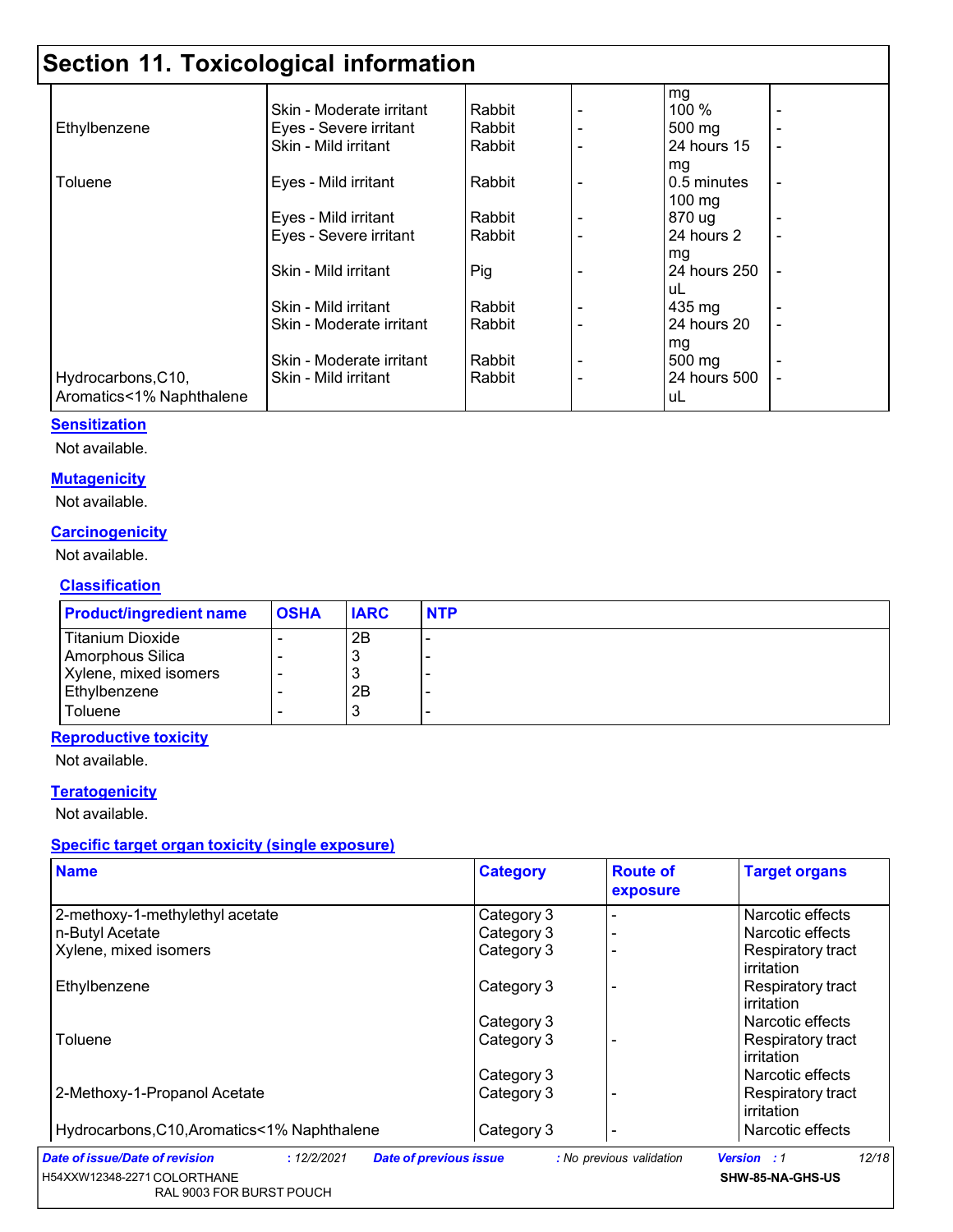### **Specific target organ toxicity (repeated exposure)**

| <b>Name</b>           | <b>Category</b> | <b>Route of</b><br><b>exposure</b> | <b>Target organs</b> |
|-----------------------|-----------------|------------------------------------|----------------------|
| Xylene, mixed isomers | Category 2      |                                    |                      |
| Ethylbenzene          | Category 2      |                                    |                      |
| Toluene               | Category 2      |                                    |                      |

#### **Aspiration hazard**

| <b>Name</b>                                 | <b>Result</b>                         |
|---------------------------------------------|---------------------------------------|
| Xylene, mixed isomers                       | <b>ASPIRATION HAZARD - Category 1</b> |
| Ethylbenzene                                | <b>ASPIRATION HAZARD - Category 1</b> |
| Toluene                                     | <b>ASPIRATION HAZARD - Category 1</b> |
| Hydrocarbons, C10, Aromatics<1% Naphthalene | <b>ASPIRATION HAZARD - Category 1</b> |

### **Information on the likely :** Not available.

| routes of exposure |  |  |  |
|--------------------|--|--|--|
|                    |  |  |  |

| <b>Potential acute health effects</b> |                                                                                            |
|---------------------------------------|--------------------------------------------------------------------------------------------|
| <b>Eye contact</b>                    | : Causes serious eye irritation.                                                           |
| <b>Inhalation</b>                     | : Can cause central nervous system (CNS) depression. May cause drowsiness or<br>dizziness. |
| <b>Skin contact</b>                   | : Causes skin irritation. May cause an allergic skin reaction.                             |
| <b>Ingestion</b>                      | : Can cause central nervous system (CNS) depression.                                       |

### **Symptoms related to the physical, chemical and toxicological characteristics**

| <b>Eye contact</b>                                                                       | pain or irritation<br>watering<br>redness                                                                                                                                  | : Adverse symptoms may include the following: |                          |                                        |
|------------------------------------------------------------------------------------------|----------------------------------------------------------------------------------------------------------------------------------------------------------------------------|-----------------------------------------------|--------------------------|----------------------------------------|
| <b>Inhalation</b>                                                                        | nausea or vomiting<br>headache<br>drowsiness/fatigue<br>dizziness/vertigo<br>unconsciousness<br>reduced fetal weight<br>increase in fetal deaths<br>skeletal malformations | : Adverse symptoms may include the following: |                          |                                        |
| <b>Skin contact</b>                                                                      | irritation<br>redness<br>reduced fetal weight<br>increase in fetal deaths<br>skeletal malformations                                                                        | : Adverse symptoms may include the following: |                          |                                        |
| <b>Ingestion</b>                                                                         | reduced fetal weight<br>increase in fetal deaths<br>skeletal malformations                                                                                                 | : Adverse symptoms may include the following: |                          |                                        |
| Delayed and immediate effects and also chronic effects from short and long term exposure |                                                                                                                                                                            |                                               |                          |                                        |
| <b>Short term exposure</b>                                                               |                                                                                                                                                                            |                                               |                          |                                        |
| <b>Potential immediate</b><br>effects                                                    | : Not available.                                                                                                                                                           |                                               |                          |                                        |
| Date of issue/Date of revision<br>H54XXW12348-2271 COLORTHANE                            | : 12/2/2021<br>RAL 9003 FOR BURST POUCH                                                                                                                                    | <b>Date of previous issue</b>                 | : No previous validation | <b>Version</b> : 1<br>SHW-85-NA-GHS-US |

*13/18*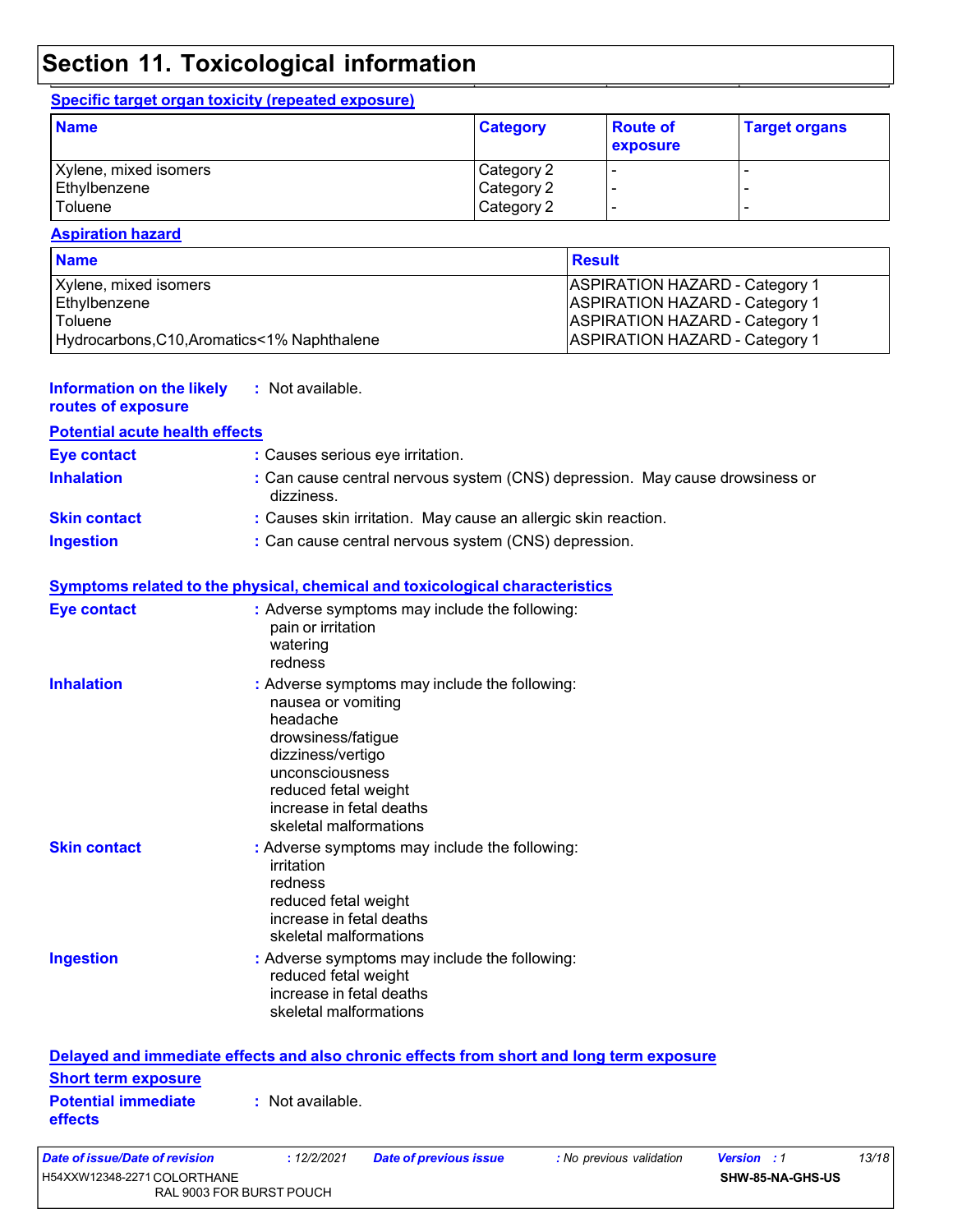| <b>Potential delayed effects</b>             | : Not available.                                                                                                                                                               |
|----------------------------------------------|--------------------------------------------------------------------------------------------------------------------------------------------------------------------------------|
| <b>Long term exposure</b>                    |                                                                                                                                                                                |
| <b>Potential immediate</b><br><b>effects</b> | : Not available.                                                                                                                                                               |
| <b>Potential delayed effects</b>             | : Not available.                                                                                                                                                               |
| <b>Potential chronic health effects</b>      |                                                                                                                                                                                |
| Not available.                               |                                                                                                                                                                                |
| <b>General</b>                               | : May cause damage to organs through prolonged or repeated exposure. Once<br>sensitized, a severe allergic reaction may occur when subsequently exposed to very low<br>levels. |
| <b>Carcinogenicity</b>                       | : Suspected of causing cancer. Risk of cancer depends on duration and level of<br>exposure.                                                                                    |
| <b>Mutagenicity</b>                          | : No known significant effects or critical hazards.                                                                                                                            |
| <b>Teratogenicity</b>                        | : May damage the unborn child.                                                                                                                                                 |
| <b>Developmental effects</b>                 | : No known significant effects or critical hazards.                                                                                                                            |
| <b>Fertility effects</b>                     | : Suspected of damaging fertility.                                                                                                                                             |

### **Numerical measures of toxicity**

| <b>Acute toxicity estimates</b> |                  |
|---------------------------------|------------------|
| <b>Route</b>                    | <b>ATE value</b> |
| Oral                            | 419595.42 mg/kg  |
| Dermal                          | 107338.36 mg/kg  |
| Inhalation (gases)              | 653788.21 ppm    |

# **Section 12. Ecological information**

| <b>Toxicity</b>                |                                       |                                                                           |                 |
|--------------------------------|---------------------------------------|---------------------------------------------------------------------------|-----------------|
| <b>Product/ingredient name</b> | <b>Result</b>                         | <b>Species</b>                                                            | <b>Exposure</b> |
| <b>Titanium Dioxide</b>        | Acute LC50 >1000000 µg/l Marine water | Fish - Fundulus heteroclitus                                              | 96 hours        |
| n-Butyl Acetate                | Acute LC50 32 mg/l Marine water       | Crustaceans - Artemia salina                                              | 48 hours        |
|                                | Acute LC50 18000 µg/l Fresh water     | Fish - Pimephales promelas                                                | 96 hours        |
| Xylene, mixed isomers          | Acute LC50 8500 µg/l Marine water     | Crustaceans - Palaemonetes<br>pugio                                       | 48 hours        |
|                                | Acute LC50 13400 µg/l Fresh water     | Fish - Pimephales promelas                                                | 96 hours        |
| Ethylbenzene                   | Acute EC50 4900 µg/l Marine water     | Algae - Skeletonema costatum                                              | 72 hours        |
|                                | Acute EC50 7700 µg/l Marine water     | Algae - Skeletonema costatum                                              | 96 hours        |
|                                | Acute EC50 6.53 mg/l Marine water     | Crustaceans - Artemia sp. -<br>Nauplii                                    | 48 hours        |
|                                | Acute EC50 2.93 mg/l Fresh water      | Daphnia - Daphnia magna -<br>Neonate                                      | 48 hours        |
|                                | Acute LC50 4200 µg/l Fresh water      | Fish - Oncorhynchus mykiss                                                | 96 hours        |
| Toluene                        | Acute EC50 >433 ppm Marine water      | Algae - Skeletonema costatum                                              | 96 hours        |
|                                | Acute EC50 11600 µg/l Fresh water     | Crustaceans - Gammarus<br>pseudolimnaeus - Adult                          | 48 hours        |
|                                | Acute EC50 6000 µg/l Fresh water      | Daphnia - Daphnia magna -<br>Juvenile (Fledgling, Hatchling,<br>Weanling) | 48 hours        |
|                                | Acute LC50 5500 µg/l Fresh water      | Fish - Oncorhynchus kisutch - Fry                                         | 96 hours        |
|                                | Chronic NOEC 1000 µg/l Fresh water    | Daphnia - Daphnia magna                                                   | 21 days         |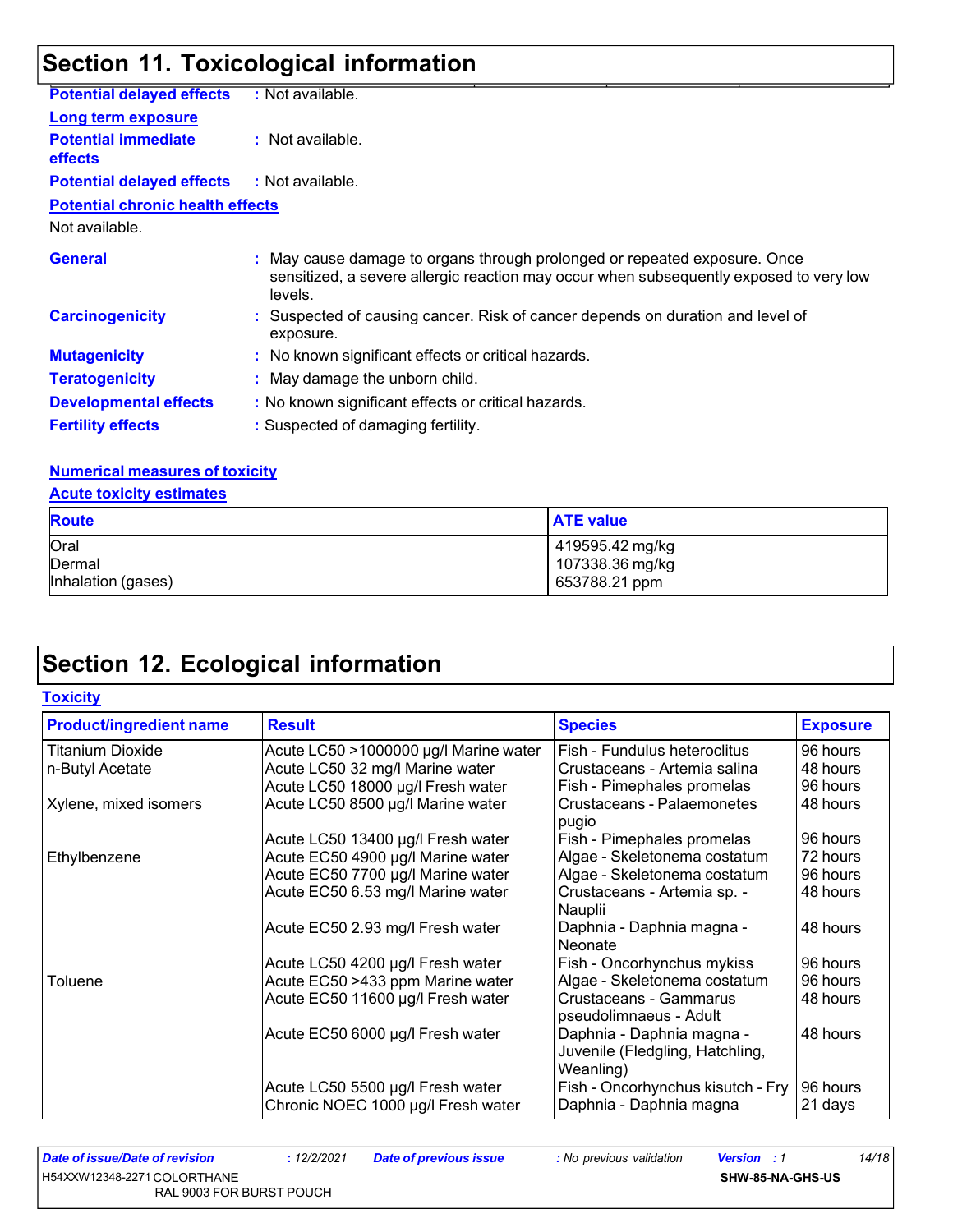### **Persistence and degradability**

| <b>Product/ingredient name</b> | <b>Aquatic half-life</b> | <b>Photolysis</b> | <b>Biodegradability</b> |
|--------------------------------|--------------------------|-------------------|-------------------------|
| n-Butyl Acetate                |                          |                   | Readily                 |
| Xylene, mixed isomers          |                          |                   | Readily                 |
| Ethylbenzene                   |                          |                   | Readily                 |
| Toluene                        |                          |                   | Readily                 |

### **Bioaccumulative potential**

| <b>Product/ingredient name</b> | $\mathsf{LogP}_\mathsf{ow}$ | <b>BCF</b>           | <b>Potential</b> |
|--------------------------------|-----------------------------|----------------------|------------------|
| Xylene, mixed isomers          |                             | l 8.1 to 25.9        | low              |
| Toluene<br>Hydrocarbons, C10,  |                             | 90<br>l 99 to 5780 l | low<br>high      |
| Aromatics<1% Naphthalene       |                             |                      |                  |

### **Mobility in soil**

**Soil/water partition coefficient** (K<sub>oc</sub>)

**:** Not available.

**Other adverse effects :** No known significant effects or critical hazards.

### **Section 13. Disposal considerations**

**Disposal methods** : The generation of waste should be avoided or minimized wherever possible. Disposal of this product, solutions and any by-products should at all times comply with the requirements of environmental protection and waste disposal legislation and any regional local authority requirements. Dispose of surplus and non-recyclable products via a licensed waste disposal contractor. Waste should not be disposed of untreated to the sewer unless fully compliant with the requirements of all authorities with jurisdiction. Waste packaging should be recycled. Incineration or landfill should only be considered when recycling is not feasible. This material and its container must be disposed of in a safe way. Care should be taken when handling emptied containers that have not been cleaned or rinsed out. Empty containers or liners may retain some product residues. Vapor from product residues may create a highly flammable or explosive atmosphere inside the container. Do not cut, weld or grind used containers unless they have been cleaned thoroughly internally. Avoid dispersal of spilled material and runoff and contact with soil, waterways, drains and sewers.

## **Section 14. Transport information**

|                                                               | <b>DOT</b><br><b>Classification</b>     | <b>TDG</b><br><b>Classification</b> | <b>Mexico</b><br><b>Classification</b> | <b>IATA</b>              | <b>IMDG</b>                                     |
|---------------------------------------------------------------|-----------------------------------------|-------------------------------------|----------------------------------------|--------------------------|-------------------------------------------------|
| <b>UN number</b>                                              | <b>UN1263</b>                           | <b>UN1263</b>                       | <b>UN1263</b>                          | <b>UN1263</b>            | <b>UN1263</b>                                   |
| <b>UN proper</b><br>shipping name                             | <b>PAINT</b>                            | <b>PAINT</b>                        | <b>PAINT</b>                           | <b>PAINT</b>             | <b>PAINT</b>                                    |
| <b>Transport</b><br>hazard class(es)                          | 3<br>$\frac{V}{\sqrt{2}}$               | 3                                   | 3                                      | 3                        | 3                                               |
| <b>Packing group</b>                                          | Ш                                       | $\mathbf{I}$                        | Ш                                      | Ш                        | Ш                                               |
| Date of issue/Date of revision<br>H54XXW12348-2271 COLORTHANE | : 12/2/2021<br>RAL 9003 FOR BURST POUCH | <b>Date of previous issue</b>       |                                        | : No previous validation | 15/18<br><b>Version : 1</b><br>SHW-85-NA-GHS-US |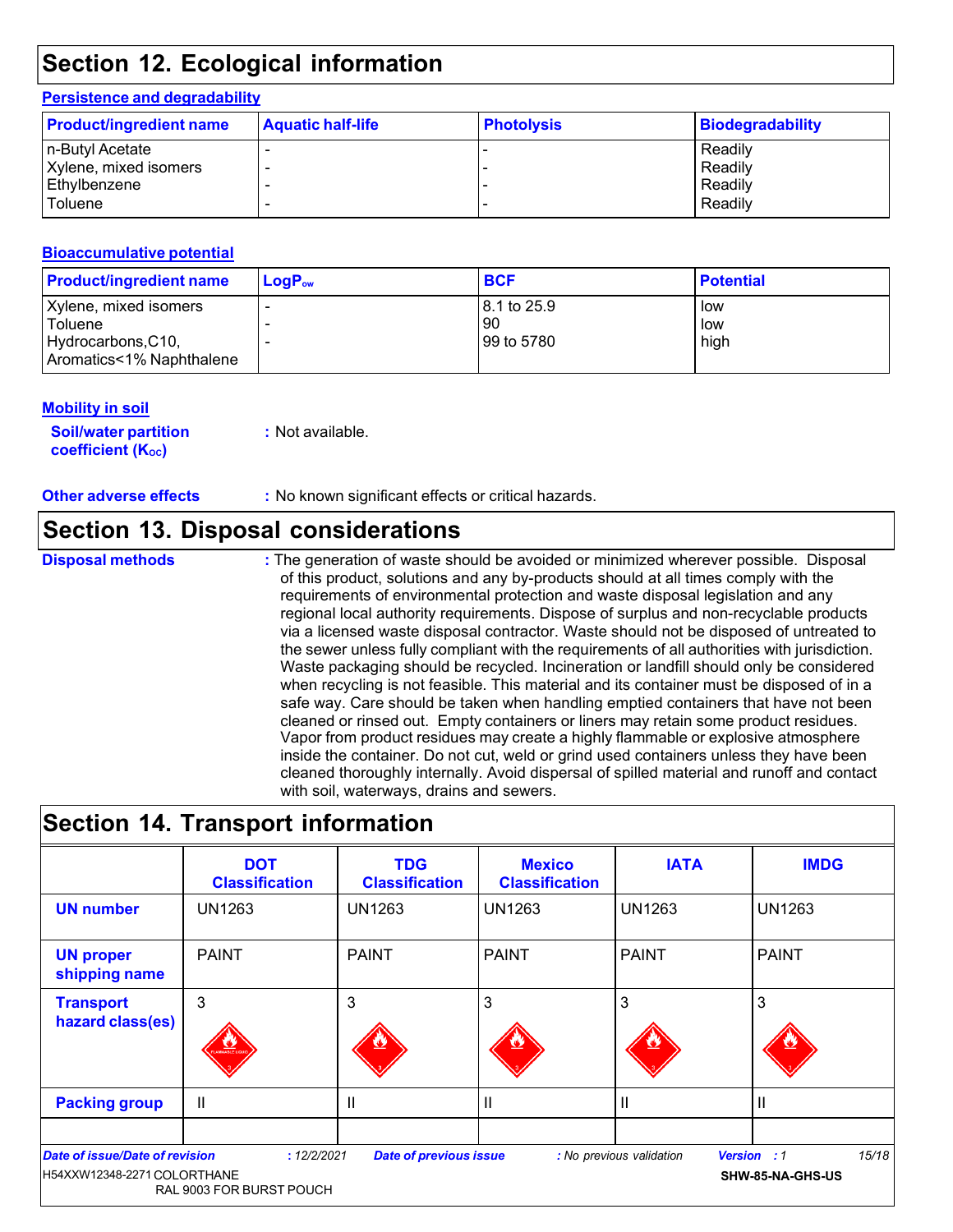| <b>Environmental</b><br>hazards  | No.                   | No.                                                                                                                                                                          | No.                   | No. | No.                                        |
|----------------------------------|-----------------------|------------------------------------------------------------------------------------------------------------------------------------------------------------------------------|-----------------------|-----|--------------------------------------------|
| <b>Additional</b><br>information | <b>ERG No.</b><br>128 | Product classified<br>as per the<br>following sections<br>of the<br>Transportation of<br>Dangerous Goods<br>Regulations:<br>2.18-2.19 (Class<br>3).<br><b>ERG No.</b><br>128 | <b>ERG No.</b><br>128 |     | <b>Emergency</b><br>schedules F-E, S-<br>E |

**Special precautions for user :** Multi-modal shipping descriptions are provided for informational purposes and do not consider container sizes. The presence of a shipping description for a particular mode of transport (sea, air, etc.), does not indicate that the product is packaged suitably for that mode of transport. All packaging must be reviewed for suitability prior to shipment, and compliance with the applicable regulations is the sole responsibility of the person offering the product for transport. People loading and unloading dangerous goods must be trained on all of the risks deriving from the substances and on all actions in case of emergency situations.

**Transport in bulk according to IMO instruments :** Not available.

**Proper shipping name :** Not available.

## **Section 15. Regulatory information**

### **SARA 313**

SARA 313 (40 CFR 372.45) supplier notification can be found on the Environmental Data Sheet.

### **California Prop. 65**

WARNING: This product contains chemicals known to the State of California to cause cancer and birth defects or other reproductive harm.

### **International regulations**

| <b>International lists</b> | : Australia inventory (AIIC): Not determined.                |
|----------------------------|--------------------------------------------------------------|
|                            | China inventory (IECSC): Not determined.                     |
|                            | Japan inventory (CSCL): Not determined.                      |
|                            | Japan inventory (ISHL): Not determined.                      |
|                            | Korea inventory (KECI): Not determined.                      |
|                            | New Zealand Inventory of Chemicals (NZIoC): Not determined.  |
|                            | Philippines inventory (PICCS): Not determined.               |
|                            | Taiwan Chemical Substances Inventory (TCSI): Not determined. |
|                            | Thailand inventory: Not determined.                          |
|                            | Turkey inventory: Not determined.                            |
|                            | Vietnam inventory: Not determined.                           |
|                            |                                                              |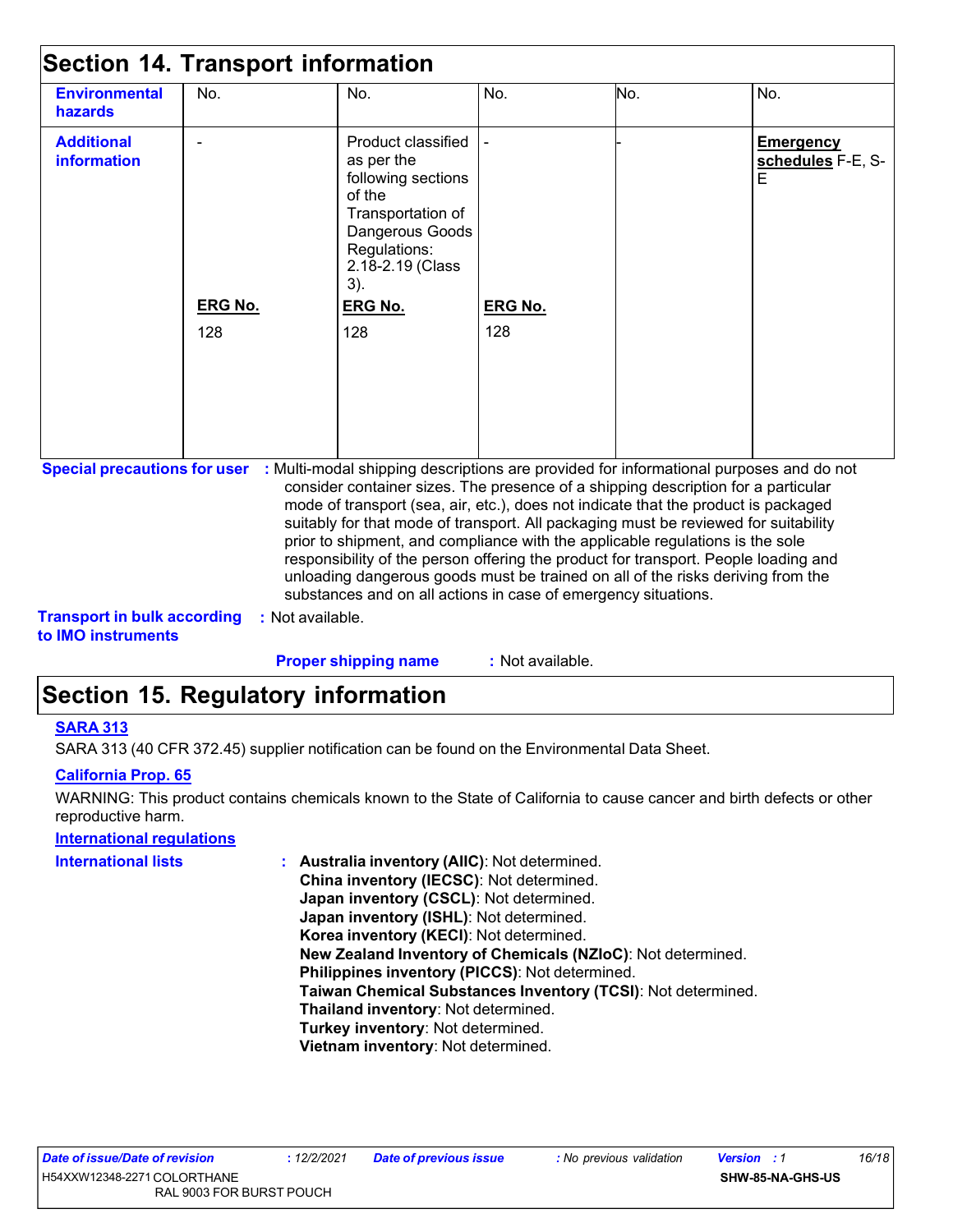### **Section 16. Other information**

### **Hazardous Material Information System (U.S.A.)**



**The customer is responsible for determining the PPE code for this material. For more information on HMIS® Personal Protective Equipment (PPE) codes, consult the HMIS® Implementation Manual.**

**Caution: HMIS® ratings are based on a 0-4 rating scale, with 0 representing minimal hazards or risks, and 4 representing significant hazards or risks. Although HMIS® ratings and the associated label are not required on SDSs or products leaving a facility under 29 CFR 1910.1200, the preparer may choose to provide them. HMIS® ratings are to be used with a fully implemented HMIS® program. HMIS® is a registered trademark and service mark of the American Coatings Association, Inc.**

**Procedure used to derive the classification**

|                                        | <b>Classification</b>                                                 | <b>Justification</b> |
|----------------------------------------|-----------------------------------------------------------------------|----------------------|
| FLAMMABLE LIQUIDS - Category 2         | On basis of test data                                                 |                      |
| SKIN CORROSION/IRRITATION - Category 2 |                                                                       | Calculation method   |
|                                        | SERIOUS EYE DAMAGE/ EYE IRRITATION - Category 2A                      | Calculation method   |
| SKIN SENSITIZATION - Category 1        |                                                                       | Calculation method   |
| CARCINOGENICITY - Category 2           |                                                                       | Calculation method   |
| TOXIC TO REPRODUCTION - Category 1B    |                                                                       | Calculation method   |
|                                        | SPECIFIC TARGET ORGAN TOXICITY (SINGLE EXPOSURE) (Narcotic effects) - | Calculation method   |
| Category 3                             |                                                                       |                      |
|                                        | SPECIFIC TARGET ORGAN TOXICITY (REPEATED EXPOSURE) - Category 2       | Calculation method   |
| <b>History</b>                         |                                                                       |                      |
| Date of printing                       | : 12/2/2021                                                           |                      |
| Date of issue/Date of<br>revision      | : 12/2/2021                                                           |                      |
| Date of previous issue                 | : No previous validation                                              |                      |

| <b>Version</b>              | $\pm$ 1                                                                                                                                                                                                                                                                                                                                                                                                                                                                                                                                                                                                      |
|-----------------------------|--------------------------------------------------------------------------------------------------------------------------------------------------------------------------------------------------------------------------------------------------------------------------------------------------------------------------------------------------------------------------------------------------------------------------------------------------------------------------------------------------------------------------------------------------------------------------------------------------------------|
| <b>Key to abbreviations</b> | $:$ ATE = Acute Toxicity Estimate<br>BCF = Bioconcentration Factor<br>GHS = Globally Harmonized System of Classification and Labelling of Chemicals<br>IATA = International Air Transport Association<br>IBC = Intermediate Bulk Container<br><b>IMDG</b> = International Maritime Dangerous Goods<br>LogPow = logarithm of the octanol/water partition coefficient<br>MARPOL = International Convention for the Prevention of Pollution From Ships, 1973<br>as modified by the Protocol of 1978. ("Marpol" = marine pollution)<br>$N/A = Not available$<br>SGG = Segregation Group<br>$UN = United Nations$ |

**Indicates information that has changed from previously issued version.**

### **Notice to reader**

**It is recommended that each customer or recipient of this Safety Data Sheet (SDS) study it carefully and consult resources, as necessary or appropriate, to become aware of and understand the data contained in this SDS and any hazards associated with the product. This information is provided in good faith and believed to be accurate as of the effective date herein. However, no warranty, express or implied, is given. The information presented here applies only to the product as shipped. The addition of any material can change the composition, hazards and risks of the product. Products shall not be repackaged, modified, or tinted except as specifically instructed** by the manufacturer, including but not limited to the incorporation of products not specified by the manufacturer, **or the use or addition of products in proportions not specified by the manufacturer. Regulatory requirements**

| Date of issue/Date of revision | : <i>12/2/2021</i> | <b>Date of previous issue</b> | : No previous validation | <b>Version</b> : 1      | 17/18 |
|--------------------------------|--------------------|-------------------------------|--------------------------|-------------------------|-------|
| H54XXW12348-2271 COLORTHANE    |                    |                               |                          | <b>SHW-85-NA-GHS-US</b> |       |
| RAL 9003 FOR BURST POUCH       |                    |                               |                          |                         |       |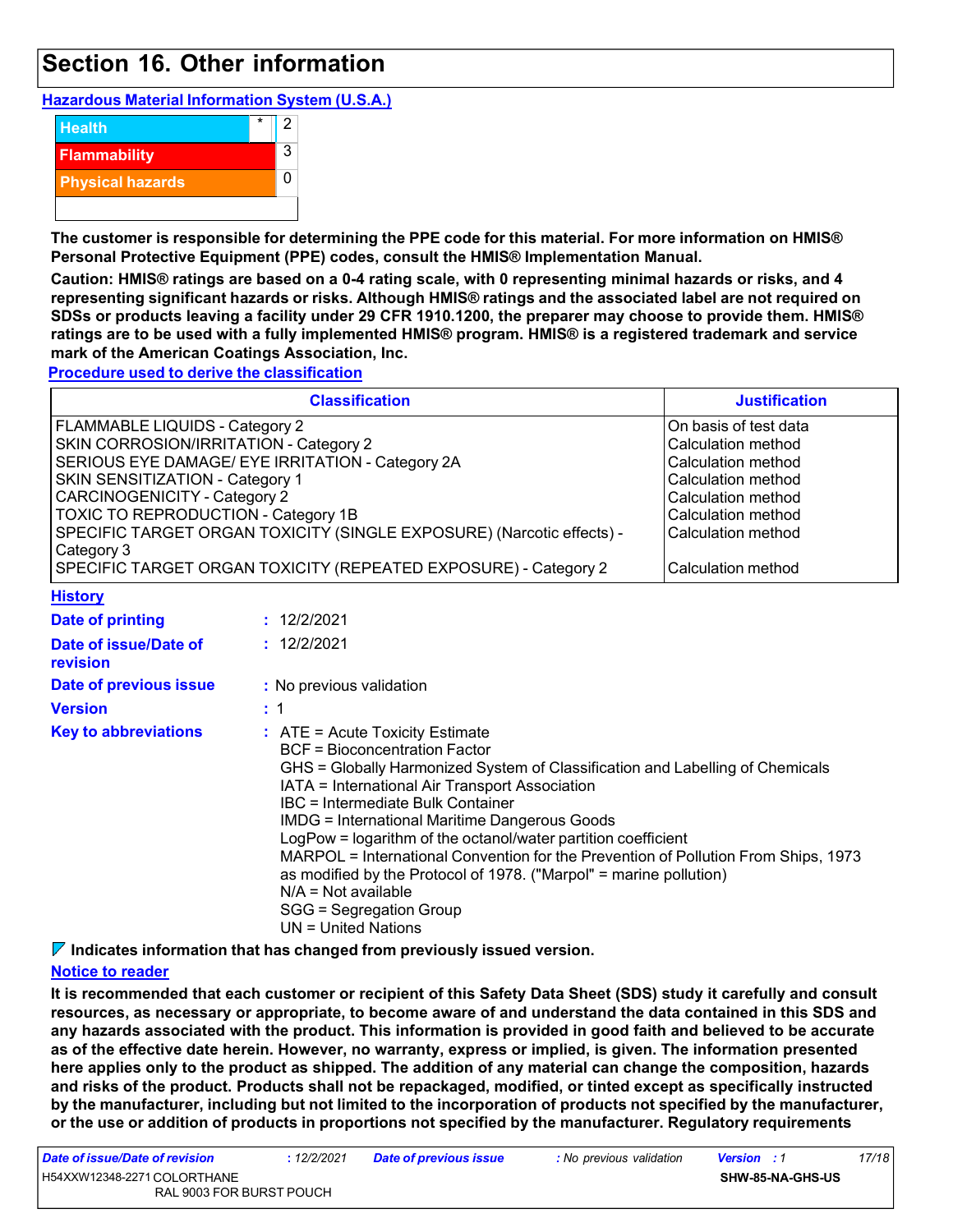### **Section 16. Other information**

**are subject to change and may differ between various locations and jurisdictions. The customer/buyer/user is responsible to ensure that his activities comply with all country, federal, state, provincial or local laws. The conditions for use of the product are not under the control of the manufacturer; the customer/buyer/user is responsible to determine the conditions necessary for the safe use of this product. The customer/buyer/user** should not use the product for any purpose other than the purpose shown in the applicable section of this SDS **without first referring to the supplier and obtaining written handling instructions. Due to the proliferation of sources for information such as manufacturer-specific SDS, the manufacturer cannot be responsible for SDSs obtained from any other source.**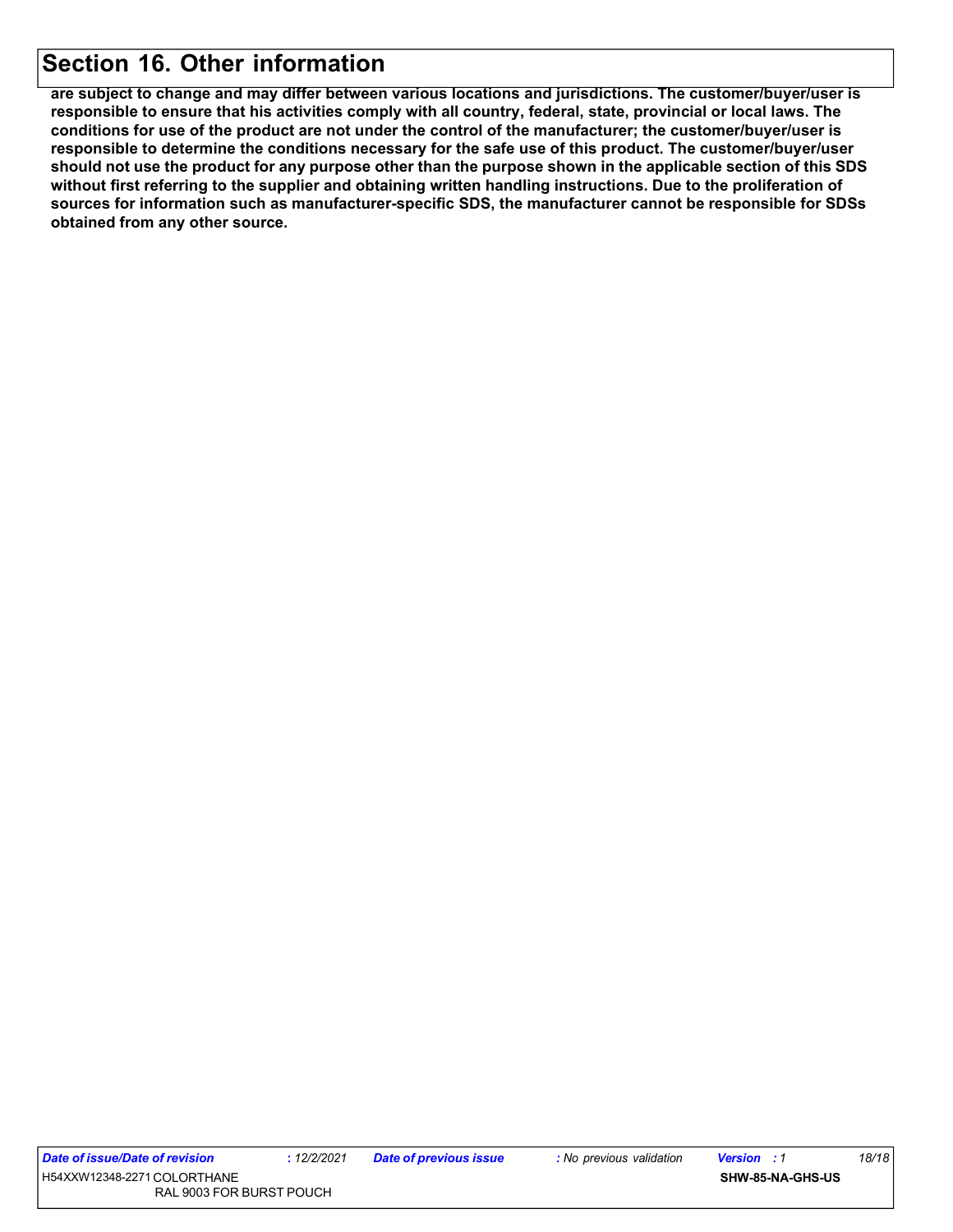# **SAFETY DATA SHEET**

V66V55

| <b>Section 1. Identification</b>                           |                                                                                                                    |
|------------------------------------------------------------|--------------------------------------------------------------------------------------------------------------------|
| <b>Product name</b>                                        | : POLANE <sup>®</sup> Exterior Catalyst                                                                            |
| <b>Product code</b>                                        | : V66V55                                                                                                           |
| Other means of<br>identification                           | : Not available.                                                                                                   |
| <b>Product type</b>                                        | $:$ Liquid.                                                                                                        |
|                                                            | Relevant identified uses of the substance or mixture and uses advised against                                      |
| Paint or paint related material.                           |                                                                                                                    |
| <b>Manufacturer</b>                                        | $:$ THE SHERWIN-WILLIAMS COMPANY<br>101 W. Prospect Avenue<br>Cleveland, OH 44115                                  |
| <b>Emergency telephone</b><br>number of the company        | : US / Canada: (800) 424-9300<br>Mexico: SETIQ 800-00-214-00 / 55-5559-1588 Available 24 hours and 365 days a year |
| <b>Product Information</b><br><b>Telephone Number</b>      | : US / Canada: 866-722-9710<br>Mexico: Not Available                                                               |
| <b>Regulatory Information</b><br><b>Telephone Number</b>   | : US / Canada: (216) 566-2902<br>Mexico: Not Available                                                             |
| <b>Transportation Emergency</b><br><b>Telephone Number</b> | : US / Canada: (800) 424-9300<br>Mexico: SETIQ 800-00-214-00 / 55-5559-1588 Available 24 hours and 365 days a year |

# **Section 2. Hazards identification**

| <b>OSHA/HCS status</b>                               | : This material is considered hazardous by the OSHA Hazard Communication Standard<br>(29 CFR 1910.1200).                                                                                                                                                                                                                                                                                                                                                                                                                                                                                     |
|------------------------------------------------------|----------------------------------------------------------------------------------------------------------------------------------------------------------------------------------------------------------------------------------------------------------------------------------------------------------------------------------------------------------------------------------------------------------------------------------------------------------------------------------------------------------------------------------------------------------------------------------------------|
| <b>Classification of the</b><br>substance or mixture | : FLAMMABLE LIQUIDS - Category 3<br><b>ACUTE TOXICITY (inhalation) - Category 4</b><br>SKIN CORROSION/IRRITATION - Category 2<br>SERIOUS EYE DAMAGE/ EYE IRRITATION - Category 2A<br><b>RESPIRATORY SENSITIZATION - Category 1</b><br><b>SKIN SENSITIZATION - Category 1</b><br><b>CARCINOGENICITY - Category 2</b><br>SPECIFIC TARGET ORGAN TOXICITY (SINGLE EXPOSURE) (Respiratory tract<br>irritation) - Category 3<br>SPECIFIC TARGET ORGAN TOXICITY (REPEATED EXPOSURE) - Category 2<br>Percentage of the mixture consisting of ingredient(s) of unknown acute dermal toxicity:<br>1.2% |
| <b>GHS label elements</b>                            |                                                                                                                                                                                                                                                                                                                                                                                                                                                                                                                                                                                              |
| <b>Hazard pictograms</b>                             |                                                                                                                                                                                                                                                                                                                                                                                                                                                                                                                                                                                              |

**Signal word :** Danger

| Date of issue/Date of revision |                                       | : <i>11/20/2021</i> | <b>Date of previous issue</b> | 8/30/2021 | <b>Version</b> : 17     | 1/18 |
|--------------------------------|---------------------------------------|---------------------|-------------------------------|-----------|-------------------------|------|
| V66V55                         | POLANE <sup>®</sup> Exterior Catalyst |                     |                               |           | <b>SHW-85-NA-GHS-US</b> |      |
|                                |                                       |                     |                               |           |                         |      |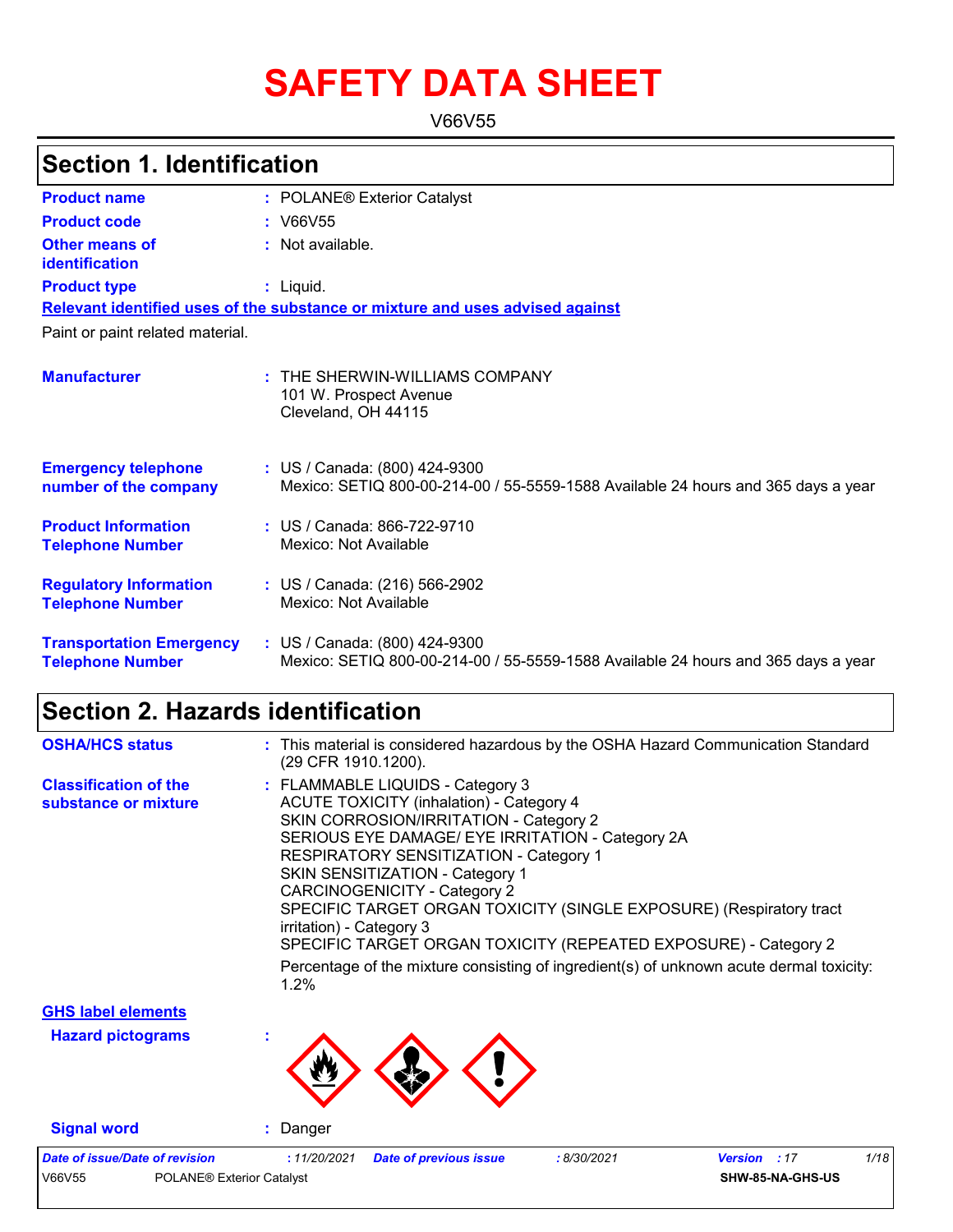# **Section 2. Hazards identification**

| <b>Hazard statements</b>                   | : Flammable liquid and vapor.<br>Causes skin irritation.<br>May cause an allergic skin reaction.<br>Causes serious eye irritation.<br>Harmful if inhaled.<br>May cause allergy or asthma symptoms or breathing difficulties if inhaled.<br>May cause respiratory irritation.<br>Suspected of causing cancer.<br>May cause damage to organs through prolonged or repeated exposure.                                                                                                                                                                                                                                                                                                                                                                                                                                                                                                                                                                                                                                                                                                                                                                                                                                                                                                                                                                                                                                                                                      |
|--------------------------------------------|-------------------------------------------------------------------------------------------------------------------------------------------------------------------------------------------------------------------------------------------------------------------------------------------------------------------------------------------------------------------------------------------------------------------------------------------------------------------------------------------------------------------------------------------------------------------------------------------------------------------------------------------------------------------------------------------------------------------------------------------------------------------------------------------------------------------------------------------------------------------------------------------------------------------------------------------------------------------------------------------------------------------------------------------------------------------------------------------------------------------------------------------------------------------------------------------------------------------------------------------------------------------------------------------------------------------------------------------------------------------------------------------------------------------------------------------------------------------------|
| <b>Precautionary statements</b>            |                                                                                                                                                                                                                                                                                                                                                                                                                                                                                                                                                                                                                                                                                                                                                                                                                                                                                                                                                                                                                                                                                                                                                                                                                                                                                                                                                                                                                                                                         |
| <b>Prevention</b>                          | : Obtain special instructions before use. Do not handle until all safety precautions have<br>been read and understood. Wear protective gloves, protective clothing and eye or face<br>protection. Wear respiratory protection. Keep away from heat, hot surfaces, sparks,<br>open flames and other ignition sources. No smoking. Use explosion-proof electrical,<br>ventilating or lighting equipment. Use non-sparking tools. Take action to prevent static<br>discharges. Use only outdoors or in a well-ventilated area. Do not breathe vapor.<br>Wash thoroughly after handling. Contaminated work clothing must not be allowed out of<br>the workplace.                                                                                                                                                                                                                                                                                                                                                                                                                                                                                                                                                                                                                                                                                                                                                                                                            |
| <b>Response</b>                            | : IF exposed or concerned: Get medical advice or attention. IF INHALED: Remove<br>person to fresh air and keep comfortable for breathing. Call a POISON CENTER or<br>doctor if you feel unwell. If experiencing respiratory symptoms: Call a POISON<br>CENTER or doctor. IF ON SKIN (or hair): Take off immediately all contaminated<br>clothing. Rinse skin with water. Wash contaminated clothing before reuse. IF ON SKIN:<br>Wash with plenty of water. If skin irritation or rash occurs: Get medical advice or<br>attention. IF IN EYES: Rinse cautiously with water for several minutes. Remove contact<br>lenses, if present and easy to do. Continue rinsing. If eye irritation persists: Get medical<br>advice or attention.                                                                                                                                                                                                                                                                                                                                                                                                                                                                                                                                                                                                                                                                                                                                  |
| <b>Storage</b>                             | : Store locked up. Store in a well-ventilated place. Keep container tightly closed. Keep<br>cool.                                                                                                                                                                                                                                                                                                                                                                                                                                                                                                                                                                                                                                                                                                                                                                                                                                                                                                                                                                                                                                                                                                                                                                                                                                                                                                                                                                       |
| <b>Disposal</b>                            | Dispose of contents and container in accordance with all local, regional, national and<br>international regulations.                                                                                                                                                                                                                                                                                                                                                                                                                                                                                                                                                                                                                                                                                                                                                                                                                                                                                                                                                                                                                                                                                                                                                                                                                                                                                                                                                    |
| <b>Supplemental label</b><br>elements      | WARNING: This product contains chemicals known to the State of California to cause<br>cancer and birth defects or other reproductive harm. FOR INDUSTRIAL USE ONLY.<br>This product must be mixed with other components before use. Before opening the<br>packages, READ AND FOLLOW WARNING LABELS ON ALL COMPONENTS.<br>VAPOR AND SPRAY MIST HARMFUL. Gives off harmful vapor of solvents and<br>isocyanates. DO NOT USE IF YOU HAVE CHRONIC (LONG-TERM) LUNG OR<br>BREATHING PROBLEMS, OR IF YOU HAVE EVER HAD A REACTION TO<br>ISOCYANATES. USE ONLY WITH ADEQUATE VENTILATION. WHERE<br>OVERSPRAY IS PRESENT, A POSITIVE PRESSURE AIR SUPPLIED RESPIRATOR<br>(NIOSH approved) SHOULD BE WORN TO PREVENT EXPOSURE. IF UNAVAILABLE,<br>AN APPROPRIATE PROPERLY FITTED APPROVED NIOSH VAPOR/PARTICULATE<br>RESPIRATOR MAY BE EFFECTIVE. Follow directions for respirator use. Wear the<br>respirator for the whole time of spraying and until all vapors and mists are gone. If you<br>have any breathing problems during use, LEAVE THE AREA and get fresh air. If<br>problems remain or happen later, IMMEDIATELY call a doctor - If not available get<br>emergency medical treatment. Have this label with you. Reacts with water in closed<br>container to produce pressure which may cause container to burst.<br>Please refer to the SDS for additional information. Keep out of reach of children. Do not<br>transfer contents to other containers for storage. |
| <b>Hazards not otherwise</b><br>classified | : None known.                                                                                                                                                                                                                                                                                                                                                                                                                                                                                                                                                                                                                                                                                                                                                                                                                                                                                                                                                                                                                                                                                                                                                                                                                                                                                                                                                                                                                                                           |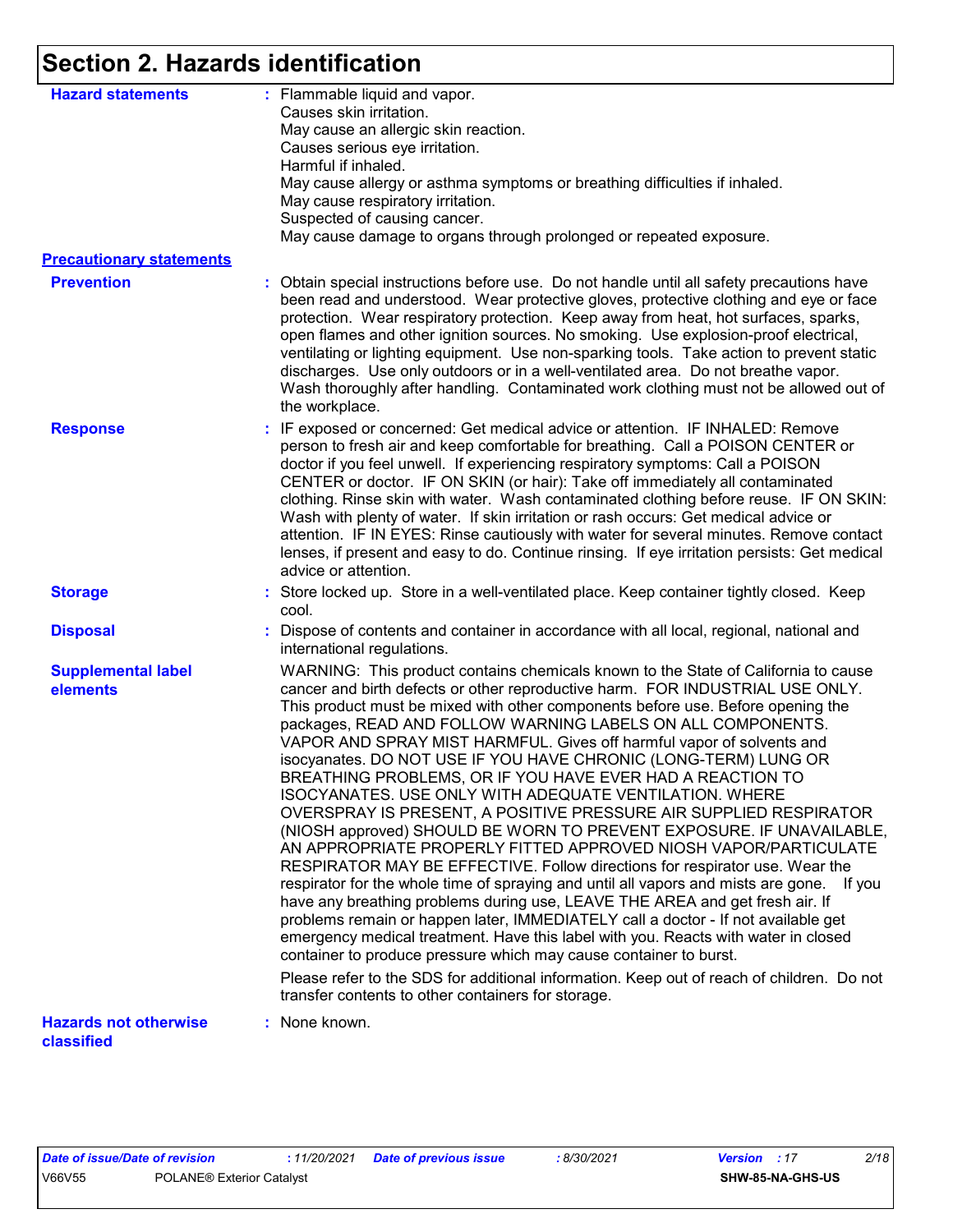# **Section 3. Composition/information on ingredients**

### **Substance/mixture**

- **:** Mixture
- **Other means of identification**
- 
- **:** Not available.

### **CAS number/other identifiers**

| <b>Ingredient name</b>             | % by weight | <b>CAS number</b> |
|------------------------------------|-------------|-------------------|
| Hexamethylene Diisocyanate Polymer | ≥75 - ≤90   | 28182-81-2        |
| n-Butyl Acetate                    | l≤5         | 123-86-4          |
| <b>Light Aromatic Hydrocarbons</b> | l≤3         | 64742-95-6        |
| trimethylbenzene                   | ≤1.4        | 25551-13-7        |
| 1,3,5-Trimethylbenzene             | $\leq$ 1    | 108-67-8          |
| 1,2,4-Trimethylbenzene             | ∣<1         | 95-63-6           |
| Hexamethylene Diisocyanate (max.)  | l≤0.3       | 822-06-0          |
| Xylene, mixed isomers              | ≤0.3        | 1330-20-7         |
| 1,2,3-Trimethylbenzene             | l≤0.3       | 526-73-8          |
| Cumene                             | ≤0.3        | 98-82-8           |

Any concentration shown as a range is to protect confidentiality or is due to batch variation.

**There are no additional ingredients present which, within the current knowledge of the supplier and in the concentrations applicable, are classified and hence require reporting in this section.**

**Occupational exposure limits, if available, are listed in Section 8.**

### **Section 4. First aid measures**

### **Description of necessary first aid measures**

| <b>Eye contact</b>  | : Immediately flush eyes with plenty of water, occasionally lifting the upper and lower<br>eyelids. Check for and remove any contact lenses. Continue to rinse for at least 10<br>minutes. Get medical attention.                                                                                                                                                                                                                                                                                                                                                                                                                                                                                                                                                                                                                                                                                                                                                                     |
|---------------------|---------------------------------------------------------------------------------------------------------------------------------------------------------------------------------------------------------------------------------------------------------------------------------------------------------------------------------------------------------------------------------------------------------------------------------------------------------------------------------------------------------------------------------------------------------------------------------------------------------------------------------------------------------------------------------------------------------------------------------------------------------------------------------------------------------------------------------------------------------------------------------------------------------------------------------------------------------------------------------------|
| <b>Inhalation</b>   | : Remove victim to fresh air and keep at rest in a position comfortable for breathing. If it<br>is suspected that fumes are still present, the rescuer should wear an appropriate mask<br>or self-contained breathing apparatus. If not breathing, if breathing is irregular or if<br>respiratory arrest occurs, provide artificial respiration or oxygen by trained personnel. It<br>may be dangerous to the person providing aid to give mouth-to-mouth resuscitation.<br>Get medical attention. If necessary, call a poison center or physician. If unconscious,<br>place in recovery position and get medical attention immediately. Maintain an open<br>airway. Loosen tight clothing such as a collar, tie, belt or waistband. In case of<br>inhalation of decomposition products in a fire, symptoms may be delayed. The exposed<br>person may need to be kept under medical surveillance for 48 hours. In the event of<br>any complaints or symptoms, avoid further exposure. |
| <b>Skin contact</b> | : Wash with plenty of soap and water. Remove contaminated clothing and shoes. Wash<br>contaminated clothing thoroughly with water before removing it, or wear gloves.<br>Continue to rinse for at least 10 minutes. Get medical attention. In the event of any<br>complaints or symptoms, avoid further exposure. Wash clothing before reuse. Clean<br>shoes thoroughly before reuse.                                                                                                                                                                                                                                                                                                                                                                                                                                                                                                                                                                                                 |
| <b>Ingestion</b>    | : Wash out mouth with water. Remove dentures if any. If material has been swallowed<br>and the exposed person is conscious, give small quantities of water to drink. Stop if the<br>exposed person feels sick as vomiting may be dangerous. Do not induce vomiting<br>unless directed to do so by medical personnel. If vomiting occurs, the head should be<br>kept low so that vomit does not enter the lungs. Get medical attention. Never give<br>anything by mouth to an unconscious person. If unconscious, place in recovery position<br>and get medical attention immediately. Maintain an open airway. Loosen tight clothing<br>such as a collar, tie, belt or waistband.                                                                                                                                                                                                                                                                                                     |

### **Most important symptoms/effects, acute and delayed Potential acute health effects**

| Date of issue/Date of revision |                                  | : 11/20/2021 Date of previous issue | 8/30/2021 | <b>Version</b> : 17 |                         | 3/18 |
|--------------------------------|----------------------------------|-------------------------------------|-----------|---------------------|-------------------------|------|
| V66V55                         | <b>POLANE® Exterior Catalyst</b> |                                     |           |                     | <b>SHW-85-NA-GHS-US</b> |      |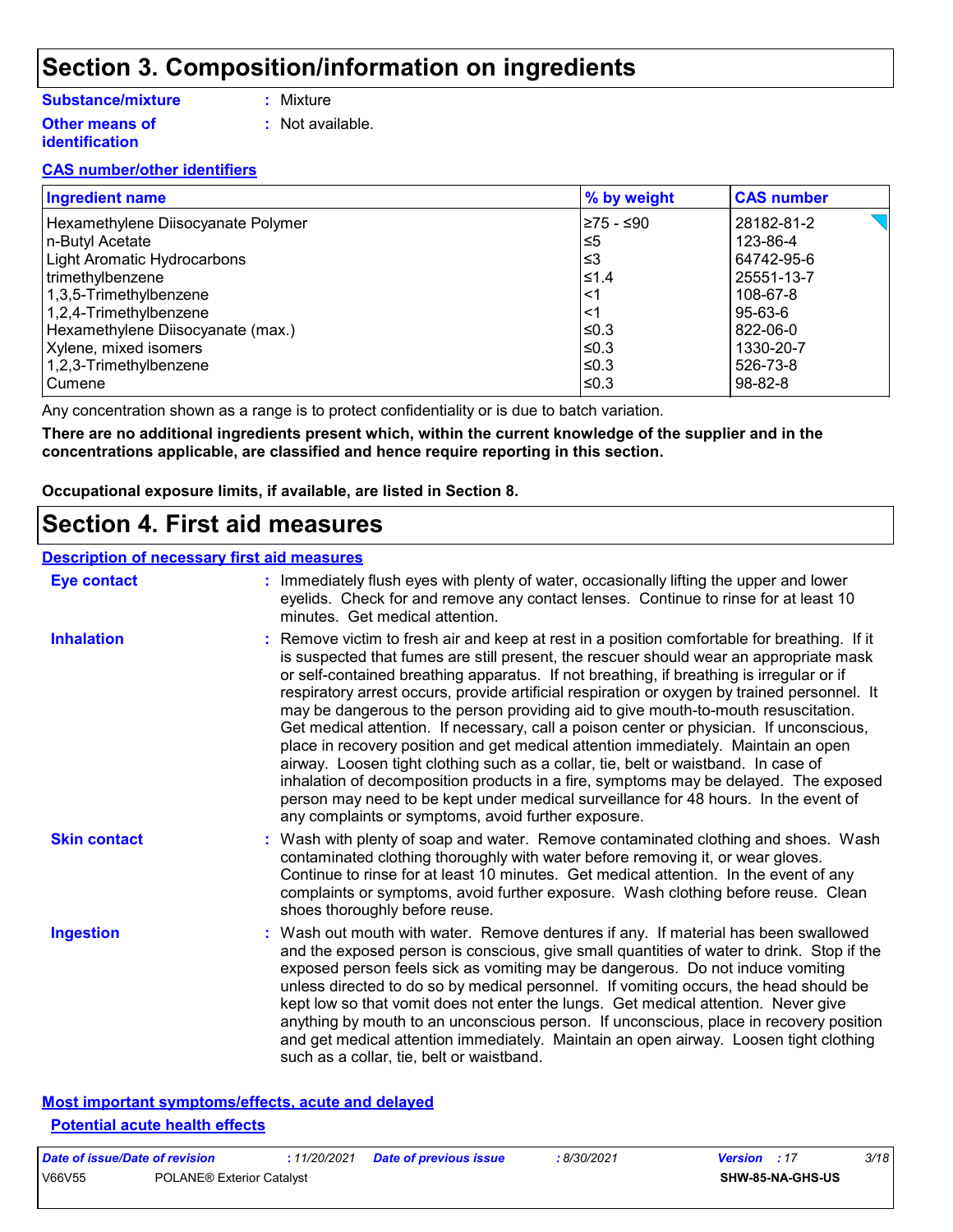# **Section 4. First aid measures**

| <b>Eye contact</b>                | : Causes serious eye irritation.                                                                                                                                                                                                                                                                                                                                                                                |
|-----------------------------------|-----------------------------------------------------------------------------------------------------------------------------------------------------------------------------------------------------------------------------------------------------------------------------------------------------------------------------------------------------------------------------------------------------------------|
| <b>Inhalation</b>                 | : Harmful if inhaled. May cause respiratory irritation. May cause allergy or asthma<br>symptoms or breathing difficulties if inhaled.                                                                                                                                                                                                                                                                           |
| <b>Skin contact</b>               | : Causes skin irritation. May cause an allergic skin reaction.                                                                                                                                                                                                                                                                                                                                                  |
| <b>Ingestion</b>                  | : No known significant effects or critical hazards.                                                                                                                                                                                                                                                                                                                                                             |
| Over-exposure signs/symptoms      |                                                                                                                                                                                                                                                                                                                                                                                                                 |
| <b>Eye contact</b>                | : Adverse symptoms may include the following:<br>pain or irritation<br>watering<br>redness                                                                                                                                                                                                                                                                                                                      |
| <b>Inhalation</b>                 | : Adverse symptoms may include the following:<br>respiratory tract irritation<br>coughing<br>wheezing and breathing difficulties<br>asthma                                                                                                                                                                                                                                                                      |
| <b>Skin contact</b>               | : Adverse symptoms may include the following:<br>irritation<br>redness                                                                                                                                                                                                                                                                                                                                          |
| <b>Ingestion</b>                  | : No specific data.                                                                                                                                                                                                                                                                                                                                                                                             |
|                                   | <u>Indication of immediate medical attention and special treatment needed, if necessary</u>                                                                                                                                                                                                                                                                                                                     |
| <b>Notes to physician</b>         | : In case of inhalation of decomposition products in a fire, symptoms may be delayed.<br>The exposed person may need to be kept under medical surveillance for 48 hours.                                                                                                                                                                                                                                        |
| <b>Specific treatments</b>        | : No specific treatment.                                                                                                                                                                                                                                                                                                                                                                                        |
| <b>Protection of first-aiders</b> | : No action shall be taken involving any personal risk or without suitable training. If it is<br>suspected that fumes are still present, the rescuer should wear an appropriate mask or<br>self-contained breathing apparatus. It may be dangerous to the person providing aid to<br>give mouth-to-mouth resuscitation. Wash contaminated clothing thoroughly with water<br>before removing it, or wear gloves. |

### **See toxicological information (Section 11)**

# **Section 5. Fire-fighting measures**

| <b>Extinguishing media</b>                           |                                                                                                                                                                                                                                                                                                                                                                                                                          |  |  |  |  |
|------------------------------------------------------|--------------------------------------------------------------------------------------------------------------------------------------------------------------------------------------------------------------------------------------------------------------------------------------------------------------------------------------------------------------------------------------------------------------------------|--|--|--|--|
| <b>Suitable extinguishing</b><br>media               | : Use dry chemical, $CO2$ , water spray (fog) or foam.                                                                                                                                                                                                                                                                                                                                                                   |  |  |  |  |
| <b>Unsuitable extinguishing</b><br>media             | : Do not use water jet.                                                                                                                                                                                                                                                                                                                                                                                                  |  |  |  |  |
| <b>Specific hazards arising</b><br>from the chemical | : Flammable liquid and vapor. Runoff to sewer may create fire or explosion hazard. In a<br>fire or if heated, a pressure increase will occur and the container may burst, with the risk<br>of a subsequent explosion. The vapor/gas is heavier than air and will spread along the<br>ground. Vapors may accumulate in low or confined areas or travel a considerable<br>distance to a source of ignition and flash back. |  |  |  |  |
| <b>Hazardous thermal</b><br>decomposition products   | Decomposition products may include the following materials:<br>carbon dioxide<br>carbon monoxide<br>nitrogen oxides                                                                                                                                                                                                                                                                                                      |  |  |  |  |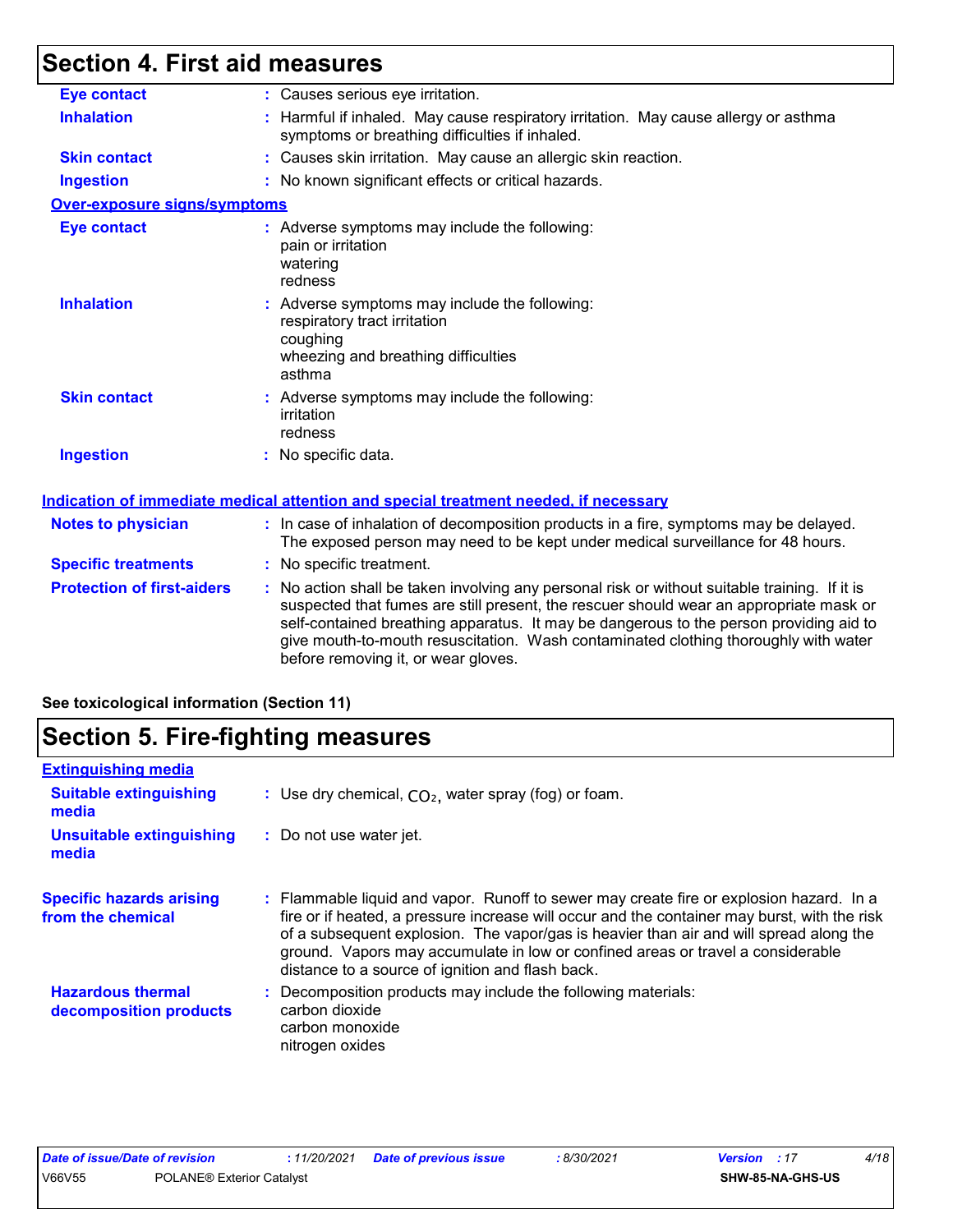# **Section 5. Fire-fighting measures**

| <b>Special protective actions</b><br>for fire-fighters | : Promptly isolate the scene by removing all persons from the vicinity of the incident if<br>there is a fire. No action shall be taken involving any personal risk or without suitable<br>training. Move containers from fire area if this can be done without risk. Use water<br>spray to keep fire-exposed containers cool. |
|--------------------------------------------------------|-------------------------------------------------------------------------------------------------------------------------------------------------------------------------------------------------------------------------------------------------------------------------------------------------------------------------------|
| <b>Special protective</b>                              | : Fire-fighters should wear appropriate protective equipment and self-contained breathing                                                                                                                                                                                                                                     |
| equipment for fire-fighters                            | apparatus (SCBA) with a full face-piece operated in positive pressure mode.                                                                                                                                                                                                                                                   |

# **Section 6. Accidental release measures**

|                                                       | Personal precautions, protective equipment and emergency procedures                                                                                                                                                                                                                                                                                                                                                                                                                                                                                                                                                                                                                                                                                                  |
|-------------------------------------------------------|----------------------------------------------------------------------------------------------------------------------------------------------------------------------------------------------------------------------------------------------------------------------------------------------------------------------------------------------------------------------------------------------------------------------------------------------------------------------------------------------------------------------------------------------------------------------------------------------------------------------------------------------------------------------------------------------------------------------------------------------------------------------|
| For non-emergency<br>personnel                        | : No action shall be taken involving any personal risk or without suitable training.<br>Evacuate surrounding areas. Keep unnecessary and unprotected personnel from<br>entering. Do not touch or walk through spilled material. Shut off all ignition sources.<br>No flares, smoking or flames in hazard area. Avoid breathing vapor or mist. Provide<br>adequate ventilation. Wear appropriate respirator when ventilation is inadequate. Put<br>on appropriate personal protective equipment.                                                                                                                                                                                                                                                                      |
| For emergency responders :                            | If specialized clothing is required to deal with the spillage, take note of any information in<br>Section 8 on suitable and unsuitable materials. See also the information in "For non-<br>emergency personnel".                                                                                                                                                                                                                                                                                                                                                                                                                                                                                                                                                     |
| <b>Environmental precautions</b>                      | : Avoid dispersal of spilled material and runoff and contact with soil, waterways, drains<br>and sewers. Inform the relevant authorities if the product has caused environmental<br>pollution (sewers, waterways, soil or air).                                                                                                                                                                                                                                                                                                                                                                                                                                                                                                                                      |
| Methods and materials for containment and cleaning up |                                                                                                                                                                                                                                                                                                                                                                                                                                                                                                                                                                                                                                                                                                                                                                      |
| <b>Small spill</b>                                    | : Stop leak if without risk. Move containers from spill area. Use spark-proof tools and<br>explosion-proof equipment. Dilute with water and mop up if water-soluble. Alternatively,<br>or if water-insoluble, absorb with an inert dry material and place in an appropriate waste<br>disposal container. Dispose of via a licensed waste disposal contractor.                                                                                                                                                                                                                                                                                                                                                                                                        |
| <b>Large spill</b>                                    | : Stop leak if without risk. Move containers from spill area. Use spark-proof tools and<br>explosion-proof equipment. Approach release from upwind. Prevent entry into sewers,<br>water courses, basements or confined areas. Wash spillages into an effluent treatment<br>plant or proceed as follows. Contain and collect spillage with non-combustible,<br>absorbent material e.g. sand, earth, vermiculite or diatomaceous earth and place in<br>container for disposal according to local regulations (see Section 13). Dispose of via a<br>licensed waste disposal contractor. Contaminated absorbent material may pose the<br>same hazard as the spilled product. Note: see Section 1 for emergency contact<br>information and Section 13 for waste disposal. |

# **Section 7. Handling and storage**

### **Precautions for safe handling**

| <b>Protective measures</b> | : Put on appropriate personal protective equipment (see Section 8). Persons with a<br>history of skin sensitization problems or asthma, allergies or chronic or recurrent<br>respiratory disease should not be employed in any process in which this product is used.<br>Avoid exposure - obtain special instructions before use. Do not handle until all safety<br>precautions have been read and understood. Do not get in eyes or on skin or clothing.<br>Do not breathe vapor or mist. Do not ingest. Use only with adequate ventilation. Wear<br>appropriate respirator when ventilation is inadequate. Do not enter storage areas and<br>confined spaces unless adequately ventilated. Keep in the original container or an<br>approved alternative made from a compatible material, kept tightly closed when not in<br>use. Store and use away from heat, sparks, open flame or any other ignition source.<br>Use explosion-proof electrical (ventilating, lighting and material handling) equipment.<br>Use only non-sparking tools. Take precautionary measures against electrostatic<br>discharges. Empty containers retain product residue and can be hazardous. Do not |
|----------------------------|------------------------------------------------------------------------------------------------------------------------------------------------------------------------------------------------------------------------------------------------------------------------------------------------------------------------------------------------------------------------------------------------------------------------------------------------------------------------------------------------------------------------------------------------------------------------------------------------------------------------------------------------------------------------------------------------------------------------------------------------------------------------------------------------------------------------------------------------------------------------------------------------------------------------------------------------------------------------------------------------------------------------------------------------------------------------------------------------------------------------------------------------------------------------------------|
|                            | reuse container.                                                                                                                                                                                                                                                                                                                                                                                                                                                                                                                                                                                                                                                                                                                                                                                                                                                                                                                                                                                                                                                                                                                                                                   |

| Date of issue/Date of revision |                                  | : 11/20/2021 Date of previous issue | 8/30/2021 | <b>Version</b> : 17 |                         | 5/18 |
|--------------------------------|----------------------------------|-------------------------------------|-----------|---------------------|-------------------------|------|
| V66V55                         | <b>POLANE® Exterior Catalyst</b> |                                     |           |                     | <b>SHW-85-NA-GHS-US</b> |      |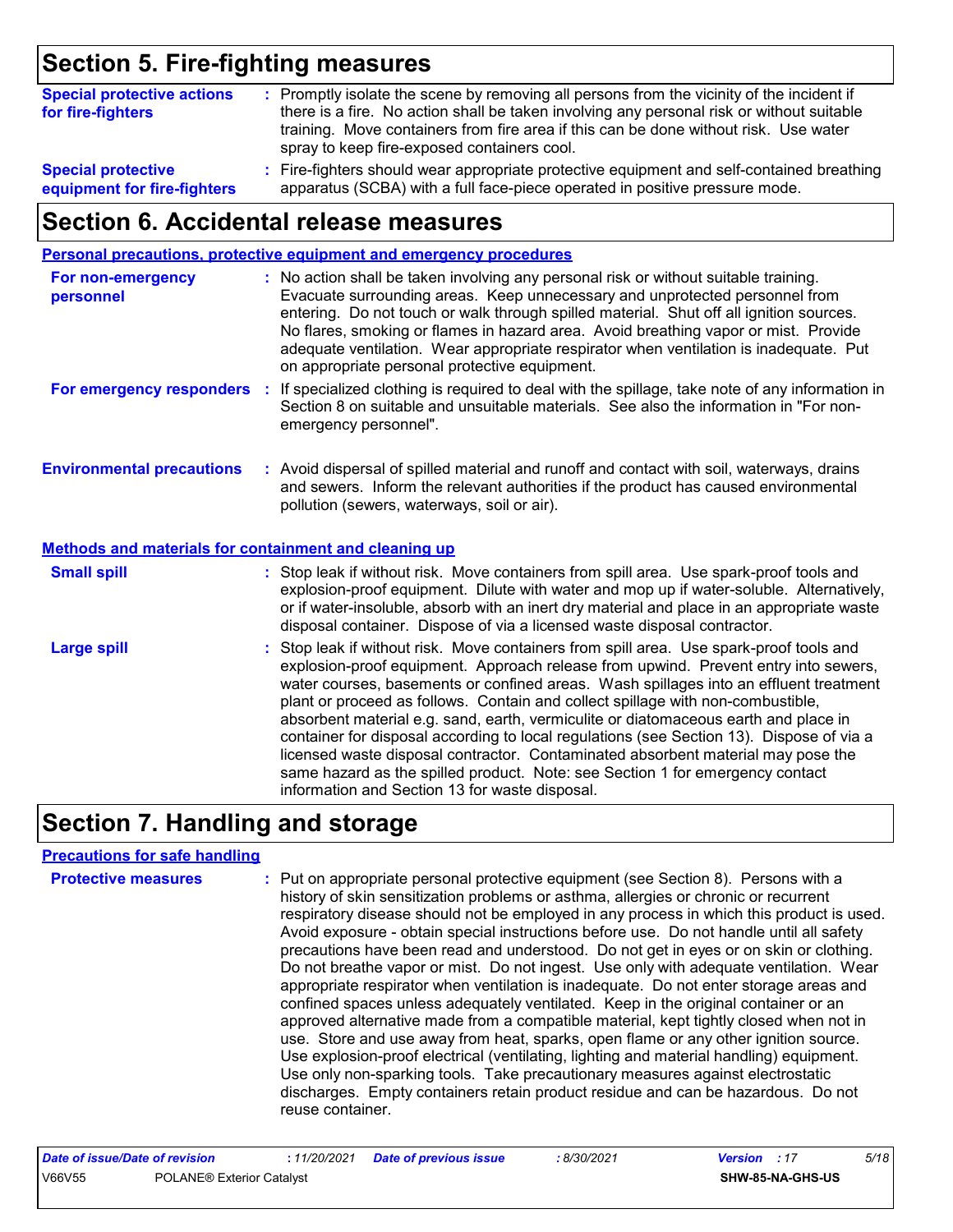# **Section 7. Handling and storage**

| <b>Advice on general</b><br>occupational hygiene                                 | : Eating, drinking and smoking should be prohibited in areas where this material is<br>handled, stored and processed. Workers should wash hands and face before eating,<br>drinking and smoking. Remove contaminated clothing and protective equipment before<br>entering eating areas. See also Section 8 for additional information on hygiene<br>measures.                                                                                                                                                                                                                                                                                                                                                          |
|----------------------------------------------------------------------------------|------------------------------------------------------------------------------------------------------------------------------------------------------------------------------------------------------------------------------------------------------------------------------------------------------------------------------------------------------------------------------------------------------------------------------------------------------------------------------------------------------------------------------------------------------------------------------------------------------------------------------------------------------------------------------------------------------------------------|
| <b>Conditions for safe storage,</b><br>including any<br><b>incompatibilities</b> | Store in accordance with local regulations. Store in a segregated and approved area.<br>÷.<br>Store in original container protected from direct sunlight in a dry, cool and well-ventilated<br>area, away from incompatible materials (see Section 10) and food and drink. Store<br>locked up. Eliminate all ignition sources. Separate from oxidizing materials. Keep<br>container tightly closed and sealed until ready for use. Containers that have been<br>opened must be carefully resealed and kept upright to prevent leakage. Do not store in<br>unlabeled containers. Use appropriate containment to avoid environmental<br>contamination. See Section 10 for incompatible materials before handling or use. |

# **Section 8. Exposure controls/personal protection**

#### **Control parameters**

### **Occupational exposure limits (OSHA United States)**

| <b>Ingredient name</b>                                | CAS#                          | <b>Exposure limits</b>                                                                                                                                                                                                                                                                                                                                                                 |
|-------------------------------------------------------|-------------------------------|----------------------------------------------------------------------------------------------------------------------------------------------------------------------------------------------------------------------------------------------------------------------------------------------------------------------------------------------------------------------------------------|
| Hexamethylene Diisocyanate Polymer<br>n-Butyl Acetate | 28182-81-2<br>123-86-4        | None.<br>NIOSH REL (United States, 10/2020).<br>TWA: 150 ppm 10 hours.<br>TWA: 710 mg/m <sup>3</sup> 10 hours.<br>STEL: 200 ppm 15 minutes.<br>STEL: 950 mg/m <sup>3</sup> 15 minutes.<br>OSHA PEL (United States, 5/2018).<br>TWA: 150 ppm 8 hours.<br>TWA: 710 mg/m <sup>3</sup> 8 hours.<br>ACGIH TLV (United States, 1/2021).<br>STEL: 150 ppm 15 minutes.<br>TWA: 50 ppm 8 hours. |
| Light Aromatic Hydrocarbons<br>trimethylbenzene       | 64742-95-6<br>25551-13-7      | None.<br>ACGIH TLV (United States, 1/2021).<br>TWA: 25 ppm 8 hours.<br>TWA: $123 \text{ mg/m}^3$ 8 hours.                                                                                                                                                                                                                                                                              |
| 1,3,5-Trimethylbenzene                                | 108-67-8                      | ACGIH TLV (United States, 1/2021).<br>TWA: 25 ppm 8 hours.<br>TWA: 123 mg/m <sup>3</sup> 8 hours.<br>NIOSH REL (United States, 10/2020).<br>TWA: 25 ppm 10 hours.<br>TWA: 125 mg/m <sup>3</sup> 10 hours.                                                                                                                                                                              |
| 1,2,4-Trimethylbenzene                                | 95-63-6                       | ACGIH TLV (United States, 1/2021).<br>TWA: 25 ppm 8 hours.<br>TWA: 123 mg/m <sup>3</sup> 8 hours.<br>NIOSH REL (United States, 10/2020).<br>TWA: 25 ppm 10 hours.<br>TWA: 125 mg/m <sup>3</sup> 10 hours.                                                                                                                                                                              |
| Hexamethylene Diisocyanate (max.)                     | 822-06-0                      | ACGIH TLV (United States, 1/2021).<br>TWA: 0.005 ppm 8 hours.<br>TWA: 0.03 mg/m <sup>3</sup> 8 hours.<br>NIOSH REL (United States, 10/2020).<br>TWA: 0.005 ppm 10 hours.<br>TWA: 0.035 mg/m <sup>3</sup> 10 hours.<br>CEIL: 0.02 ppm 10 minutes.<br>CEIL: 0.14 mg/m <sup>3</sup> 10 minutes.                                                                                           |
| Date of issue/Date of revision<br>: 11/20/2021        | <b>Date of previous issue</b> | 6/18<br>:8/30/2021<br><b>Version</b> : 17<br>SHW-85-NA-GHS-US                                                                                                                                                                                                                                                                                                                          |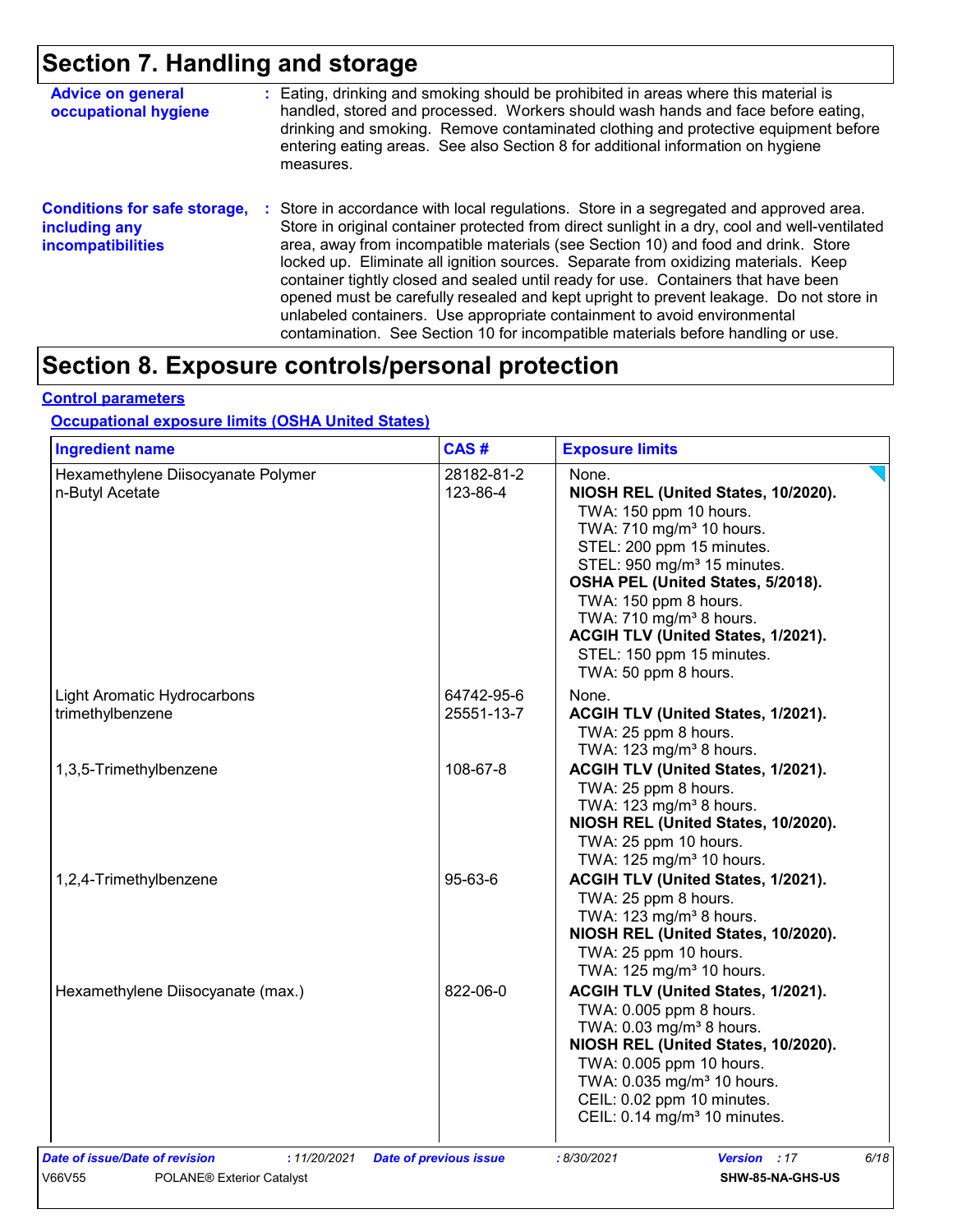| Xylene, mixed isomers  | 1330-20-7 | OSHA PEL (United States, 5/2018).<br>Absorbed through skin.<br>TWA: 5 mg/m <sup>3</sup> , (as CN) 8 hours.<br>ACGIH TLV (United States, 1/2021).                                                                                                                                                                            |
|------------------------|-----------|-----------------------------------------------------------------------------------------------------------------------------------------------------------------------------------------------------------------------------------------------------------------------------------------------------------------------------|
|                        |           | TWA: 100 ppm 8 hours.<br>TWA: 434 mg/m <sup>3</sup> 8 hours.<br>STEL: 150 ppm 15 minutes.<br>STEL: 651 mg/m <sup>3</sup> 15 minutes.<br>OSHA PEL (United States, 5/2018).<br>TWA: 100 ppm 8 hours.<br>TWA: $435 \text{ mg/m}^3$ 8 hours.                                                                                    |
| 1,2,3-Trimethylbenzene | 526-73-8  | ACGIH TLV (United States, 1/2021).<br>TWA: 25 ppm 8 hours.<br>TWA: $123 \text{ mg/m}^3$ 8 hours.<br>NIOSH REL (United States, 10/2020).<br>TWA: 25 ppm 10 hours.<br>TWA: 125 mg/m <sup>3</sup> 10 hours.                                                                                                                    |
| Cumene                 | 98-82-8   | ACGIH TLV (United States, 1/2021).<br>TWA: 5 ppm 8 hours.<br>NIOSH REL (United States, 10/2020).<br>Absorbed through skin.<br>TWA: 50 ppm 10 hours.<br>TWA: 245 mg/m <sup>3</sup> 10 hours.<br>OSHA PEL (United States, 5/2018).<br>Absorbed through skin.<br>TWA: 50 ppm 8 hours.<br>TWA: $245$ mg/m <sup>3</sup> 8 hours. |

### **Occupational exposure limits (Canada)**

| <b>Ingredient name</b>                                                                | CAS#                          | <b>Exposure limits</b>                                                                                                                                                                                                                                                                                                                                                                                                                                                                                                                                                                                                                                                                                                              |
|---------------------------------------------------------------------------------------|-------------------------------|-------------------------------------------------------------------------------------------------------------------------------------------------------------------------------------------------------------------------------------------------------------------------------------------------------------------------------------------------------------------------------------------------------------------------------------------------------------------------------------------------------------------------------------------------------------------------------------------------------------------------------------------------------------------------------------------------------------------------------------|
| n-butyl acetate                                                                       | 123-86-4                      | CA Alberta Provincial (Canada, 6/2018).<br>15 min OEL: 200 ppm 15 minutes.<br>15 min OEL: 950 mg/m <sup>3</sup> 15 minutes.<br>8 hrs OEL: 150 ppm 8 hours.<br>8 hrs OEL: 713 mg/m <sup>3</sup> 8 hours.<br>CA Quebec Provincial (Canada, 7/2019).<br>TWAEV: 150 ppm 8 hours.<br>TWAEV: 713 mg/m <sup>3</sup> 8 hours.<br>STEV: 200 ppm 15 minutes.<br>STEV: 950 mg/m <sup>3</sup> 15 minutes.<br><b>CA Saskatchewan Provincial (Canada,</b><br>7/2013).<br>STEL: 200 ppm 15 minutes.<br>TWA: 150 ppm 8 hours.<br>CA Ontario Provincial (Canada, 6/2019).<br>STEL: 150 ppm 15 minutes.<br>TWA: 50 ppm 8 hours.<br><b>CA British Columbia Provincial (Canada,</b><br>$1/2021$ ).<br>STEL: 150 ppm 15 minutes.<br>TWA: 50 ppm 8 hours. |
| Trimethylbenzene                                                                      | 25551-13-7                    | CA Alberta Provincial (Canada, 6/2018).<br>8 hrs OEL: 123 mg/m <sup>3</sup> 8 hours.<br>8 hrs OEL: 25 ppm 8 hours.<br><b>CA British Columbia Provincial (Canada,</b><br>$1/2021$ ).                                                                                                                                                                                                                                                                                                                                                                                                                                                                                                                                                 |
| Date of issue/Date of revision<br>: 11/20/2021<br>V66V55<br>POLANE® Exterior Catalyst | <b>Date of previous issue</b> | 7/18<br>: 8/30/2021<br><b>Version</b> : 17<br>SHW-85-NA-GHS-US                                                                                                                                                                                                                                                                                                                                                                                                                                                                                                                                                                                                                                                                      |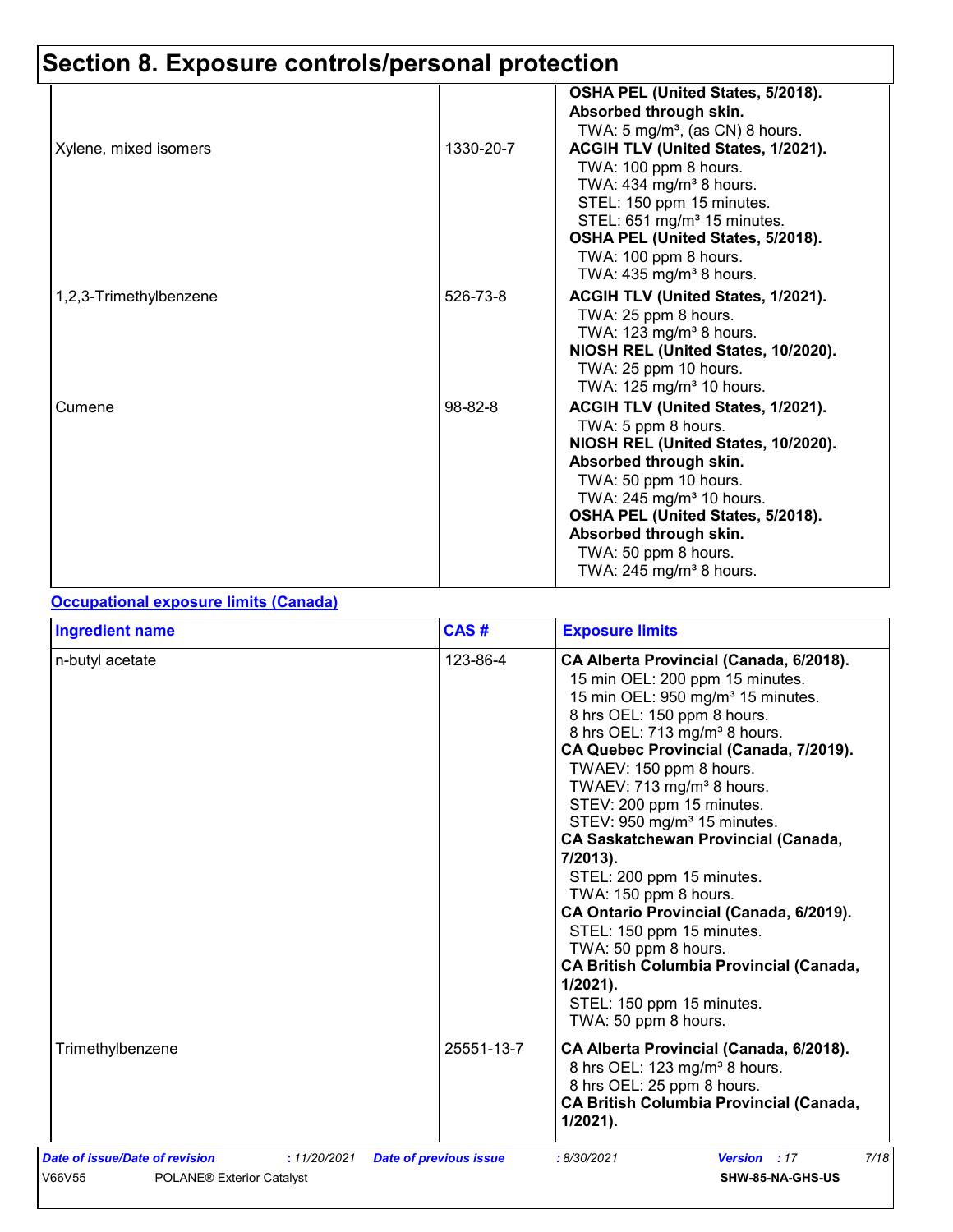| TWA: 25 ppm 8 hours.<br>CA Quebec Provincial (Canada, 7/2019).<br>TWAEV: 25 ppm 8 hours.<br>TWAEV: 123 mg/m <sup>3</sup> 8 hours.<br>CA Ontario Provincial (Canada, 6/2019).<br>TWA: 25 ppm 8 hours.<br><b>CA Saskatchewan Provincial (Canada,</b><br>7/2013).<br>STEL: 30 ppm 15 minutes.<br>TWA: 25 ppm 8 hours.<br>Hexamethylene diisocyanate<br>822-06-0<br>CA Alberta Provincial (Canada, 6/2018).<br>8 hrs OEL: 0.005 ppm 8 hours.<br>8 hrs OEL: 0.03 mg/m <sup>3</sup> 8 hours.<br><b>CA British Columbia Provincial (Canada,</b><br>1/2021). Inhalation sensitizer.<br>TWA: 0.005 ppm 8 hours.<br>$C: 0.01$ ppm<br>CA Quebec Provincial (Canada, 7/2019).<br>Skin sensitizer.<br>TWAEV: 0.005 ppm 8 hours.<br>TWAEV: 0.034 mg/m <sup>3</sup> 8 hours.<br><b>CA Saskatchewan Provincial (Canada,</b><br>7/2013).<br>STEL: 0.015 ppm 15 minutes.<br>TWA: 0.005 ppm 8 hours.<br>CA Ontario Provincial (Canada, 6/2019).<br>Ceiling Limit: 0.02 ppm<br>TWA: 0.005 ppm 8 hours.<br>1330-20-7<br>Xylene<br>CA Alberta Provincial (Canada, 6/2018).<br>8 hrs OEL: 100 ppm 8 hours.<br>15 min OEL: 651 mg/m <sup>3</sup> 15 minutes.<br>15 min OEL: 150 ppm 15 minutes.<br>8 hrs OEL: 434 mg/m <sup>3</sup> 8 hours.<br><b>CA British Columbia Provincial (Canada,</b><br>$1/2021$ ).<br>TWA: 100 ppm 8 hours.<br>STEL: 150 ppm 15 minutes.<br>CA Quebec Provincial (Canada, 7/2019).<br>TWAEV: 100 ppm 8 hours.<br>TWAEV: 434 mg/m <sup>3</sup> 8 hours.<br>STEV: 150 ppm 15 minutes.<br>STEV: 651 mg/m <sup>3</sup> 15 minutes.<br>CA Ontario Provincial (Canada, 6/2019).<br>STEL: 150 ppm 15 minutes.<br>TWA: 100 ppm 8 hours.<br><b>CA Saskatchewan Provincial (Canada,</b><br>7/2013).<br>STEL: 150 ppm 15 minutes.<br>TWA: 100 ppm 8 hours.<br>98-82-8<br>CA Alberta Provincial (Canada, 6/2018).<br>Cumene<br>8 hrs OEL: 50 ppm 8 hours.<br>8 hrs OEL: 246 mg/m <sup>3</sup> 8 hours.<br><b>CA British Columbia Provincial (Canada,</b><br>$1/2021$ ).<br>TWA: 25 ppm 8 hours.<br>STEL: 75 ppm 15 minutes.<br>CA Ontario Provincial (Canada, 6/2019). |  |  |
|---------------------------------------------------------------------------------------------------------------------------------------------------------------------------------------------------------------------------------------------------------------------------------------------------------------------------------------------------------------------------------------------------------------------------------------------------------------------------------------------------------------------------------------------------------------------------------------------------------------------------------------------------------------------------------------------------------------------------------------------------------------------------------------------------------------------------------------------------------------------------------------------------------------------------------------------------------------------------------------------------------------------------------------------------------------------------------------------------------------------------------------------------------------------------------------------------------------------------------------------------------------------------------------------------------------------------------------------------------------------------------------------------------------------------------------------------------------------------------------------------------------------------------------------------------------------------------------------------------------------------------------------------------------------------------------------------------------------------------------------------------------------------------------------------------------------------------------------------------------------------------------------------------------------------------------------------------------------------------------------------------------------------------------------------------------|--|--|
|                                                                                                                                                                                                                                                                                                                                                                                                                                                                                                                                                                                                                                                                                                                                                                                                                                                                                                                                                                                                                                                                                                                                                                                                                                                                                                                                                                                                                                                                                                                                                                                                                                                                                                                                                                                                                                                                                                                                                                                                                                                               |  |  |
|                                                                                                                                                                                                                                                                                                                                                                                                                                                                                                                                                                                                                                                                                                                                                                                                                                                                                                                                                                                                                                                                                                                                                                                                                                                                                                                                                                                                                                                                                                                                                                                                                                                                                                                                                                                                                                                                                                                                                                                                                                                               |  |  |
|                                                                                                                                                                                                                                                                                                                                                                                                                                                                                                                                                                                                                                                                                                                                                                                                                                                                                                                                                                                                                                                                                                                                                                                                                                                                                                                                                                                                                                                                                                                                                                                                                                                                                                                                                                                                                                                                                                                                                                                                                                                               |  |  |
|                                                                                                                                                                                                                                                                                                                                                                                                                                                                                                                                                                                                                                                                                                                                                                                                                                                                                                                                                                                                                                                                                                                                                                                                                                                                                                                                                                                                                                                                                                                                                                                                                                                                                                                                                                                                                                                                                                                                                                                                                                                               |  |  |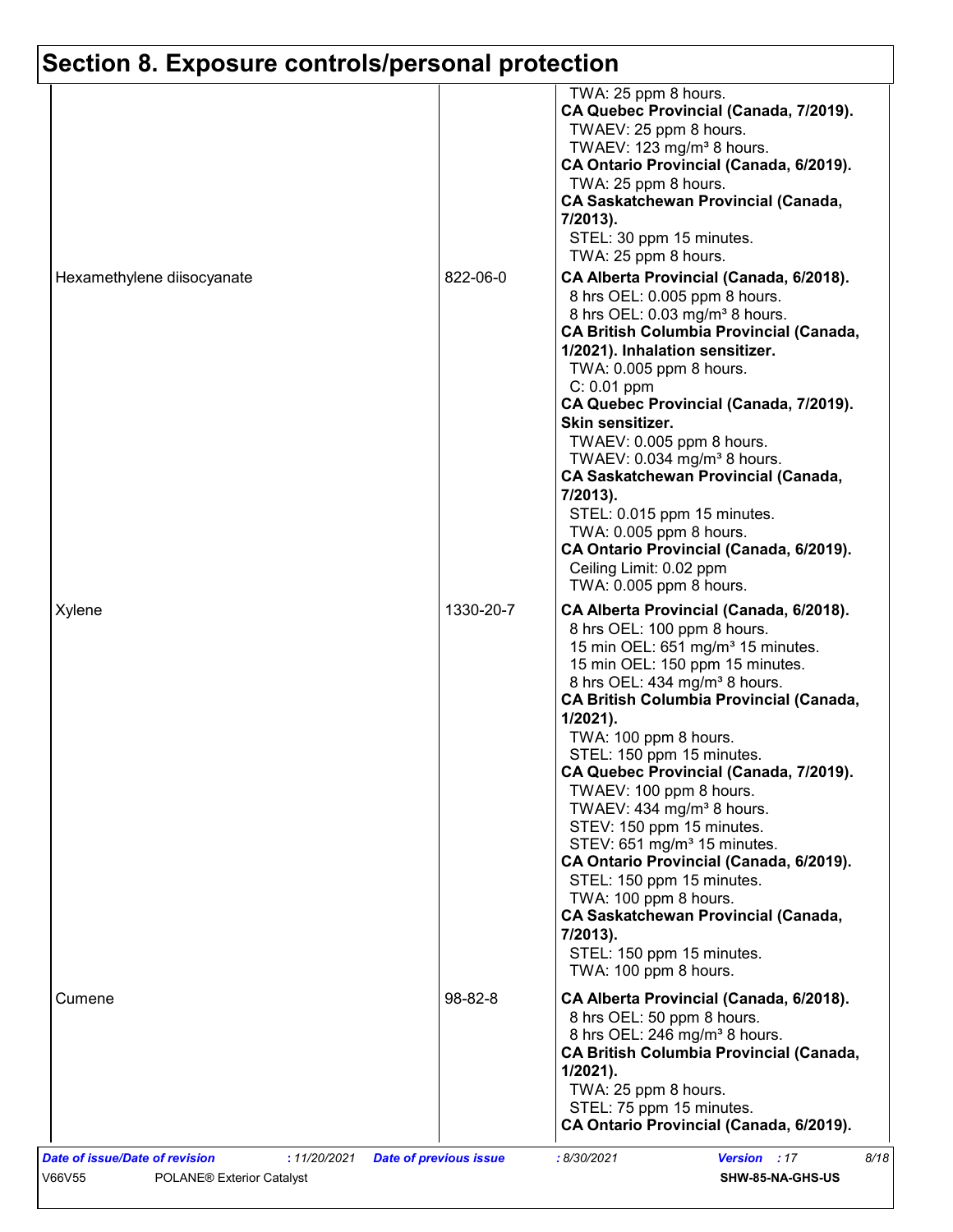|  | TWA: 50 ppm 8 hours.<br>CA Quebec Provincial (Canada, 7/2019).<br>TWAEV: 50 ppm 8 hours.<br>TWAEV: 246 mg/m <sup>3</sup> 8 hours.<br><b>CA Saskatchewan Provincial (Canada,</b><br>7/2013).<br>STEL: 74 ppm 15 minutes.<br>TWA: 50 ppm 8 hours. |
|--|-------------------------------------------------------------------------------------------------------------------------------------------------------------------------------------------------------------------------------------------------|
|--|-------------------------------------------------------------------------------------------------------------------------------------------------------------------------------------------------------------------------------------------------|

### **Occupational exposure limits (Mexico)**

|                  | CAS#       | <b>Exposure limits</b>                                                                    |
|------------------|------------|-------------------------------------------------------------------------------------------|
| In-Butyl Acetate | 123-86-4   | NOM-010-STPS-2014 (Mexico, 4/2016).<br>TWA: 150 ppm 8 hours.<br>STEL: 200 ppm 15 minutes. |
| trimethylbenzene | 25551-13-7 | NOM-010-STPS-2014 (Mexico, 4/2016).<br>TWA: 25 ppm 8 hours.                               |

| <b>Appropriate engineering</b><br><b>controls</b> | : Use only with adequate ventilation. Use process enclosures, local exhaust ventilation or<br>other engineering controls to keep worker exposure to airborne contaminants below any<br>recommended or statutory limits. The engineering controls also need to keep gas,<br>vapor or dust concentrations below any lower explosive limits. Use explosion-proof<br>ventilation equipment.                                                                                                                                                                                                                                |  |
|---------------------------------------------------|------------------------------------------------------------------------------------------------------------------------------------------------------------------------------------------------------------------------------------------------------------------------------------------------------------------------------------------------------------------------------------------------------------------------------------------------------------------------------------------------------------------------------------------------------------------------------------------------------------------------|--|
| <b>Environmental exposure</b><br>controls         | : Emissions from ventilation or work process equipment should be checked to ensure<br>they comply with the requirements of environmental protection legislation. In some<br>cases, fume scrubbers, filters or engineering modifications to the process equipment<br>will be necessary to reduce emissions to acceptable levels.                                                                                                                                                                                                                                                                                        |  |
| <b>Individual protection measures</b>             |                                                                                                                                                                                                                                                                                                                                                                                                                                                                                                                                                                                                                        |  |
| <b>Hygiene measures</b>                           | : Wash hands, forearms and face thoroughly after handling chemical products, before<br>eating, smoking and using the lavatory and at the end of the working period.<br>Appropriate techniques should be used to remove potentially contaminated clothing.<br>Contaminated work clothing should not be allowed out of the workplace. Wash<br>contaminated clothing before reusing. Ensure that eyewash stations and safety<br>showers are close to the workstation location.                                                                                                                                            |  |
| <b>Eye/face protection</b>                        | : Safety eyewear complying with an approved standard should be used when a risk<br>assessment indicates this is necessary to avoid exposure to liquid splashes, mists,<br>gases or dusts. If contact is possible, the following protection should be worn, unless<br>the assessment indicates a higher degree of protection: chemical splash goggles.                                                                                                                                                                                                                                                                  |  |
| <b>Skin protection</b>                            |                                                                                                                                                                                                                                                                                                                                                                                                                                                                                                                                                                                                                        |  |
| <b>Hand protection</b>                            | : Chemical-resistant, impervious gloves complying with an approved standard should be<br>worn at all times when handling chemical products if a risk assessment indicates this is<br>necessary. Considering the parameters specified by the glove manufacturer, check<br>during use that the gloves are still retaining their protective properties. It should be<br>noted that the time to breakthrough for any glove material may be different for different<br>glove manufacturers. In the case of mixtures, consisting of several substances, the<br>protection time of the gloves cannot be accurately estimated. |  |
| <b>Body protection</b>                            | : Personal protective equipment for the body should be selected based on the task being<br>performed and the risks involved and should be approved by a specialist before<br>handling this product. When there is a risk of ignition from static electricity, wear anti-<br>static protective clothing. For the greatest protection from static discharges, clothing<br>should include anti-static overalls, boots and gloves.                                                                                                                                                                                         |  |
| <b>Other skin protection</b>                      | : Appropriate footwear and any additional skin protection measures should be selected<br>based on the task being performed and the risks involved and should be approved by a<br>specialist before handling this product.                                                                                                                                                                                                                                                                                                                                                                                              |  |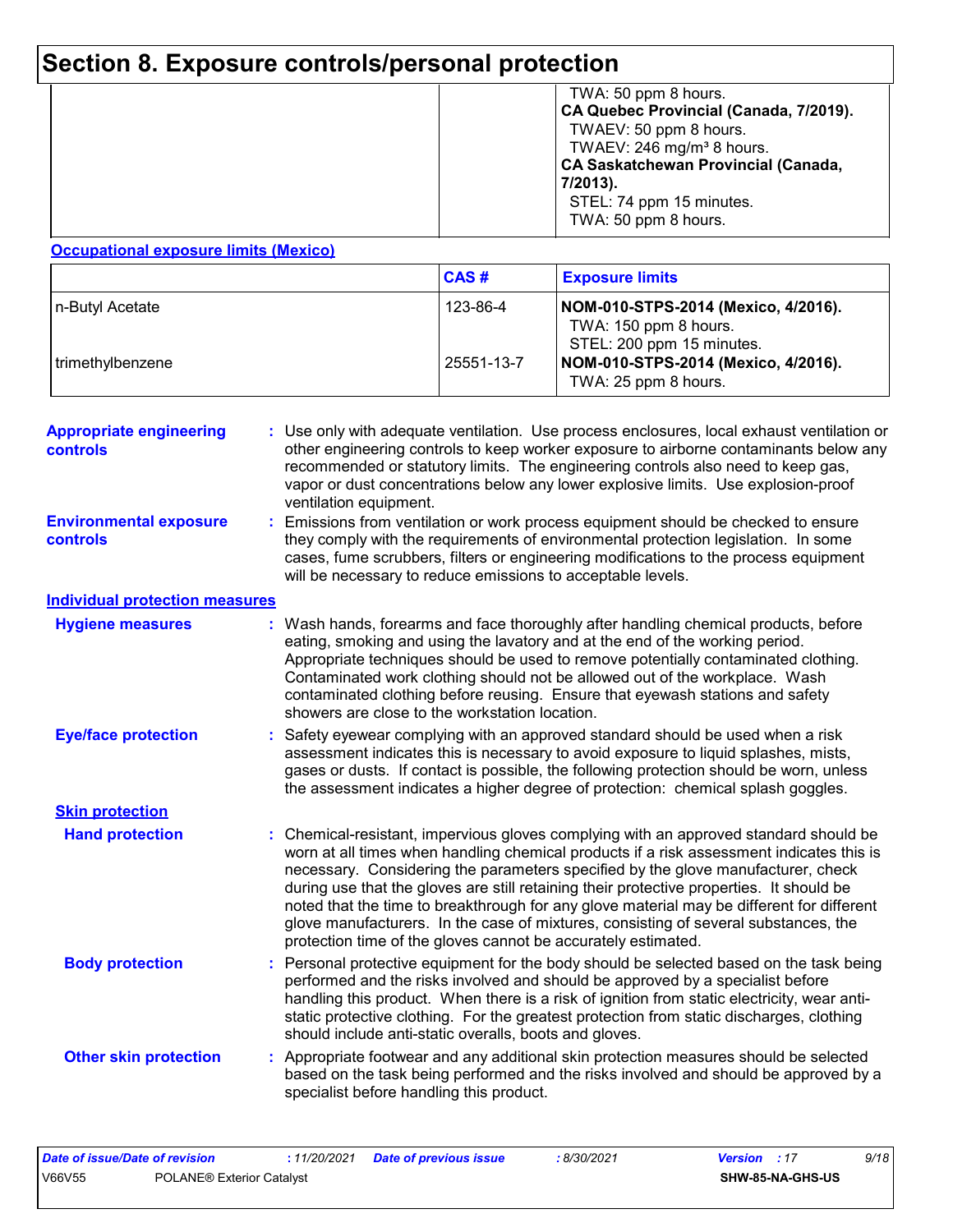### **Respiratory protection :**

: Based on the hazard and potential for exposure, select a respirator that meets the appropriate standard or certification. Respirators must be used according to a respiratory protection program to ensure proper fitting, training, and other important aspects of use.

### **Section 9. Physical and chemical properties**

The conditions of measurement of all properties are at standard temperature and pressure unless otherwise indicated.

| <b>Appearance</b>                                                 |                                                                    |
|-------------------------------------------------------------------|--------------------------------------------------------------------|
| <b>Physical state</b>                                             | $:$ Liquid.                                                        |
| Color                                                             | : Not available.                                                   |
| Odor                                                              | Not available.                                                     |
| <b>Odor threshold</b>                                             | Not available.                                                     |
| рH                                                                | Not applicable.                                                    |
| <b>Melting point/freezing point</b>                               | : Not available.                                                   |
| <b>Boiling point, initial boiling</b><br>point, and boiling range | : $123^{\circ}$ C (253.4 $^{\circ}$ F)                             |
| <b>Flash point</b>                                                | : Closed cup: $47^{\circ}$ C (116.6°F) [Pensky-Martens Closed Cup] |
| <b>Evaporation rate</b>                                           | 1 (butyl acetate = $1$ )                                           |
| <b>Flammability</b>                                               | : Not available.                                                   |
| Lower and upper explosion<br>limit/flammability limit             | $:$ Lower: $0.7\%$<br>Upper: 7.6%                                  |
| <b>Vapor pressure</b>                                             | : 1.3 kPa (10 mm Hg)                                               |
| <b>Relative vapor density</b>                                     | : $4$ [Air = 1]                                                    |
| <b>Relative density</b>                                           | : 1.12                                                             |
| <b>Solubility</b>                                                 | : Not available.                                                   |
| <b>Partition coefficient: n-</b><br>octanol/water                 | Not applicable.                                                    |
| <b>Auto-ignition temperature</b>                                  | : Not available.                                                   |
| <b>Decomposition temperature</b>                                  | Not available.                                                     |
| <b>Viscosity</b>                                                  | Kinematic (40°C (104°F)): >20.5 mm <sup>2</sup> /s (>20.5 cSt)     |
| <b>Molecular weight</b>                                           | Not applicable.                                                    |
| <b>Aerosol product</b>                                            |                                                                    |
| <b>Heat of combustion</b>                                         | : $3.573$ kJ/g                                                     |

# **Section 10. Stability and reactivity**

| <b>Reactivity</b>                            | : No specific test data related to reactivity available for this product or its ingredients.                                                                                                                                               |
|----------------------------------------------|--------------------------------------------------------------------------------------------------------------------------------------------------------------------------------------------------------------------------------------------|
| <b>Chemical stability</b>                    | : The product is stable.                                                                                                                                                                                                                   |
| <b>Possibility of hazardous</b><br>reactions | : Under normal conditions of storage and use, hazardous reactions will not occur.                                                                                                                                                          |
| <b>Conditions to avoid</b>                   | : Avoid all possible sources of ignition (spark or flame). Do not pressurize, cut, weld,<br>braze, solder, drill, grind or expose containers to heat or sources of ignition. Do not<br>allow vapor to accumulate in low or confined areas. |

| Date of issue/Date of revision |                                  | : 11/20/2021 Date of previous issue | 8/30/2021 | <b>Version</b> : 17 |                         | 10/18 |
|--------------------------------|----------------------------------|-------------------------------------|-----------|---------------------|-------------------------|-------|
| V66V55                         | <b>POLANE® Exterior Catalvst</b> |                                     |           |                     | <b>SHW-85-NA-GHS-US</b> |       |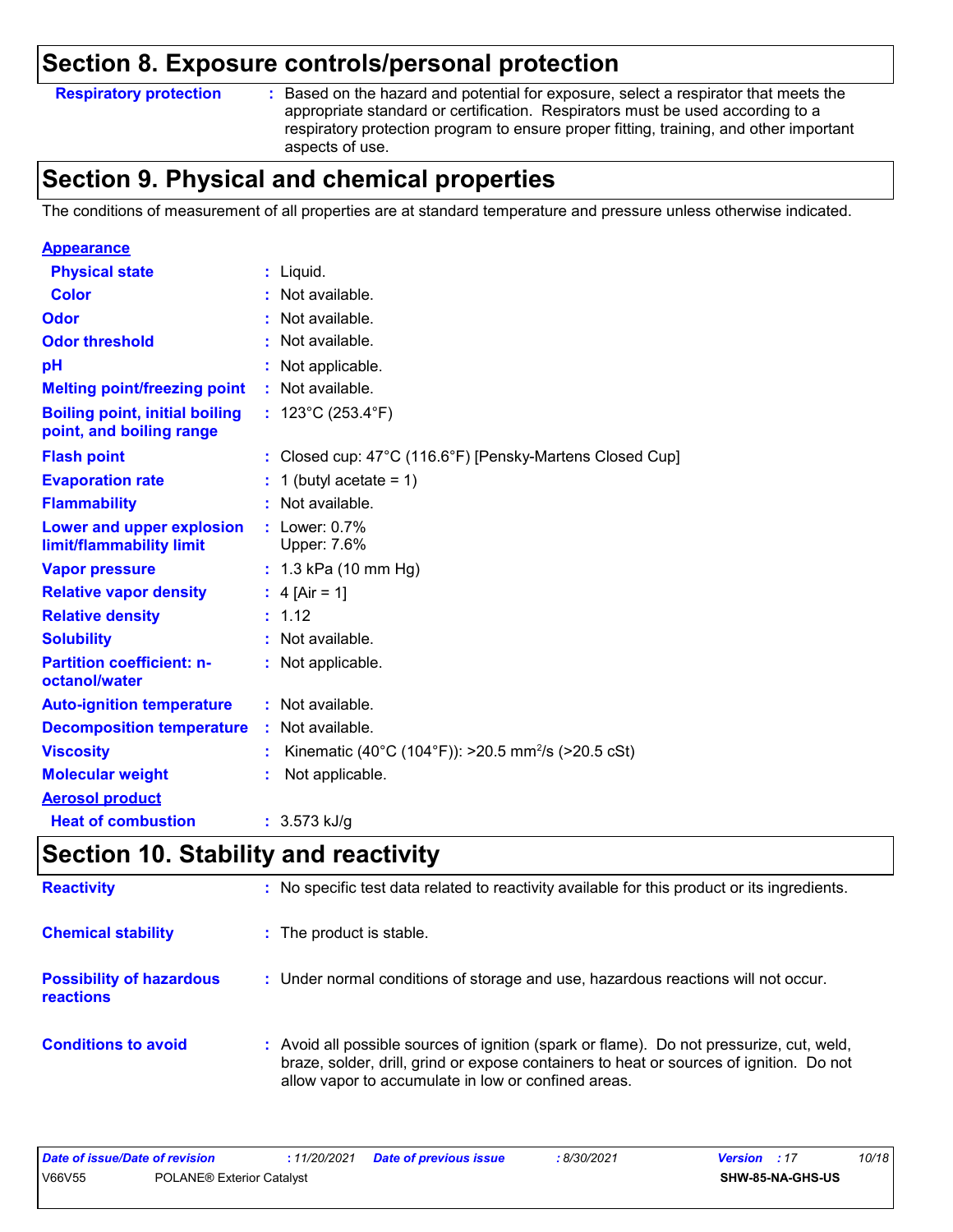# **Section 10. Stability and reactivity**

### **Incompatible materials :**

: Reactive or incompatible with the following materials: oxidizing materials

**Hazardous decomposition products**

Under normal conditions of storage and use, hazardous decomposition products should **:** not be produced.

# **Section 11. Toxicological information**

### **Information on toxicological effects**

#### **Acute toxicity**

| <b>Product/ingredient name</b>        | <b>Result</b>                   | <b>Species</b> | <b>Dose</b>             | <b>Exposure</b> |
|---------------------------------------|---------------------------------|----------------|-------------------------|-----------------|
| Hexamethylene Diisocyanate<br>Polymer | <b>LC50 Inhalation Vapor</b>    | Rat            | 18500 mg/m <sup>3</sup> | 1 hours         |
| n-Butyl Acetate                       | LD50 Dermal                     | Rabbit         | >17600 mg/kg            |                 |
|                                       | LD50 Oral                       | Rat            | 10768 mg/kg             |                 |
| Light Aromatic Hydrocarbons           | LD50 Oral                       | Rat            | 8400 mg/kg              |                 |
| trimethylbenzene                      | LD50 Oral                       | Rat            | 8970 mg/kg              |                 |
| 1,3,5-Trimethylbenzene                | <b>LC50 Inhalation Vapor</b>    | Rat            | 24000 mg/m <sup>3</sup> | 4 hours         |
|                                       | LD50 Oral                       | Rat            | 5000 mg/kg              |                 |
| 1,2,4-Trimethylbenzene                | <b>LC50 Inhalation Vapor</b>    | Rat            | 18000 mg/m <sup>3</sup> | 4 hours         |
|                                       | LD50 Oral                       | Rat            | 5 g/kg                  |                 |
| Hexamethylene Diisocyanate<br>(max.)  | LC50 Inhalation Dusts and mists | Rat            | 124 mg/m <sup>3</sup>   | 4 hours         |
| Xylene, mixed isomers                 | LC50 Inhalation Gas.            | Rat            | 6700 ppm                | 4 hours         |
|                                       | LD50 Oral                       | Rat            | 4300 mg/kg              |                 |
| Cumene                                | <b>LC50 Inhalation Vapor</b>    | Rat            | 39000 mg/m <sup>3</sup> | 4 hours         |
|                                       | LD50 Oral                       | Rat            | 1400 mg/kg              |                 |

### **Irritation/Corrosion**

| <b>Product/ingredient name</b>        | <b>Result</b>            | <b>Species</b> | <b>Score</b> | <b>Exposure</b>    | <b>Observation</b> |
|---------------------------------------|--------------------------|----------------|--------------|--------------------|--------------------|
| Hexamethylene Diisocyanate<br>Polymer | Eyes - Moderate irritant | Rabbit         |              | 100 mg             |                    |
|                                       | Skin - Moderate irritant | Rabbit         |              | 500 mg             |                    |
| n-Butyl Acetate                       | Eyes - Moderate irritant | Rabbit         |              | 100 mg             |                    |
|                                       | Skin - Moderate irritant | Rabbit         |              | 24 hours 500<br>mg |                    |
| Light Aromatic Hydrocarbons           | Eyes - Mild irritant     | Rabbit         | ÷            | 24 hours 100<br>uL |                    |
| trimethylbenzene                      | Eyes - Mild irritant     | Rabbit         | ٠            | 24 hours 500       |                    |
|                                       | Skin - Moderate irritant | Rabbit         | ٠            | mg<br>24 hours 500 |                    |
| 1,3,5-Trimethylbenzene                | Eyes - Mild irritant     | Rabbit         |              | mg<br>24 hours 500 |                    |
|                                       | Skin - Moderate irritant | Rabbit         |              | mg<br>24 hours 20  |                    |
|                                       |                          |                |              | mg                 |                    |
| Xylene, mixed isomers                 | Eyes - Mild irritant     | Rabbit         |              | 87 mg              |                    |
|                                       | Eyes - Severe irritant   | Rabbit         |              | 24 hours 5<br>mg   |                    |
|                                       | Skin - Mild irritant     | Rat            |              | 8 hours 60 uL      |                    |
|                                       | Skin - Moderate irritant | Rabbit         |              | 24 hours 500<br>mg |                    |
|                                       | Skin - Moderate irritant | Rabbit         |              | 100 %              |                    |
| Cumene                                | Eyes - Mild irritant     | Rabbit         | Ē,           | 24 hours 500       |                    |
|                                       |                          |                |              | mg                 |                    |
|                                       | Eyes - Mild irritant     | Rabbit         |              | 86 mg              |                    |
|                                       | Skin - Mild irritant     | Rabbit         |              | 24 hours 10        | -                  |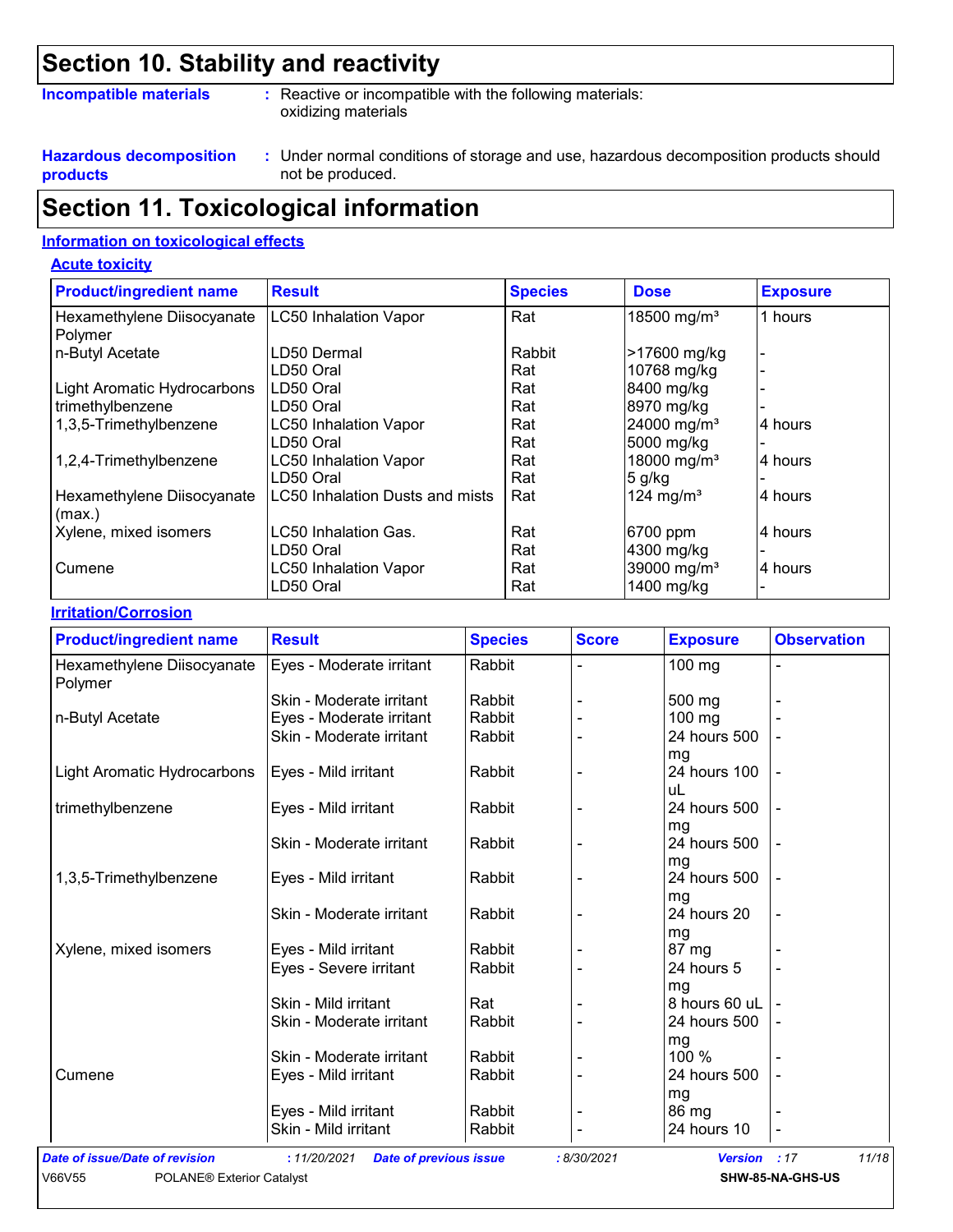|  | Skin - Moderate irritant | Rabbit |  | mg<br><b>24 hours 100</b><br>mg | - |
|--|--------------------------|--------|--|---------------------------------|---|
|--|--------------------------|--------|--|---------------------------------|---|

### **Sensitization**

Not available.

### **Mutagenicity**

Not available.

### **Carcinogenicity**

Not available.

### **Classification**

| <b>Product/ingredient name</b>  | <b>OSHA</b> | <b>IARC</b> | <b>NTP</b>                                       |
|---------------------------------|-------------|-------------|--------------------------------------------------|
| Xylene, mixed isomers<br>Cumene |             | 2B          | Reasonably anticipated to be a human carcinogen. |

### **Reproductive toxicity**

Not available.

### **Teratogenicity**

Not available.

### **Specific target organ toxicity (single exposure)**

| <b>Name</b>                        | <b>Category</b> | <b>Route of</b><br>exposure | <b>Target organs</b>            |
|------------------------------------|-----------------|-----------------------------|---------------------------------|
| Hexamethylene Diisocyanate Polymer | Category 3      |                             | Respiratory tract<br>irritation |
| n-Butyl Acetate                    | Category 3      |                             | Narcotic effects                |
| Light Aromatic Hydrocarbons        | Category 3      |                             | Respiratory tract<br>irritation |
|                                    | Category 3      |                             | Narcotic effects                |
| 1,3,5-Trimethylbenzene             | Category 3      |                             | Respiratory tract<br>irritation |
| 1,2,4-Trimethylbenzene             | Category 3      |                             | Respiratory tract<br>irritation |
| Hexamethylene Diisocyanate (max.)  | Category 3      |                             | Respiratory tract<br>irritation |
| Xylene, mixed isomers              | Category 3      |                             | Respiratory tract<br>irritation |
| 1,2,3-Trimethylbenzene             | Category 3      |                             | Respiratory tract<br>irritation |
| Cumene                             | Category 3      |                             | Respiratory tract<br>irritation |
|                                    | Category 3      |                             | Narcotic effects                |

### **Specific target organ toxicity (repeated exposure)**

| <b>Name</b>                 | <b>Category</b> | <b>Route of</b><br><b>exposure</b> | <b>Target organs</b> |
|-----------------------------|-----------------|------------------------------------|----------------------|
| Light Aromatic Hydrocarbons | Category 2      |                                    |                      |
| Xylene, mixed isomers       | Category 2      |                                    |                      |
| Cumene                      | Category 2      |                                    |                      |

### **Aspiration hazard**

|        | ate of issue/Dat |  |  |
|--------|------------------|--|--|
| 001155 |                  |  |  |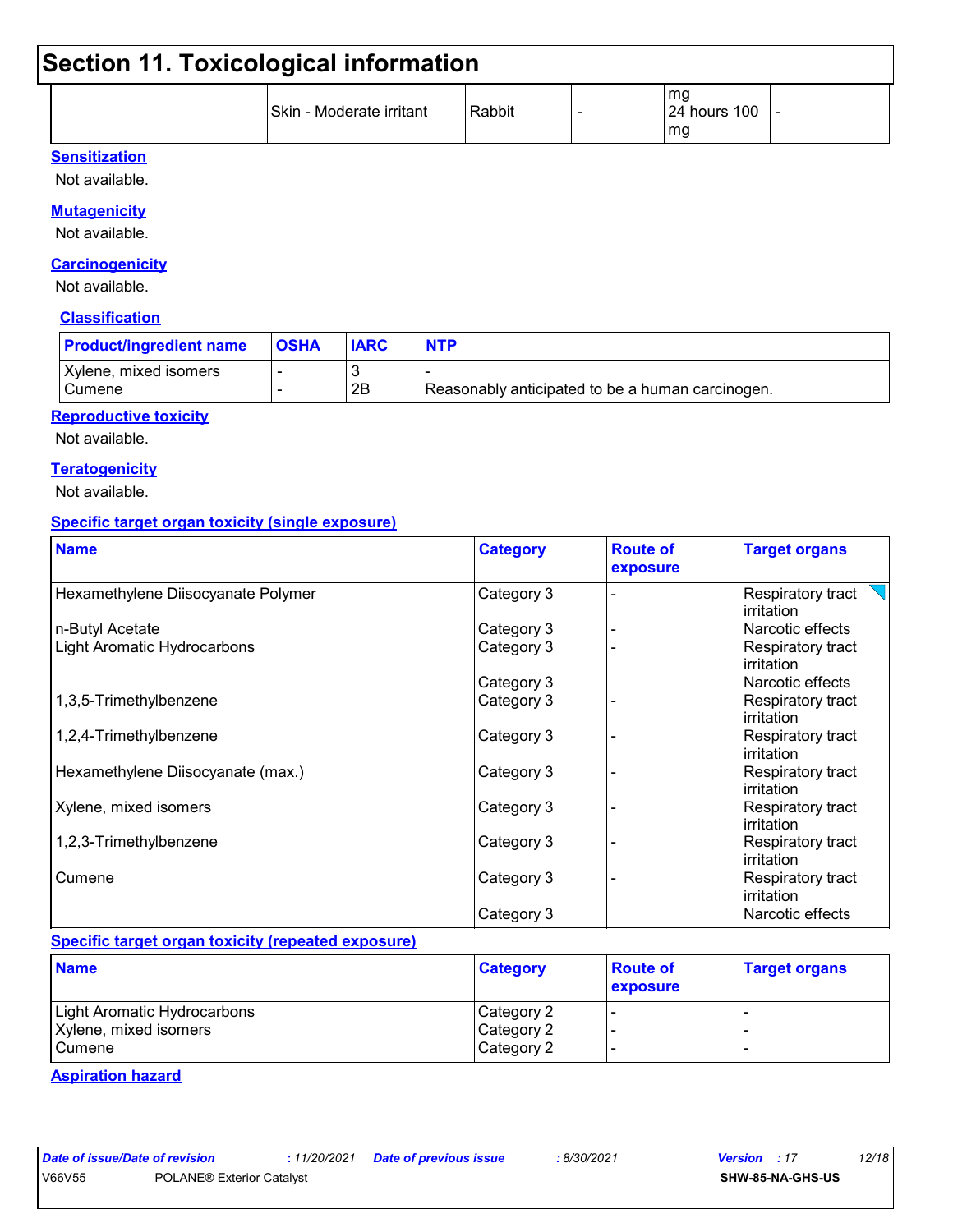| <b>Name</b>                 | <b>Result</b>                         |
|-----------------------------|---------------------------------------|
| Light Aromatic Hydrocarbons | <b>ASPIRATION HAZARD - Category 1</b> |
| trimethylbenzene            | <b>ASPIRATION HAZARD - Category 1</b> |
| 1,3,5-Trimethylbenzene      | <b>ASPIRATION HAZARD - Category 1</b> |
| 1,2,4-Trimethylbenzene      | <b>ASPIRATION HAZARD - Category 1</b> |
| Xylene, mixed isomers       | <b>ASPIRATION HAZARD - Category 1</b> |
| 1,2,3-Trimethylbenzene      | <b>ASPIRATION HAZARD - Category 1</b> |
| <b>Cumene</b>               | <b>ASPIRATION HAZARD - Category 1</b> |

| Information on the likely<br>routes of exposure | : Not available.                                                                                                                      |
|-------------------------------------------------|---------------------------------------------------------------------------------------------------------------------------------------|
| <b>Potential acute health effects</b>           |                                                                                                                                       |
| <b>Eye contact</b>                              | : Causes serious eye irritation.                                                                                                      |
| <b>Inhalation</b>                               | : Harmful if inhaled. May cause respiratory irritation. May cause allergy or asthma<br>symptoms or breathing difficulties if inhaled. |
| <b>Skin contact</b>                             | : Causes skin irritation. May cause an allergic skin reaction.                                                                        |
| <b>Ingestion</b>                                | : No known significant effects or critical hazards.                                                                                   |
|                                                 | <b>Symptoms related to the physical, chemical and toxicological characteristics</b>                                                   |
| <b>Eye contact</b>                              | : Adverse symptoms may include the following:<br>nain ar imitatian                                                                    |

|                     | pain or irritation<br>watering<br>redness                                                                                                  |
|---------------------|--------------------------------------------------------------------------------------------------------------------------------------------|
| <b>Inhalation</b>   | : Adverse symptoms may include the following:<br>respiratory tract irritation<br>coughing<br>wheezing and breathing difficulties<br>asthma |
| <b>Skin contact</b> | : Adverse symptoms may include the following:<br>irritation<br>redness                                                                     |
| <b>Ingestion</b>    | $:$ No specific data.                                                                                                                      |

|                                              | Delayed and immediate effects and also chronic effects from short and long term exposure                                                                                       |
|----------------------------------------------|--------------------------------------------------------------------------------------------------------------------------------------------------------------------------------|
| <b>Short term exposure</b>                   |                                                                                                                                                                                |
| <b>Potential immediate</b><br>effects        | $\therefore$ Not available.                                                                                                                                                    |
| <b>Potential delayed effects</b>             | : Not available.                                                                                                                                                               |
| <b>Long term exposure</b>                    |                                                                                                                                                                                |
| <b>Potential immediate</b><br><b>effects</b> | : Not available.                                                                                                                                                               |
| <b>Potential delayed effects</b>             | : Not available.                                                                                                                                                               |
| <b>Potential chronic health effects</b>      |                                                                                                                                                                                |
| Not available.                               |                                                                                                                                                                                |
| <b>General</b>                               | : May cause damage to organs through prolonged or repeated exposure. Once<br>sensitized, a severe allergic reaction may occur when subsequently exposed to very low<br>levels. |
| <b>Carcinogenicity</b>                       | : Suspected of causing cancer. Risk of cancer depends on duration and level of<br>exposure.                                                                                    |
| <b>Mutagenicity</b>                          | : No known significant effects or critical hazards.                                                                                                                            |
| Date of issue/Date of revision               | 13/18<br>:11/20/2021<br><b>Date of previous issue</b><br>: 8/30/2021<br><b>Version</b> : 17                                                                                    |
| <b>POLANE® Exterior Catalyst</b><br>V66V55   | SHW-85-NA-GHS-US                                                                                                                                                               |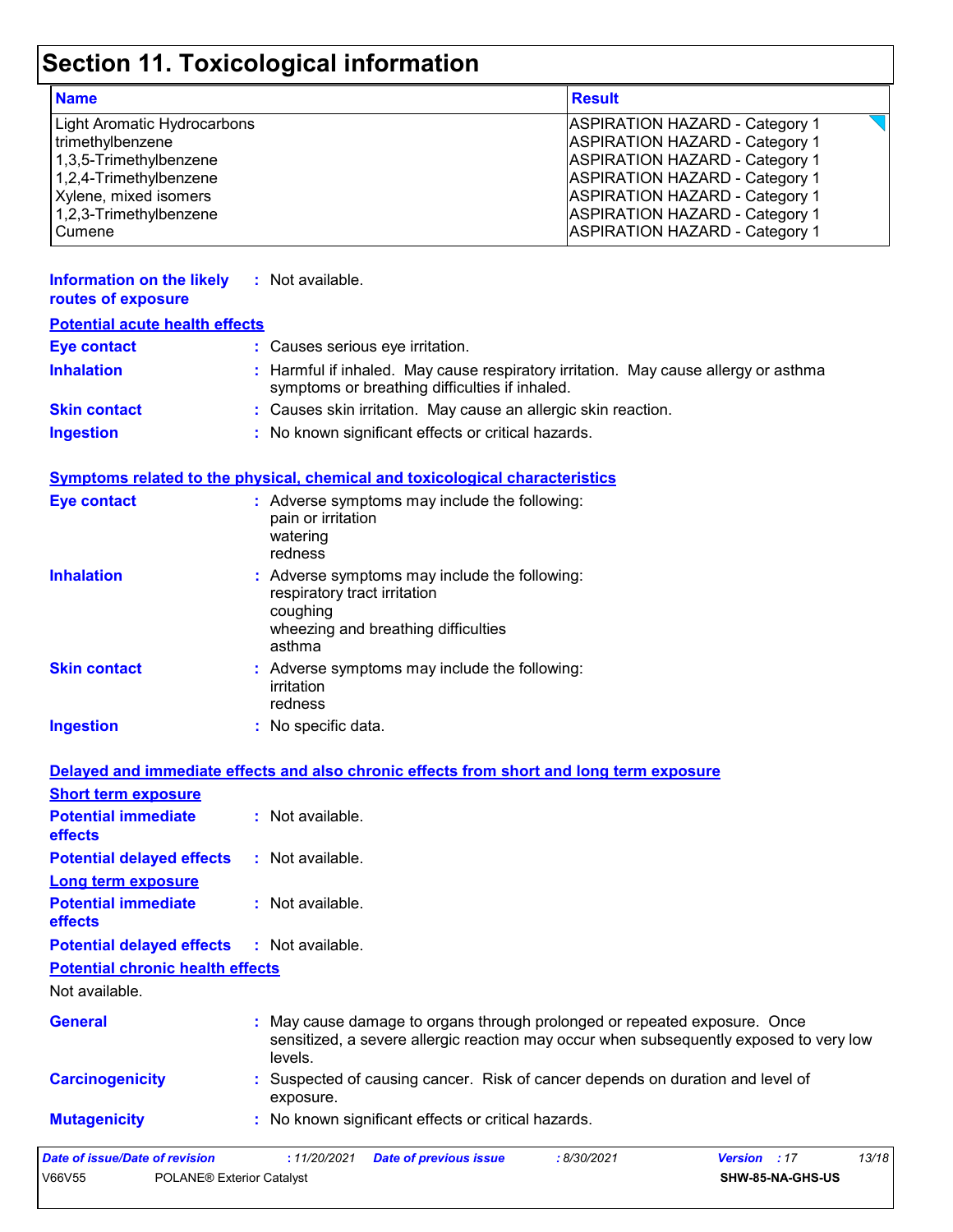- **Teratogenicity :** No known significant effects or critical hazards.
- **Developmental effects :** No known significant effects or critical hazards.
- **Fertility effects :** No known significant effects or critical hazards.

### **Numerical measures of toxicity**

### **Acute toxicity estimates**

| <b>Route</b>        | <b>ATE value</b> |
|---------------------|------------------|
| Oral                | 41670.24 mg/kg   |
| Inhalation (vapors) | 12.08 mg/l       |

# **Section 12. Ecological information**

| <b>Product/ingredient name</b> | <b>Result</b>                      | <b>Species</b>                                 | <b>Exposure</b> |
|--------------------------------|------------------------------------|------------------------------------------------|-----------------|
| n-Butyl Acetate                | Acute LC50 32 mg/l Marine water    | Crustaceans - Artemia salina                   | 48 hours        |
|                                | Acute LC50 18000 µg/l Fresh water  | Fish - Pimephales promelas                     | 96 hours        |
| trimethylbenzene               | Acute LC50 5600 µg/l Marine water  | Crustaceans - Palaemonetes<br>pugio            | 48 hours        |
| 1,3,5-Trimethylbenzene         | Acute LC50 13000 µg/l Marine water | Crustaceans - Cancer magister -<br>Zoea        | 48 hours        |
|                                | Acute LC50 12520 µg/l Fresh water  | Fish - Carassius auratus                       | 96 hours        |
|                                | Chronic NOEC 400 µg/l Fresh water  | Daphnia - Daphnia magna                        | 21 days         |
| 1,2,4-Trimethylbenzene         | Acute LC50 4910 µg/l Marine water  | Crustaceans - Elasmopus<br>pectenicrus - Adult | 48 hours        |
|                                | Acute LC50 7720 µg/l Fresh water   | Fish - Pimephales promelas                     | 96 hours        |
| Xylene, mixed isomers          | Acute LC50 8500 µg/l Marine water  | Crustaceans - Palaemonetes<br>pugio            | 48 hours        |
|                                | Acute LC50 13400 µg/l Fresh water  | Fish - Pimephales promelas                     | 96 hours        |
| Cumene                         | Acute EC50 7.4 mg/l Marine water   | Crustaceans - Artemia sp. -<br>Nauplii         | 48 hours        |
|                                | Acute EC50 10.6 mg/l Fresh water   | Daphnia - Daphnia magna -<br>l Neonate         | 48 hours        |
|                                | Acute LC50 2700 µg/l Fresh water   | Fish - Oncorhynchus mykiss                     | 96 hours        |

### **Persistence and degradability**

| <b>Product/ingredient name</b> | <b>Aquatic half-life</b> | <b>Photolysis</b> | Biodegradability |
|--------------------------------|--------------------------|-------------------|------------------|
| In-Butvl Acetate               |                          |                   | Readily          |
| Light Aromatic Hydrocarbons    |                          |                   | Readily          |
| Xylene, mixed isomers          |                          |                   | Readily          |

### **Bioaccumulative potential**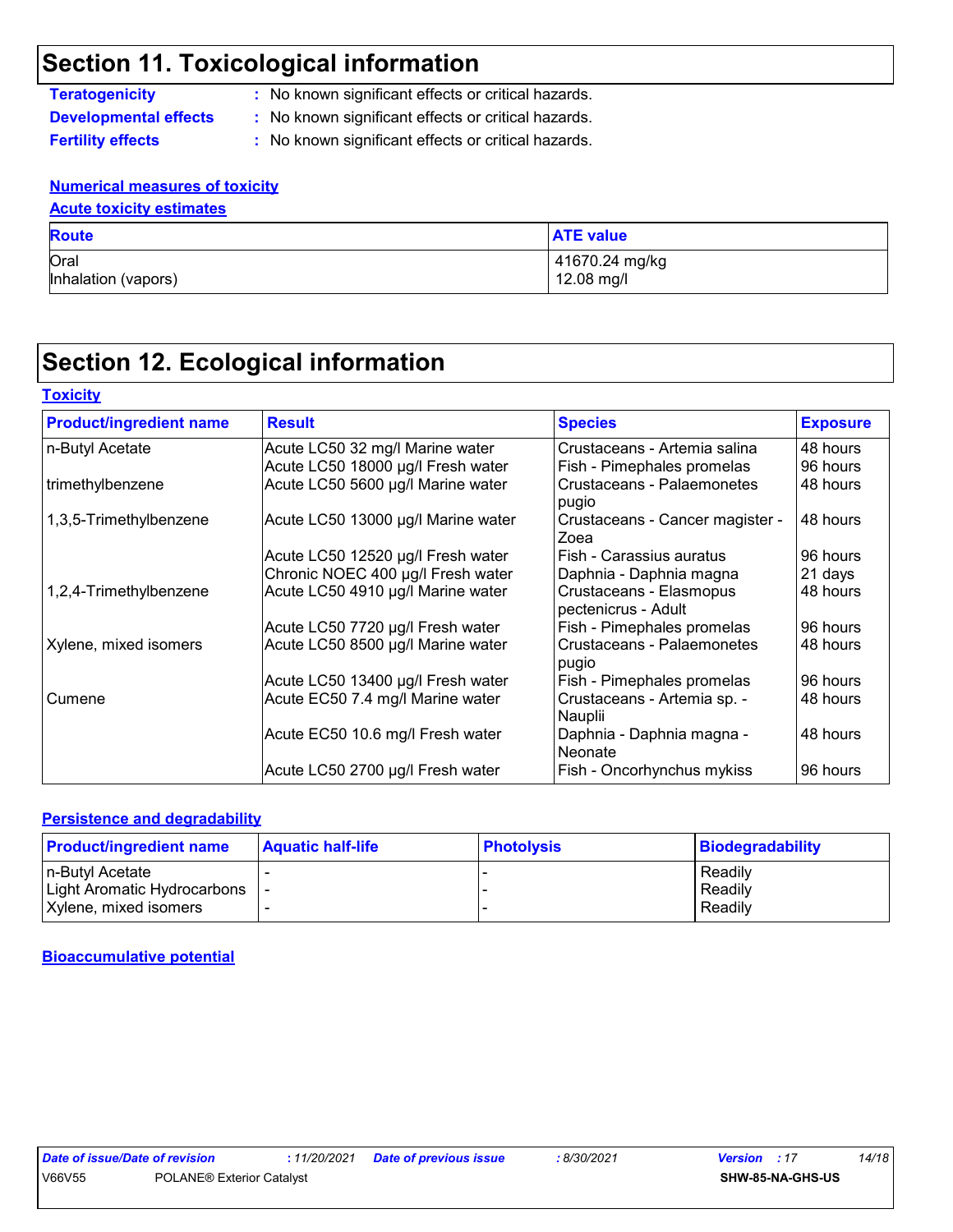| <b>Product/ingredient name</b>        | $LogP_{ow}$    | <b>BCF</b>  | <b>Potential</b> |
|---------------------------------------|----------------|-------------|------------------|
| Hexamethylene Diisocyanate<br>Polymer |                | 367.7       | low              |
| Light Aromatic Hydrocarbons           |                | 10 to 2500  | high             |
| 1,3,5-Trimethylbenzene                |                | 161         | low              |
| 1,2,4-Trimethylbenzene                |                | 243         | low              |
| Hexamethylene Diisocyanate            |                | 57.63       | low              |
| (max.)                                |                |             |                  |
| Xylene, mixed isomers                 |                | 8.1 to 25.9 | low              |
| 1,2,3-Trimethylbenzene                | $\blacksquare$ | 194.98      | low              |
| Cumene                                |                | 35.48       | low              |

### **Mobility in soil**

| <b>Soil/water partition</b> | : Not available. |
|-----------------------------|------------------|
| coefficient $(K_{oc})$      |                  |

### **Other adverse effects :** No known significant effects or critical hazards.

### **Section 13. Disposal considerations**

The generation of waste should be avoided or minimized wherever possible. Disposal of this product, solutions and any by-products should at all times comply with the requirements of environmental protection and waste disposal legislation and any regional local authority requirements. Dispose of surplus and non-recyclable products via a licensed waste disposal contractor. Waste should not be disposed of untreated to the sewer unless fully compliant with the requirements of all authorities with jurisdiction. Waste packaging should be recycled. Incineration or landfill should only be considered when recycling is not feasible. This material and its container must be disposed of in a safe way. Care should be taken when handling emptied containers that have not been cleaned or rinsed out. Empty containers or liners may retain some product residues. Vapor from product residues may create a highly flammable or explosive atmosphere inside the container. Do not cut, weld or grind used containers unless they have been cleaned thoroughly internally. Avoid dispersal of spilled material and runoff and contact with soil, waterways, drains and sewers. **Disposal methods :**

|                                                 | <b>DOT</b><br><b>Classification</b>              | <b>TDG</b><br><b>Classification</b>     | <b>Mexico</b><br><b>Classification</b>  | <b>IATA</b>                             | <b>IMDG</b>                      |
|-------------------------------------------------|--------------------------------------------------|-----------------------------------------|-----------------------------------------|-----------------------------------------|----------------------------------|
| <b>UN number</b>                                | <b>UN1263</b>                                    | <b>UN1263</b>                           | UN1263                                  | <b>UN1263</b>                           | <b>UN1263</b>                    |
| <b>UN proper</b><br>shipping name               | <b>PAINT RELATED</b><br><b>MATERIAL</b>          | <b>PAINT RELATED</b><br><b>MATERIAL</b> | <b>PAINT RELATED</b><br><b>MATERIAL</b> | <b>PAINT RELATED</b><br><b>MATERIAL</b> | PAINT RELATED<br><b>MATERIAL</b> |
| <b>Transport</b><br>hazard class(es)            | 3<br><b>MABLE LIQU</b>                           | 3                                       | 3                                       | 3                                       | 3                                |
| <b>Packing group</b>                            | $\mathbf{III}$                                   | III                                     | III                                     | III                                     | $\mathbf{III}$                   |
| <b>Environmental</b><br>hazards                 | No.                                              | No.                                     | No.                                     | No.                                     | No.                              |
|                                                 |                                                  |                                         |                                         |                                         |                                  |
| <b>Date of issue/Date of revision</b><br>V66V55 | : 11/20/2021<br><b>POLANE® Exterior Catalyst</b> | <b>Date of previous issue</b>           | : 8/30/2021                             | <b>Version</b>                          | 15/18<br>:17<br>SHW-85-NA-GHS-US |

## **Section 14. Transport information**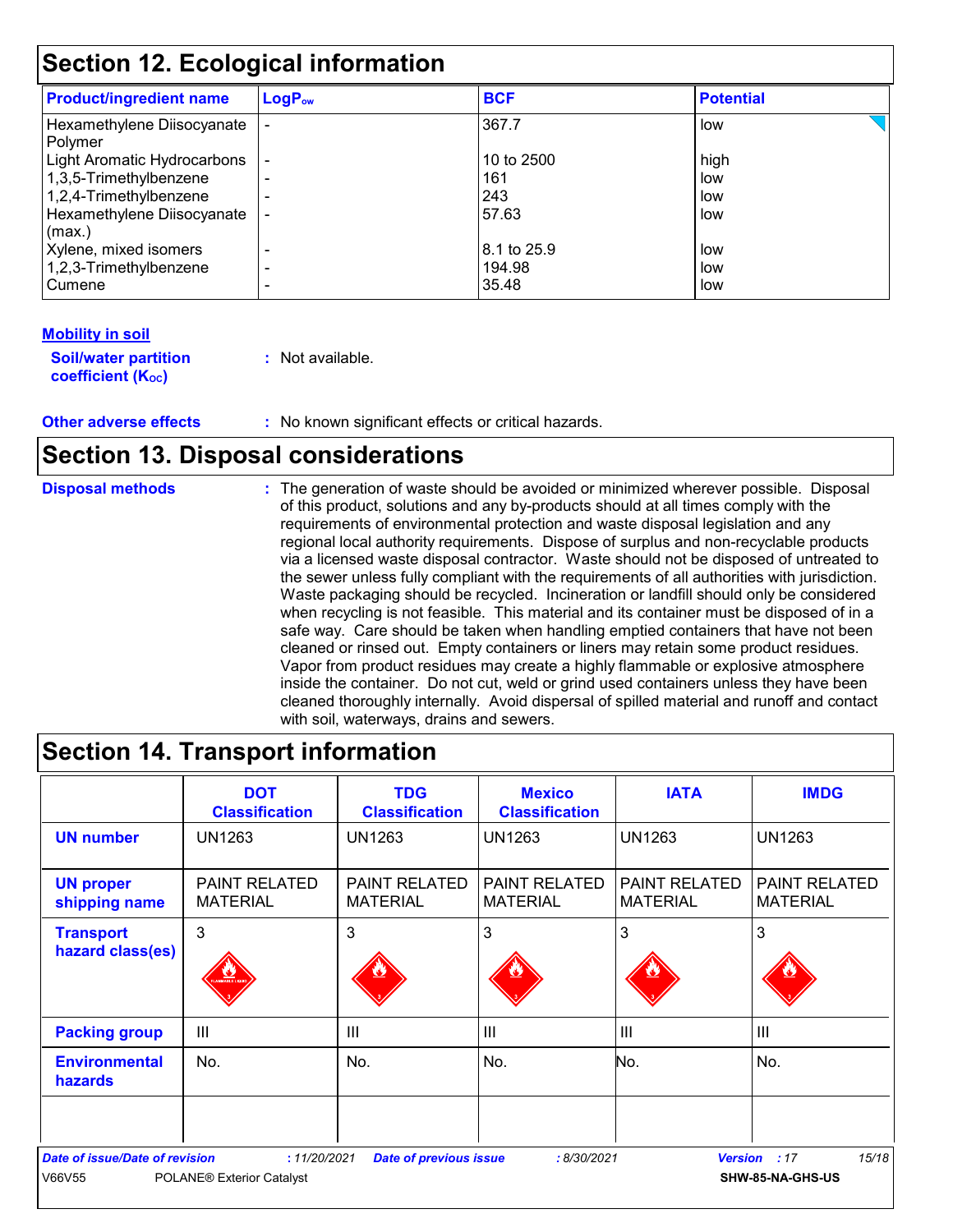| <b>Additional</b><br><b>information</b> | This product may<br>be re-classified as<br>"Combustible<br>Liquid," unless<br>transported by<br>vessel or aircraft.<br>Non-bulk<br>packages (less<br>than or equal to<br>119 gal) of<br>combustible<br>liquids are not<br>regulated as<br>hazardous<br>materials. | Product classified<br>as per the<br>following sections<br>of the<br>Transportation of<br>Dangerous Goods<br>Regulations:<br>2.18-2.19 (Class<br>$3)$ . |                | <b>Emergency</b><br>schedules F-E, S-<br>E |
|-----------------------------------------|-------------------------------------------------------------------------------------------------------------------------------------------------------------------------------------------------------------------------------------------------------------------|--------------------------------------------------------------------------------------------------------------------------------------------------------|----------------|--------------------------------------------|
|                                         | <b>ERG No.</b>                                                                                                                                                                                                                                                    | <b>ERG No.</b>                                                                                                                                         | <b>ERG No.</b> |                                            |
|                                         | 128                                                                                                                                                                                                                                                               | 128                                                                                                                                                    | 128            |                                            |
|                                         |                                                                                                                                                                                                                                                                   |                                                                                                                                                        |                |                                            |
|                                         |                                                                                                                                                                                                                                                                   |                                                                                                                                                        |                |                                            |
|                                         |                                                                                                                                                                                                                                                                   |                                                                                                                                                        |                |                                            |
|                                         |                                                                                                                                                                                                                                                                   |                                                                                                                                                        |                |                                            |

consider container sizes. The presence of a shipping description for a particular mode of transport (sea, air, etc.), does not indicate that the product is packaged suitably for that mode of transport. All packaging must be reviewed for suitability prior to shipment, and compliance with the applicable regulations is the sole responsibility of the person offering the product for transport. People loading and unloading dangerous goods must be trained on all of the risks deriving from the substances and on all actions in case of emergency situations.

**Transport in bulk according :** Not available.

**to IMO instruments**

**Proper shipping name :**

: Not available.

# **Section 15. Regulatory information**

### **SARA 313**

SARA 313 (40 CFR 372.45) supplier notification can be found on the Environmental Data Sheet.

### **California Prop. 65**

WARNING: This product contains chemicals known to the State of California to cause cancer and birth defects or other reproductive harm.

#### **Australia inventory (AIIC)**: Not determined. **China inventory (IECSC)**: Not determined. **Japan inventory (CSCL)**: Not determined. **Japan inventory (ISHL)**: Not determined. **Korea inventory (KECI)**: Not determined. **New Zealand Inventory of Chemicals (NZIoC)**: Not determined. **Philippines inventory (PICCS)**: Not determined. **Taiwan Chemical Substances Inventory (TCSI)**: Not determined. **Thailand inventory**: Not determined. **Turkey inventory**: Not determined. **Vietnam inventory**: Not determined. **International regulations International lists :**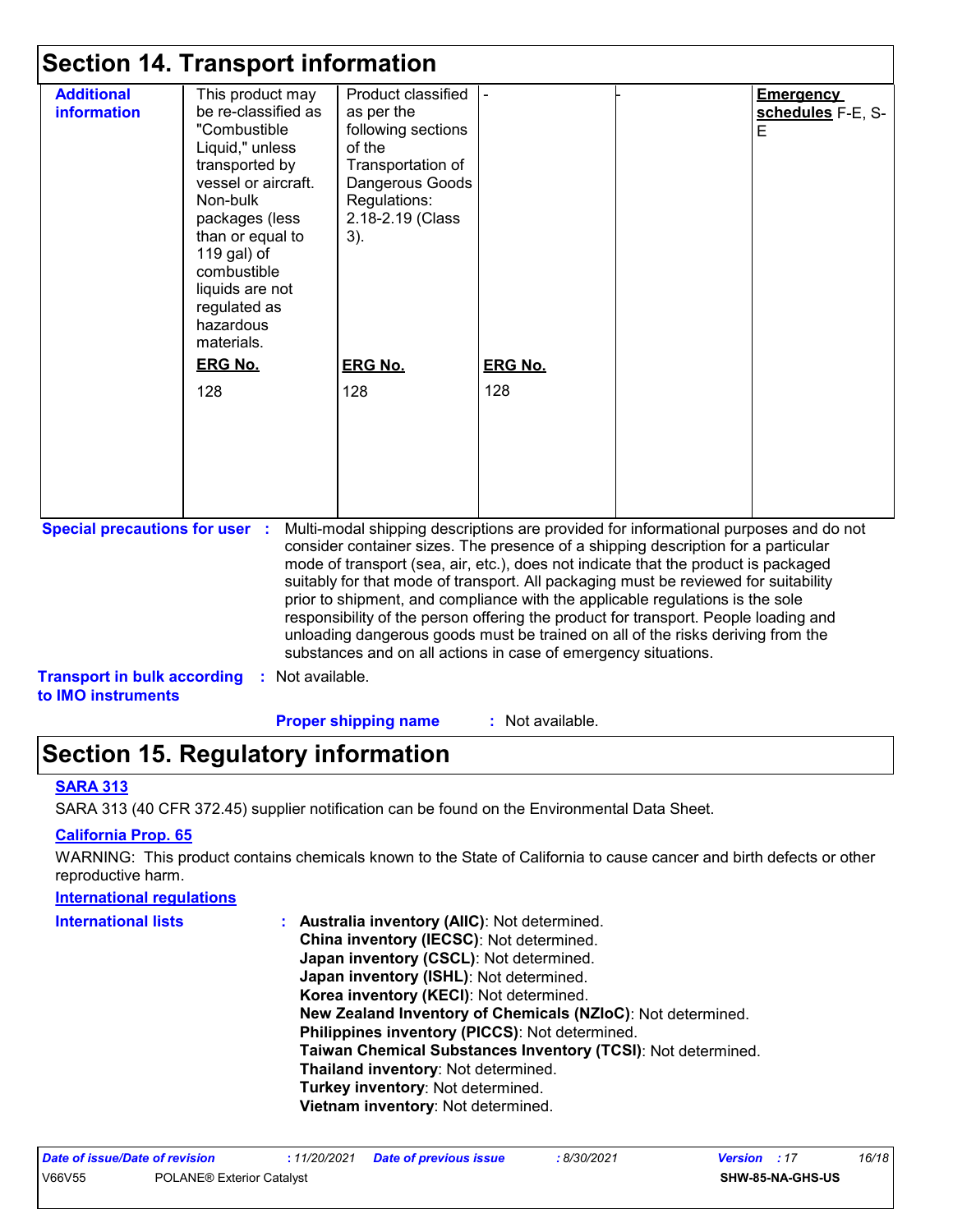# **Section 16. Other information**

**Hazardous Material Information System (U.S.A.)**



**The customer is responsible for determining the PPE code for this material. For more information on HMIS® Personal Protective Equipment (PPE) codes, consult the HMIS® Implementation Manual.**

**Caution: HMIS® ratings are based on a 0-4 rating scale, with 0 representing minimal hazards or risks, and 4 representing significant hazards or risks. Although HMIS® ratings and the associated label are not required on SDSs or products leaving a facility under 29 CFR 1910.1200, the preparer may choose to provide them. HMIS® ratings are to be used with a fully implemented HMIS® program. HMIS® is a registered trademark and service mark of the American Coatings Association, Inc.**

**Procedure used to derive the classification**

|                                                                                                                                                                                                                                                                                    | <b>Justification</b>                                                                                                                                                                                                                                                                                                                                                                                                                                                                                                                                                                                              |                                                                                                                                                                                                       |
|------------------------------------------------------------------------------------------------------------------------------------------------------------------------------------------------------------------------------------------------------------------------------------|-------------------------------------------------------------------------------------------------------------------------------------------------------------------------------------------------------------------------------------------------------------------------------------------------------------------------------------------------------------------------------------------------------------------------------------------------------------------------------------------------------------------------------------------------------------------------------------------------------------------|-------------------------------------------------------------------------------------------------------------------------------------------------------------------------------------------------------|
| FLAMMABLE LIQUIDS - Category 3<br><b>ACUTE TOXICITY (inhalation) - Category 4</b><br>SKIN CORROSION/IRRITATION - Category 2<br><b>RESPIRATORY SENSITIZATION - Category 1</b><br>SKIN SENSITIZATION - Category 1<br><b>CARCINOGENICITY - Category 2</b><br>irritation) - Category 3 | SERIOUS EYE DAMAGE/ EYE IRRITATION - Category 2A<br>SPECIFIC TARGET ORGAN TOXICITY (SINGLE EXPOSURE) (Respiratory tract<br>SPECIFIC TARGET ORGAN TOXICITY (REPEATED EXPOSURE) - Category 2                                                                                                                                                                                                                                                                                                                                                                                                                        | On basis of test data<br>Calculation method<br>Calculation method<br>Calculation method<br>Calculation method<br>Calculation method<br>Calculation method<br>Calculation method<br>Calculation method |
| <b>History</b>                                                                                                                                                                                                                                                                     |                                                                                                                                                                                                                                                                                                                                                                                                                                                                                                                                                                                                                   |                                                                                                                                                                                                       |
| <b>Date of printing</b>                                                                                                                                                                                                                                                            | : 11/20/2021                                                                                                                                                                                                                                                                                                                                                                                                                                                                                                                                                                                                      |                                                                                                                                                                                                       |
| Date of issue/Date of<br>revision                                                                                                                                                                                                                                                  | : 11/20/2021                                                                                                                                                                                                                                                                                                                                                                                                                                                                                                                                                                                                      |                                                                                                                                                                                                       |
| Date of previous issue                                                                                                                                                                                                                                                             | : 8/30/2021                                                                                                                                                                                                                                                                                                                                                                                                                                                                                                                                                                                                       |                                                                                                                                                                                                       |
| <b>Version</b>                                                                                                                                                                                                                                                                     | : 17                                                                                                                                                                                                                                                                                                                                                                                                                                                                                                                                                                                                              |                                                                                                                                                                                                       |
| <b>Key to abbreviations</b>                                                                                                                                                                                                                                                        | $:$ ATE = Acute Toxicity Estimate<br><b>BCF</b> = Bioconcentration Factor<br>GHS = Globally Harmonized System of Classification and Labelling of Chemicals<br>IATA = International Air Transport Association<br>IBC = Intermediate Bulk Container<br><b>IMDG = International Maritime Dangerous Goods</b><br>LogPow = logarithm of the octanol/water partition coefficient<br>MARPOL = International Convention for the Prevention of Pollution From Ships, 1973<br>as modified by the Protocol of 1978. ("Marpol" = marine pollution)<br>$N/A = Not available$<br>SGG = Segregation Group<br>UN = United Nations |                                                                                                                                                                                                       |

**Indicates information that has changed from previously issued version.**

### **Notice to reader**

**It is recommended that each customer or recipient of this Safety Data Sheet (SDS) study it carefully and consult resources, as necessary or appropriate, to become aware of and understand the data contained in this SDS and any hazards associated with the product. This information is provided in good faith and believed to be accurate as of the effective date herein. However, no warranty, express or implied, is given. The information presented here applies only to the product as shipped. The addition of any material can change the composition, hazards and risks of the product. Products shall not be repackaged, modified, or tinted except as specifically instructed by the manufacturer, including but not limited to the incorporation of products not specified by the manufacturer,**

| Date of issue/Date of revision |                                  | : 11/20/2021 Date of previous issue | : 8/30/2021 | <b>Version</b> : 17 |                         | 17/18 |
|--------------------------------|----------------------------------|-------------------------------------|-------------|---------------------|-------------------------|-------|
| V66V55                         | <b>POLANE® Exterior Catalyst</b> |                                     |             |                     | <b>SHW-85-NA-GHS-US</b> |       |